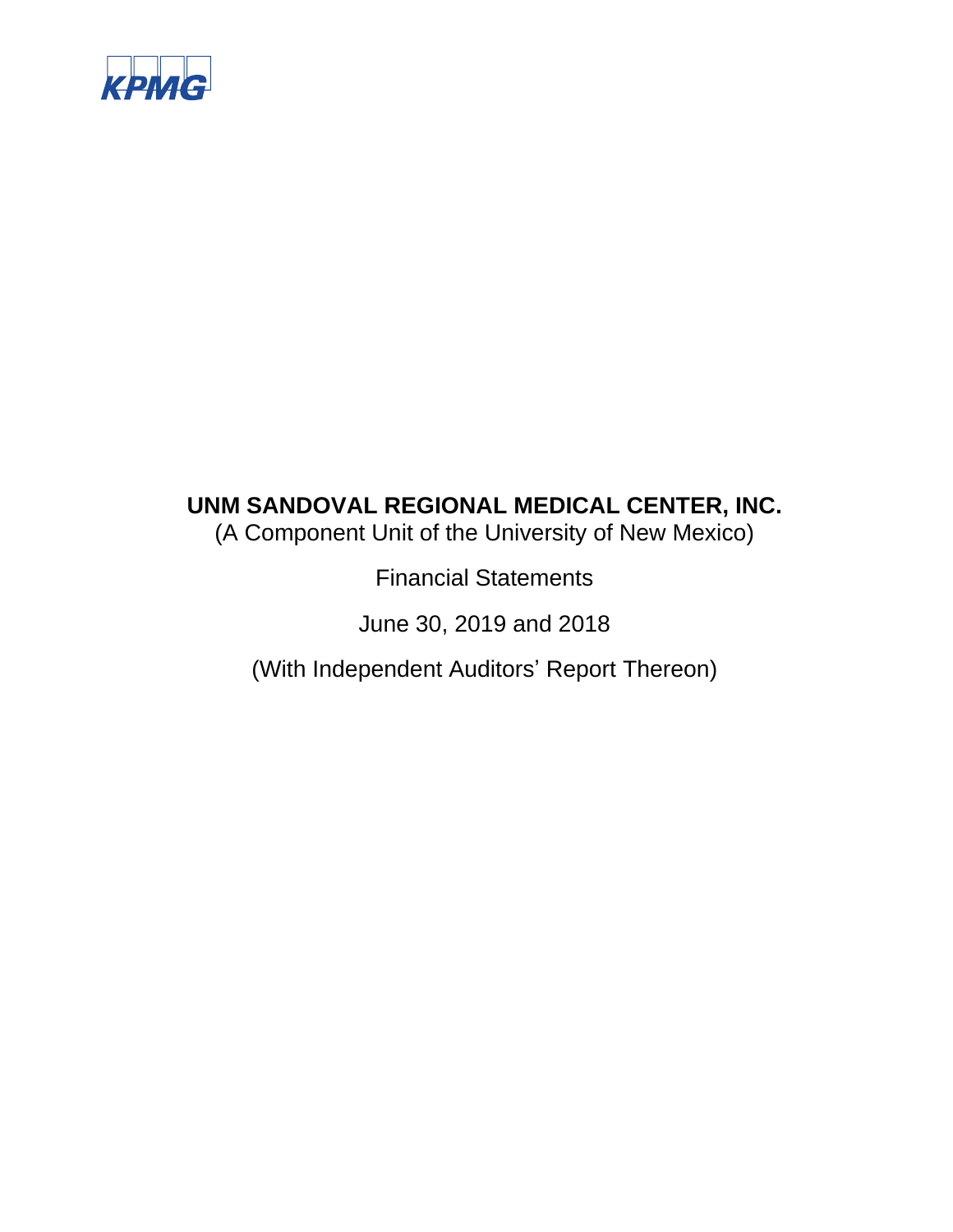(A Component Unit of the University of New Mexico) Official Roster June 30, 2019

# **Board of Directors**

| Paul Roth, MD           | Chairperson (Term expires 6/30/20, Regent appointed) |
|-------------------------|------------------------------------------------------|
| Michael Richards, MD    | Member (Term expires 12/31/19, Regent appointed)     |
| Martha McGrew, MD       | Member (Term expires 12/31/19, Regent appointed)     |
| Matthew Wilks, MD       | Member (Term expires 12/31/21, Regent appointed)     |
| Joanna Boothe           | Member (Term expires 12/31/21, Regent appointed)     |
| <b>Charlotte Garcia</b> | Member (Term expires /1231/21, Regent appointed)     |
| Donnie Leonard          | Member (Term expires 12/31/20, Regent appointed)     |
| Kim Hedrick             | Member (Term expires 12/31/21, County appointed)     |
| Dave Panana             | Member (Term expires 12/31/21, Regent appointed)     |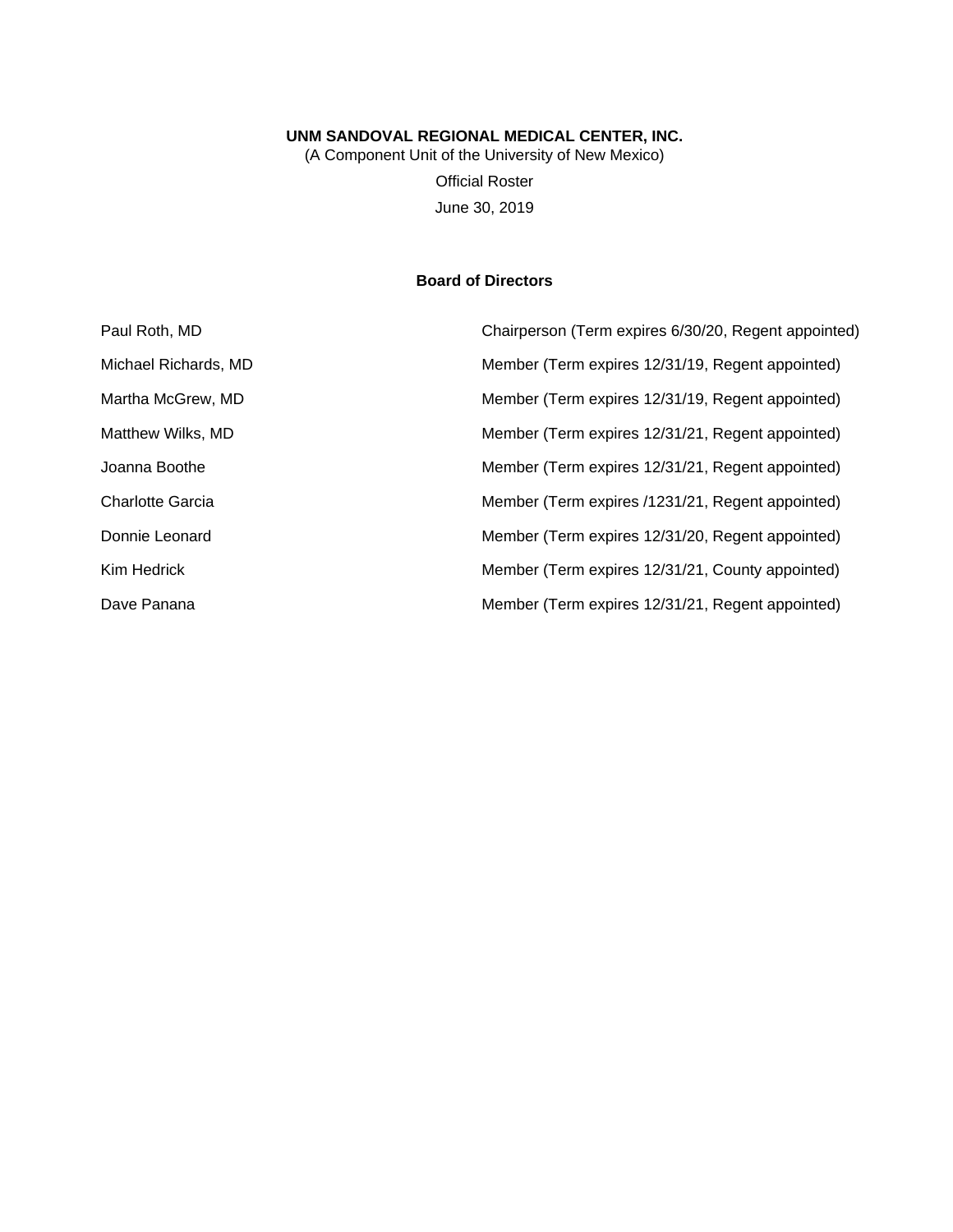(A Component Unit of the University of New Mexico)

Official Roster

June 30, 2019

# **Administrative Officers**

| Paul Roth, M.D.        | Chancellor – UNM Health Sciences Center<br>Dean, School of Medicine – UNM Health Sciences Center |
|------------------------|--------------------------------------------------------------------------------------------------|
| Michael Richards, M.D. | Vice Chancellor of Clinical Affairs - UNM Health System                                          |
| Ava Lovell             | Senior Executive Financial Officer – UNM Health Sciences Center                                  |
| Jamie Silva-Steele     | Chief Executive Officer and President - Sandoval Regional Medical<br>Center                      |
| Robb McLean            | Chief Medical Officer - Sandoval Regional Medical Center                                         |
| Pamela Demarest        | Chief Nursing Officer and Chief Operating Officer – Sandoval Regional<br><b>Medical Center</b>   |
| Darlene Fernandez      | Chief Financial Officer - Sandoval Regional Medical Center                                       |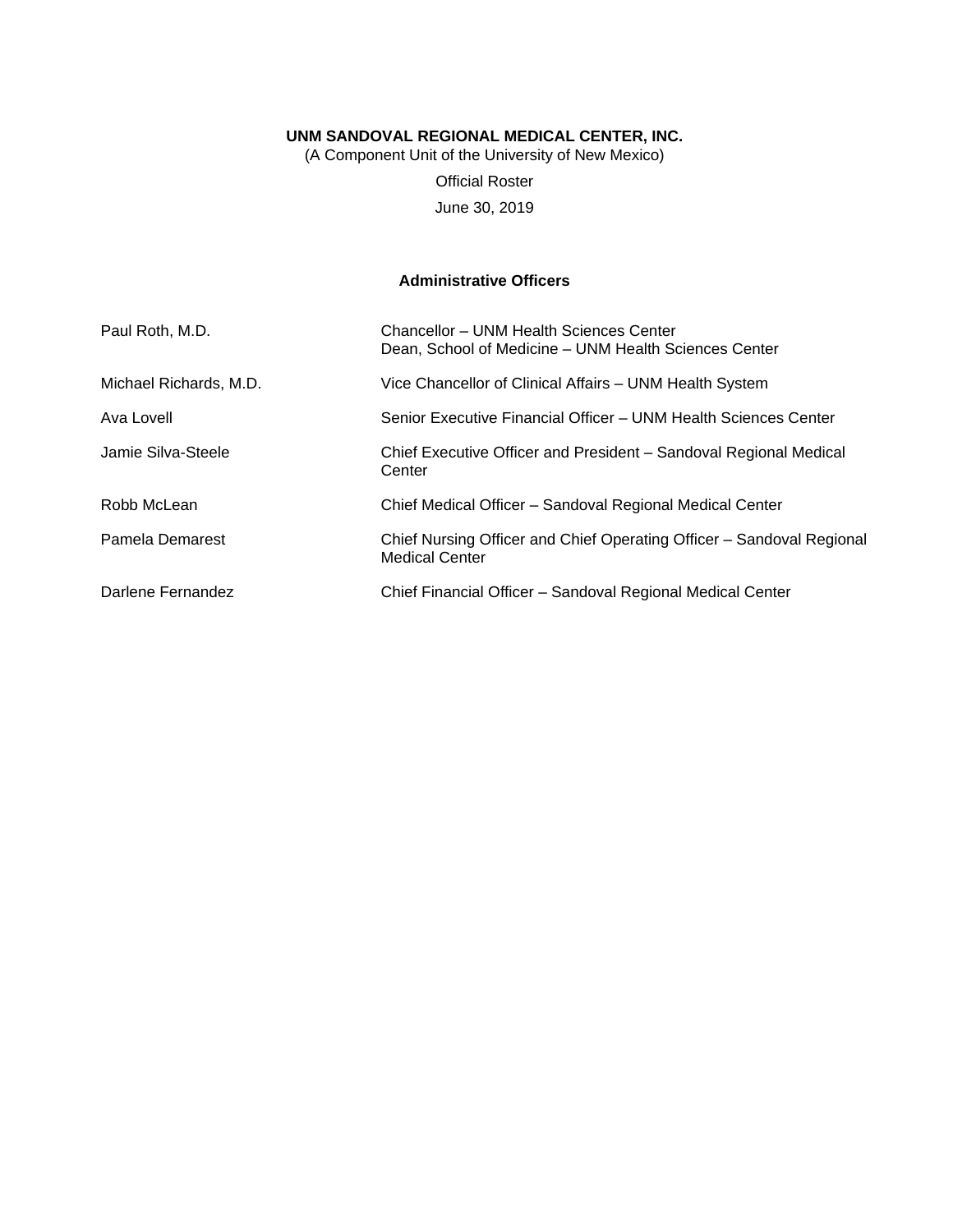(A Component Unit of the University of New Mexico)

# **Table of Contents**

|                                                                                                                                                                           | Page(s)   |
|---------------------------------------------------------------------------------------------------------------------------------------------------------------------------|-----------|
| Independent Auditors' Report                                                                                                                                              | $1 - 2$   |
| Management's Discussion and Analysis                                                                                                                                      | $3 - 15$  |
| <b>Financial Statements:</b>                                                                                                                                              |           |
| <b>Statements of Net Position</b>                                                                                                                                         | 16        |
| Statements of Revenues, Expenses, and Changes in Net Position                                                                                                             | 17        |
| <b>Statements of Cash Flows</b>                                                                                                                                           | $18 - 19$ |
| <b>Notes to Financial Statements</b>                                                                                                                                      | $20 - 38$ |
| Supplementary Information:                                                                                                                                                |           |
| Schedule 1 - Indigent Care Cost and Funding Report                                                                                                                        | 39        |
| Schedule 2 - Calculations of Cost of Providing Indigent Care                                                                                                              | 40        |
| Report of Independent Auditors on Internal Control over Financial Reporting and on<br>Compliance and Other Matters Based on an Audit of Financial Statements Performed in |           |
| Accordance with Government Auditing Standards                                                                                                                             | $41 - 42$ |
| <b>Summary of Audit Results</b>                                                                                                                                           | 43        |
| Schedule of Findings and Responses                                                                                                                                        | $44 - 45$ |
| <b>Summary Schedule of Prior Audit Findings</b>                                                                                                                           | 46        |
| Exit Conference                                                                                                                                                           | 47        |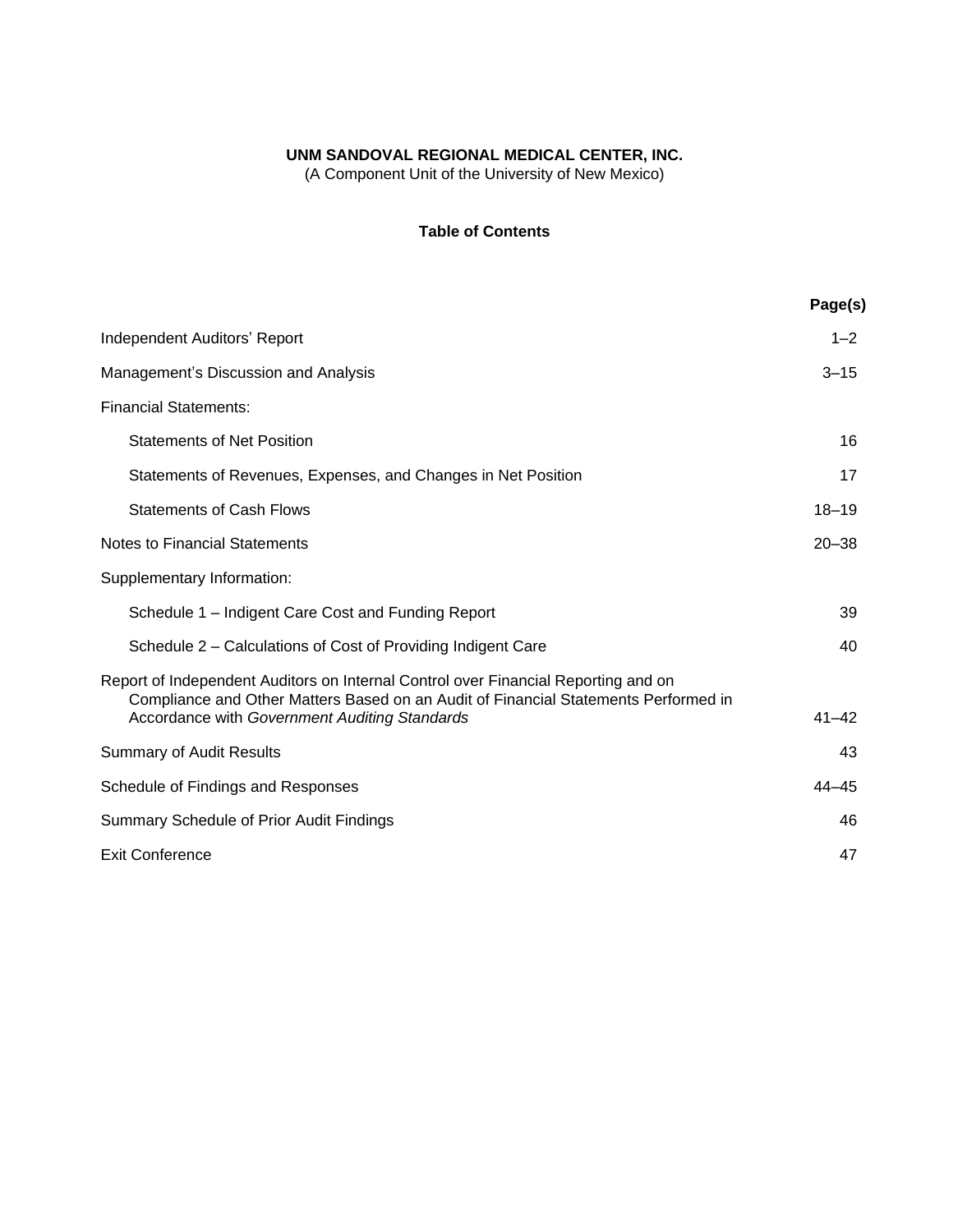

KPMG LLP Two Park Square, Suite 700 6565 Americas Parkway, N.E. Albuquerque, NM 87110-8179

#### **Independent Auditors' Report**

The Board of Directors UNM Sandoval Regional Medical Center, Inc. and Mr. Brian Colón, New Mexico State Auditor:

#### **Report on the Financial Statements**

We have audited the accompanying financial statements of UNM Sandoval Regional Medical Center, Inc. (the Medical Center), a component unit of the University of New Mexico, State of New Mexico, as of and for the years ended June 30, 2019 and 2018, and the related notes to the financial statements, which collectively comprise the Medical Center's basic financial statements for the years then ended as listed in the table of contents.

#### *Management's Responsibility for the Financial Statements*

Management is responsible for the preparation and fair presentation of these financial statements in accordance with U.S. generally accepted accounting principles; this includes the design, implementation, and maintenance of internal control relevant to the preparation and fair presentation of financial statements that are free from material misstatement, whether due to fraud or error.

#### *Auditors' Responsibility*

Our responsibility is to express opinions on these financial statements based on our audits. We conducted our audits in accordance with auditing standards generally accepted in the United States of America and the standards applicable to financial audits contained in *Government Auditing Standards*, issued by the Comptroller General of the United States. Those standards require that we plan and perform the audit to obtain reasonable assurance about whether the financial statements are free from material misstatement.

An audit involves performing procedures to obtain audit evidence about the amounts and disclosures in the financial statements. The procedures selected depend on the auditors' judgment, including the assessment of the risks of material misstatement of the financial statements, whether due to fraud or error. In making those risk assessments, the auditor considers internal control relevant to the entity's preparation and fair presentation of the financial statements in order to design audit procedures that are appropriate in the circumstances, but not for the purpose of expressing an opinion on the effectiveness of the entity's internal control. Accordingly, we express no such opinion. An audit also includes evaluating the appropriateness of accounting policies used and the reasonableness of significant accounting estimates made by management, as well as evaluating the overall presentation of the financial statements.

We believe that the audit evidence we have obtained is sufficient and appropriate to provide a basis for our audit opinion.

#### *Opinion*

In our opinion, the financial statements referred to above present fairly, in all material respects, the financial position of the Medical Center as of June 30, 2019 and 2018, and the changes in its financial position and its cash flows for the years then ended in accordance with U.S. generally accepted accounting principles.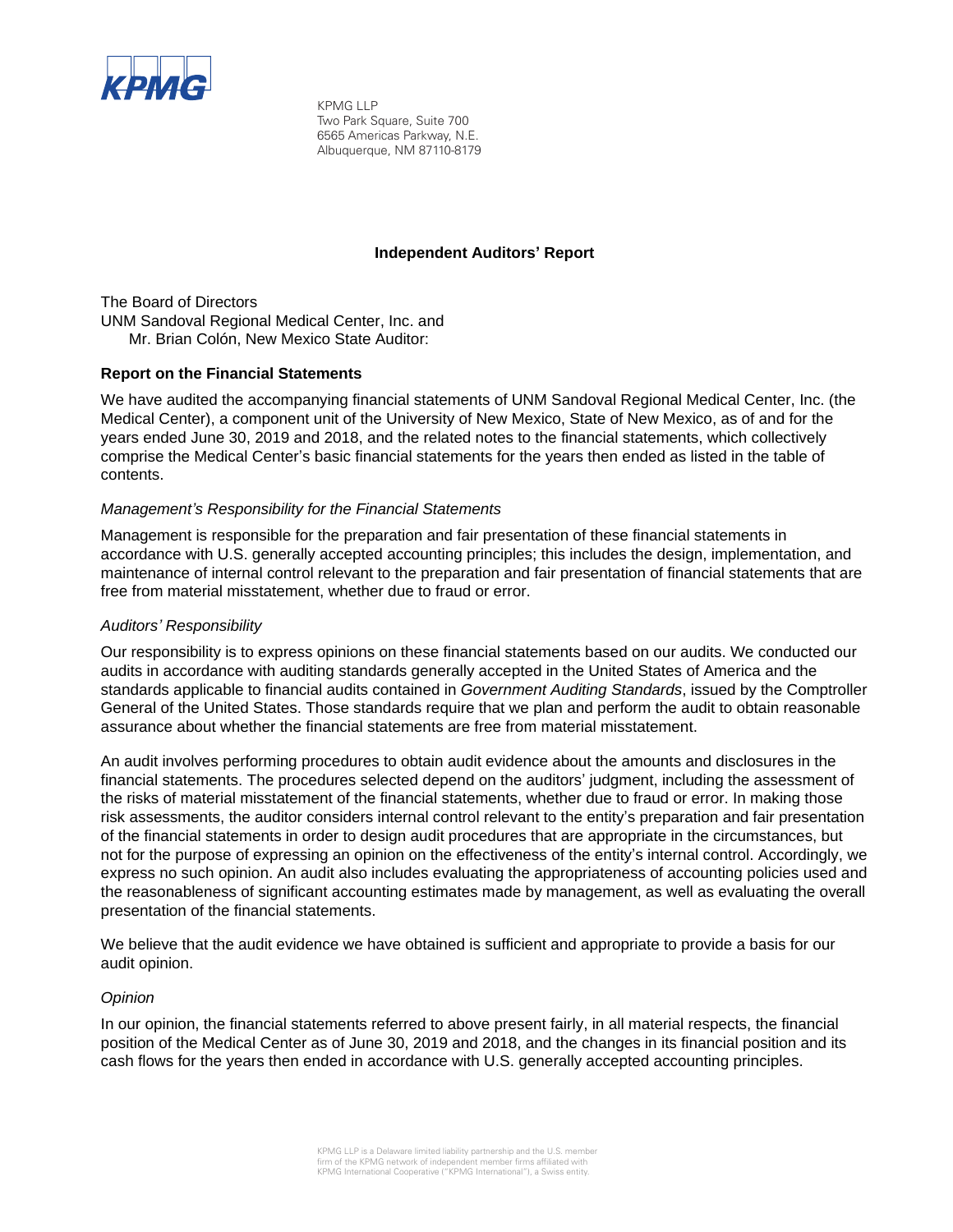

#### **Other Matters**

#### *Required Supplementary Information*

U.S. generally accepted accounting principles require that the management's discussion and analysis on pages 3-15 be presented to supplement the basic financial statements. Such information, although not a part of the basic financial statements, is required by the Governmental Accounting Standards Board who considers it to be an essential part of financial reporting for placing the basic financial statements in an appropriate operational, economic, or historical context. We have applied certain limited procedures to the required supplementary information in accordance with auditing standards generally accepted in the United States of America, which consisted of inquiries of management about the methods of preparing the information and comparing the information for consistency with management's responses to our inquiries, the basic financial statements, and other knowledge we obtained during our audits of the basic financial statements. We do not express an opinion or provide any assurance on the information because the limited procedures do not provide us with sufficient evidence to express an opinion or provide any assurance.

#### *Supplementary and Other Information*

Our audits were conducted for the purpose of forming an opinion on the financial statements that collectively comprise the Medical Center's basic financial statements. The accompanying indigent care cost and funding report (Schedule 1) and calculations of cost of providing indigent care (Schedule 2) (Schedules 1 and 2) are presented for purposes of additional analysis and are not a required part of the basic financial statements.

Schedules 1 and 2 are the responsibility of management and were derived from and relate directly to the underlying accounting and other records used to prepare the basic financial statements. Such information has been subjected to the auditing procedures applied in the audit of the basic financial statements and certain additional procedures, including comparing and reconciling such information directly to the underlying accounting and other records used to prepare the basic financial statements or to the basic financial statements themselves, and other additional procedures in accordance with auditing standards generally accepted in the United States of America. In our opinion, Schedules 1 and 2 are fairly stated, in all material respects, in relation to the basic financial statements as a whole, except for the information marked as unaudited.

The information that is marked as unaudited in the accompanying Schedule 1 has not been subjected to the auditing procedures applied in the audit of the basic financial statements, and accordingly, we do not express an opinion or provide any assurance on it.

#### **Other Reporting Required by** *Government Auditing Standards*

In accordance with *Government Auditing Standards*, we have also issued our report dated December 10, 2019 on our consideration of the Medical Center's internal control over financial reporting and on our tests of its compliance with certain provisions of laws, regulations, contracts, and grant agreements and other matters. The purpose of that report is solely to describe the scope of our testing of internal control over financial reporting and compliance and the results of that testing, and not to provide an opinion on the effectiveness of the Medical Center's internal control over financial reporting or on compliance. That report is an integral part of an audit performed in accordance with *Government Auditing Standards* in considering the Medical Center's internal control over financial reporting and compliance.

KPMG LLP

Albuquerque, New Mexico December 10, 2019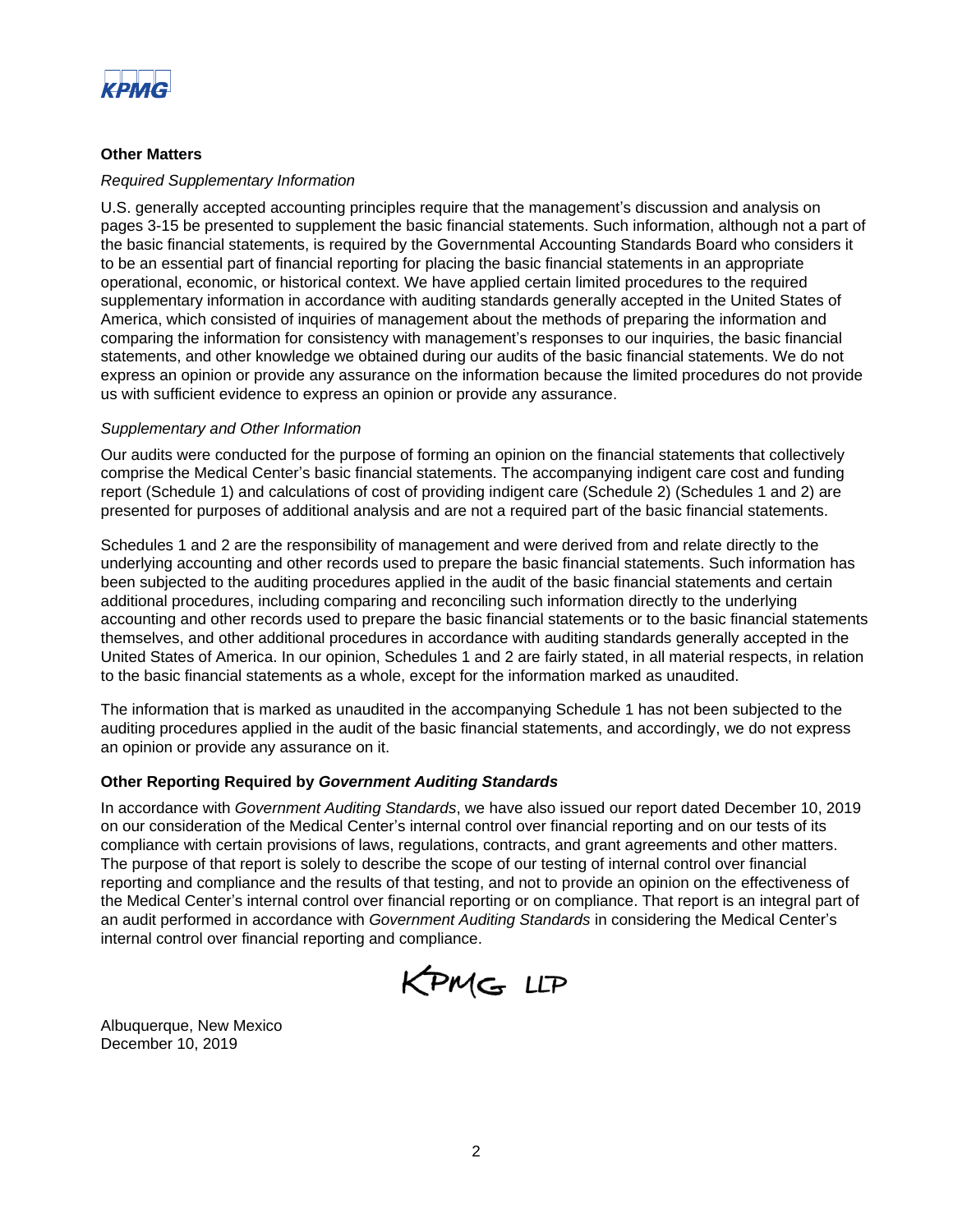(A Component Unit of the University of New Mexico)

Management's Discussion and Analysis

June 30, 2019 and 2018

The following discussion and analysis provides an overview of the financial position and activities of UNM Sandoval Regional Medical Center, Inc. (the Medical Center or SRMC) as of and for the years ended June 30, 2019, 2018, and 2017. This discussion should be read in conjunction with the accompanying financial statements and notes. Management has prepared the basic financial statements and the related note disclosures along with this discussion and analysis. As such, the financial statements, notes, and this discussion are the responsibility of the Medical Center's management.

#### **Using This Annual Report**

This annual report consists of financial statements prepared in accordance with Governmental Accounting Standards Board (GASB) Statement No. 34, *Basic Financial Statements – and Management's Discussion and Analysis – for State and Local Governments*, as amended. The Medical Center is reporting as a special-purpose government engaged in business-type activities (BTA). In accordance with BTA reporting, the Medical Center presents management's discussion and analysis, statements of net position, statements of revenues, expenses, and changes in net position, statements of cash flows, and notes to the financial statements. The financial statements are prepared under the accrual basis of accounting, whereby revenues and assets are recognized when the service is provided and expenses and liabilities are recognized when others provide the service or goods are received, regardless of when cash is exchanged.

The statements of net position include all assets and liabilities. Over time, increases or decreases in net position (the difference between assets and liabilities) are one indicator of the improvement or erosion of the Medical Center's financial health when considered with nonfinancial facts, such as patient statistics and the condition of facilities. This statement includes all assets and liabilities using the accrual basis of accounting, which is consistent with the accounting method used by nongovernmental hospitals and healthcare organizations.

The statements of revenues, expenses, and changes in net position present the revenues earned and expenses incurred during the year. Activities are reported as either operating or nonoperating. A public hospital's dependency on governmental funding can result in an operating deficit since the financial reporting model classifies such aid as nonoperating revenues. The utilization of capital assets is reflected in the financial statements as depreciation, which amortizes the cost of an asset over its expected useful life.

The statements of cash flows present information related to cash inflows and outflows summarized by operating, capital and noncapital financing, and investing activities.

### **Overview of Entity**

The Regents of the University of New Mexico (UNM) approved the formation of the Medical Center, a New Mexico nonprofit corporation organization under and pursuant to the New Mexico University Research Park and Economic Development Act. The corporation is formed as an instrumentality of the Regents of UNM, to promote the social welfare of New Mexico through the advancement of healthcare. The corporation is organized for the development, construction, and operation of a licensed general, community teaching hospital located in Sandoval County, New Mexico in support of and under the operating aegis of the Health Sciences Center of the University of New Mexico (UNM HSC) and, in connection therewith, to facilitate and develop the clinical and medical practices of the faculty of the University of New Mexico School of Medicine (UNM SOM). The Medical Center is a component unit of UNM.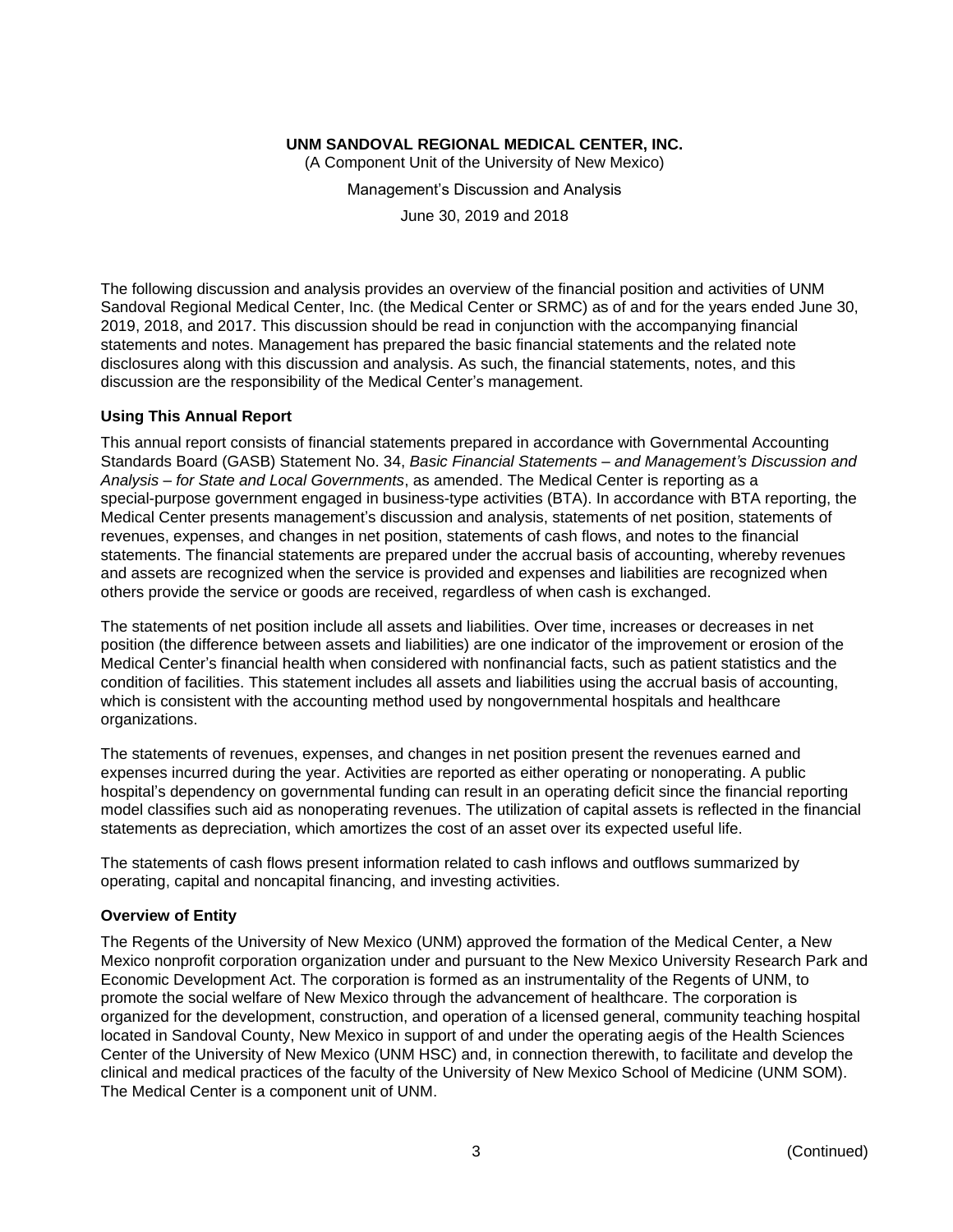(A Component Unit of the University of New Mexico)

Management's Discussion and Analysis

June 30, 2019 and 2018

The Medical Center's mission is to improve the overall health of the community by providing the highest-quality healthcare services that meet the needs of Sandoval County's diverse population, as well as providing, increasingly over time, healthcare and medical educational opportunities.

The following summarizes the healthcare services that are offered by the Medical Center:

*Inpatient Care* – Acute care provided by practitioners in 48 acute medical-surgical beds and 12 intensive care unit beds. The Medical Center is equipped with an emergency department with 11 exam rooms, 2 trauma rooms, and 2 triage rooms. Additionally, the Medical Center is equipped with 6 operating rooms, 3 minor procedure rooms, and 1 interventional radiology lab.

*Outpatient Care* – Comprehensive offering of sleep disorders center, laboratory, radiology, diagnostic services, rehabilitation services, behavioral health, primary care, medical, and surgical clinics.

*Surgical Services* – Anesthesia, general surgery, bariatric, podiatry, otolaryngology, urologic, gynecologic, urogynecologic, gastrointestinal, breast, minimally invasive spine surgery, and outpatient laparoscopic surgery.

*Physician Services* – The Medical Center has an "open" medical staff, allowing community physicians in addition to the UNM SOM providers to be members of the active medical staff and to admit and follow their patients at the Medical Center. There are currently 579 physicians credentialed, of which 487 are UNM SOM physicians and 92 are community physicians.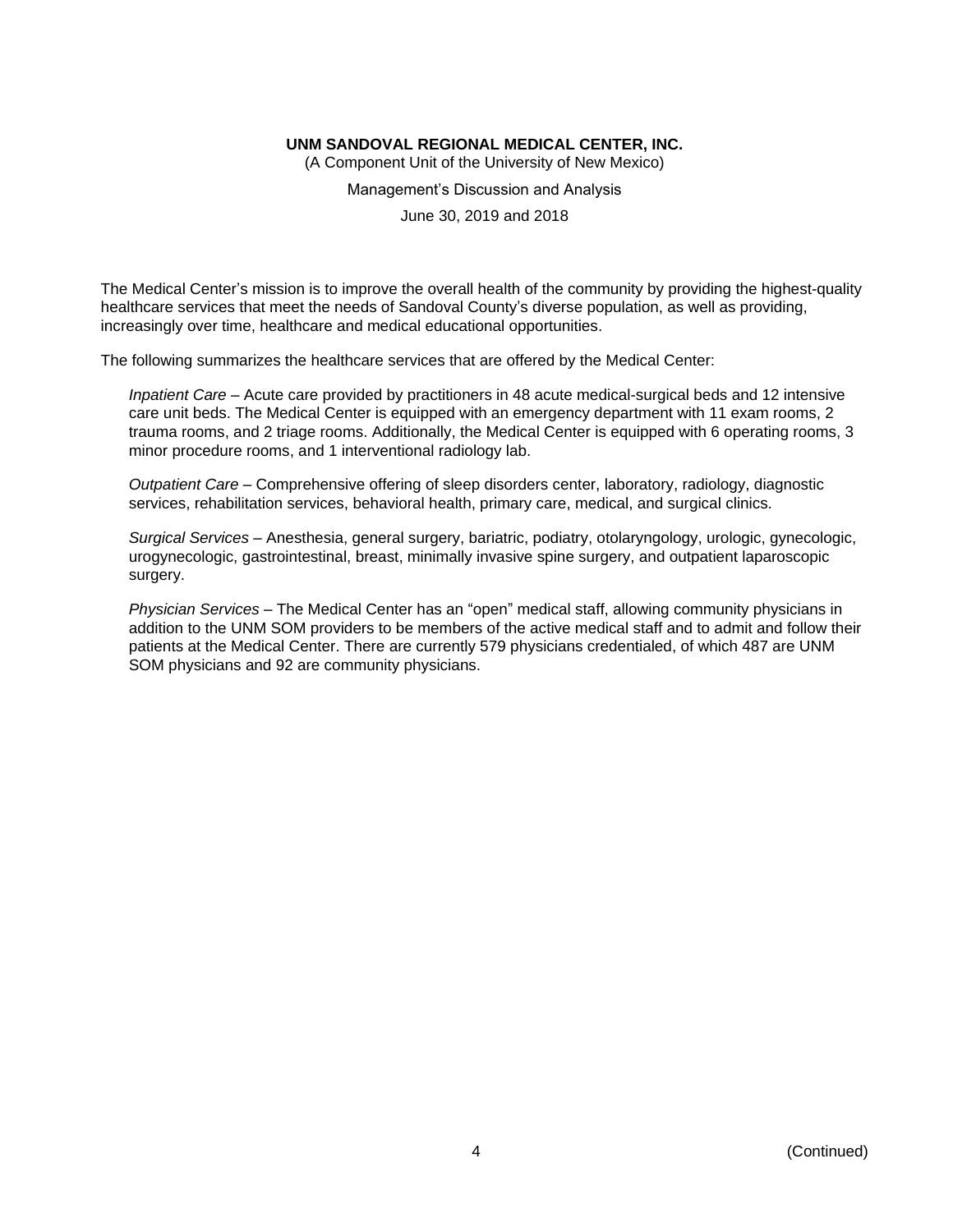(A Component Unit of the University of New Mexico)

Management's Discussion and Analysis

June 30, 2019 and 2018

#### **Financial Summary**

| <b>Condensed summary of net position</b> |    |                |                |              |  |  |  |
|------------------------------------------|----|----------------|----------------|--------------|--|--|--|
|                                          |    | June 30        |                |              |  |  |  |
| <b>Assets</b>                            |    | 2019           | 2018           | 2017         |  |  |  |
| Current assets                           | \$ | 41,156,850     | 46,294,420     | 43,899,002   |  |  |  |
| Capital assets, net                      |    | 99,508,641     | 103,115,704    | 107,320,532  |  |  |  |
| Noncurrent assets                        |    | 13,206,575     | 11,329,655     | 9,505,792    |  |  |  |
| Total assets                             | S  | 153,872,066    | 160,739,779    | 160,725,326  |  |  |  |
| <b>Liabilities</b>                       |    |                |                |              |  |  |  |
| <b>Current liabilities</b>               | \$ | 20,278,279     | 23,238,451     | 20,258,416   |  |  |  |
| Noncurrent liabilities                   |    | 113,280,000    | 117,355,000    | 121,245,000  |  |  |  |
| <b>Total liabilities</b>                 | \$ | 133,558,279    | 140,593,451    | 141,503,416  |  |  |  |
| <b>Net Position</b>                      |    |                |                |              |  |  |  |
| Net investment in capital assets         | \$ | (17, 846, 359) | (18, 129, 296) | (17,639,468) |  |  |  |
| Restricted net position, expendable      |    | 20,420,964     | 17,635,876     | 16,562,124   |  |  |  |
| Unrestricted                             |    | 17,739,182     | 20,639,748     | 20,299,254   |  |  |  |
| Total net position                       | \$ | 20,313,787     | 20, 146, 328   | 19,221,910   |  |  |  |

Total Medical Center assets at June 30, 2019 decreased \$6.9 million from June 30, 2018, ending at \$153.9 million. Cash and cash equivalents at June 30, 2019 decreased by \$4.0 million, net accounts receivable decreased by \$1.3 million and net capital assets decreased \$3.6 million, predominantly due to increased accumulated depreciation. These decreases were offset by an increase of \$1.9 million in the restricted investments held by trustee for mortgage reserve fund. The Medical Center's most significant assets at June 30, 2019 were net capital assets of \$99.5 million, cash and cash equivalents of \$29.1 million, and restricted investments held by trustee for mortgage reserve fund of \$13.2 million.

Operating cash decreased by \$5.0 million during the year ended June 30, 2019, from \$26.9 million at June 30, 2018 to \$21.9 million at June 30, 2019. This decrease was driven largely by reduced patient cash payments of \$10.4 million in fiscal year 2019 of which \$6.2 million was related to a fiscal year 2016 DSH payment received in fiscal year 2018. The decrease in cash from patient services was offset by a \$4.2 million reduction in payments to suppliers.

At June 30, 2018, total Medical Center assets were \$160.7 million, compared to same asset value at June 30, 2017. The Medical Center's most significant assets at June 30, 2018 were net capital assets of \$103.1 million, cash and cash equivalents of \$33.1 million, and restricted investments held by trustee for mortgage reserve fund of \$11.3 million.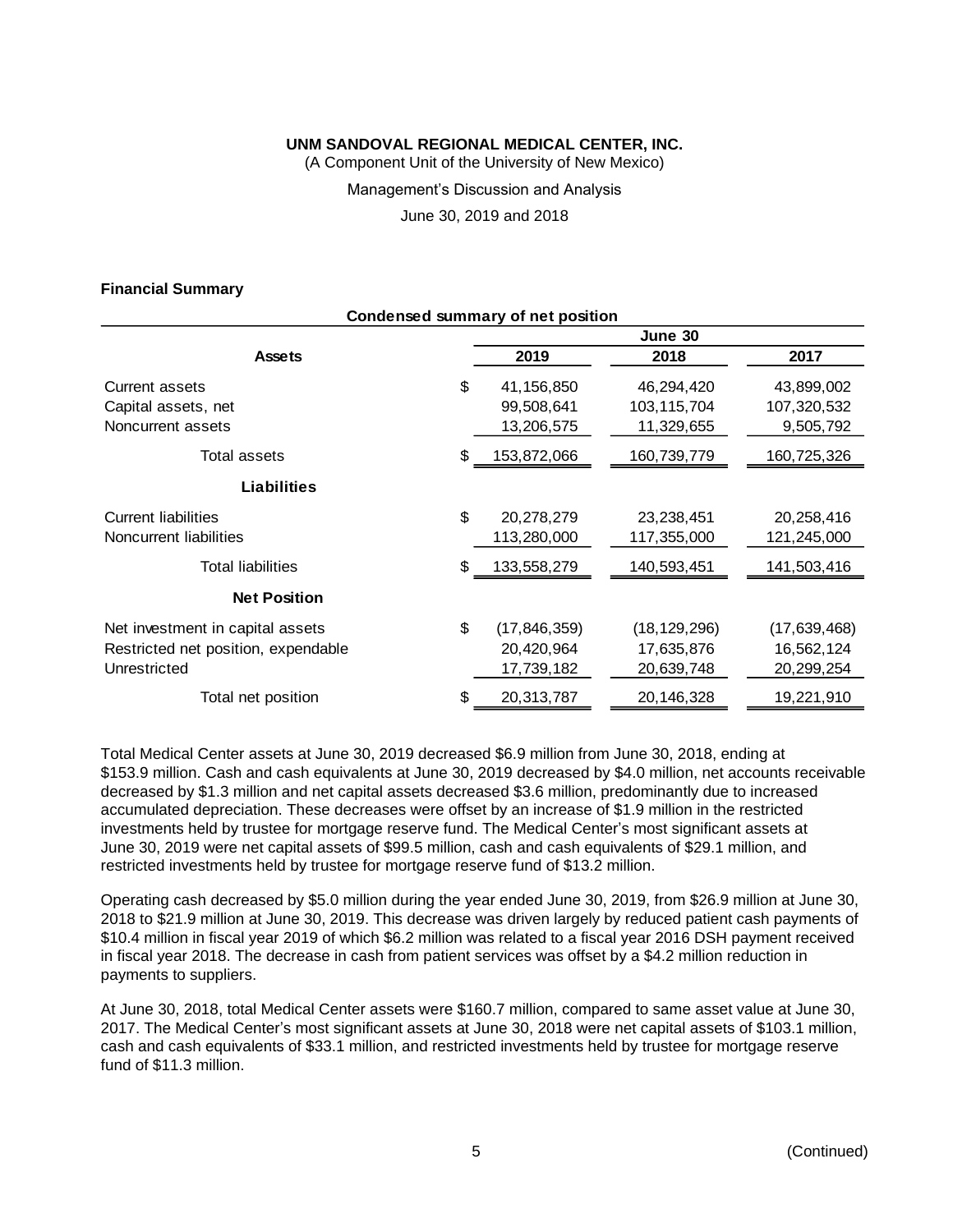(A Component Unit of the University of New Mexico)

Management's Discussion and Analysis

June 30, 2019 and 2018

The Medical Center's total liabilities were \$133.6 million at June 30, 2019, compared to \$140.6 million at June 30, 2018. At June 30, 2019, current and noncurrent bonds payable of \$117.4 million was the largest liability, followed by accounts payable of \$6.1 million. The decrease in total liabilities is primarily due to a decrease in the amount of bonds payable resulting from the payments of the scheduled mandatory bond redemptions of \$3.9 million during the year ended June 30, 2019. There were additional decreases in liabilities from estimated third party settlements of \$3.6 million, related to a determination that liabilities recorded for a prior year disproportionate share receipt were no longer needed, and related party liabilities of \$1.5 million. These decreases were offset by an increase in accounts payable of \$2.0 million.

The Medical Center's total liabilities were \$140.6 million at June 30, 2018, compared to \$141.5 million at June 30, 2017. At June 30, 2018, current and noncurrent bonds payable of \$121.2 million was the largest liability, followed by estimated third-party settlements of \$6.8 million. The decrease in total liabilities is primarily due to a decrease in the bonds payable amount resulting from the payments of the scheduled mandatory bond redemptions of \$3.7 million during the year ended June 30, 2018, offset by the increase in estimated third-party settlements.

At June 30, 2019, 2018, and 2017, the Medical Center's current assets of \$41.2 million, \$46.3 million, and \$43.9 million, respectively, were sufficient to cover current liabilities of \$20.3 million (current ratio of 2.03), \$23.2 million (current ratio of 2.00), and \$20.3 million (current ratio of 2.17), respectively.

Total net position (assets minus liabilities) is classified by the Medical Center's ability to use these assets to meet operating needs. Unrestricted net position may be used to meet all operating needs of the Medical Center. A portion of the Medical Center's net position is restricted by the trust indenture and debt agreement.

Total net position as of June 30, 2019 increased by \$0.2 million to \$20.3 million, which included operating income of \$4.1 million and net non-operating expenses of \$4.0 million. Unrestricted net position totaled \$17.8 million, with a net deficiency in capital assets of \$17.9 million at June 30, 2019. Restricted net position, expendable as of June 30, 2019 increased by \$2.8 million to \$20.4 million, which was driven by a \$2.8 million increase in the bond fund trust account.

Total net position as of June 30, 2018 increased by \$0.9 million to \$20.1 million, which included an operating gain of \$5.3 million and net non-operating expenses of \$4.4 million. Unrestricted net position totaled \$20.6 million, with a net deficiency in capital assets of \$18.1 million at June 30, 2018. Restricted net position, expendable as of June 30, 2018 increased by \$1.1 million to \$17.6 million, which was driven by a \$0.7 million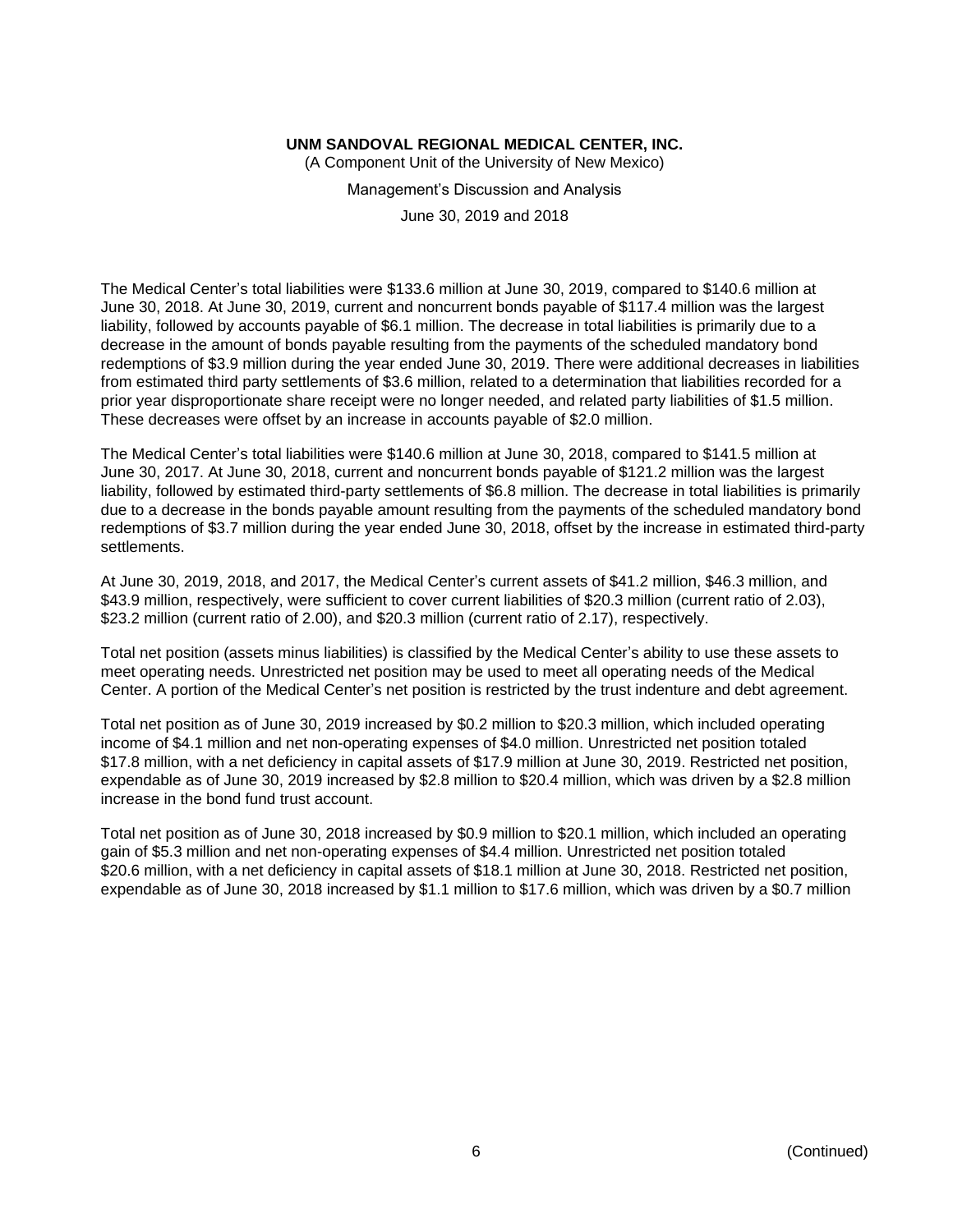(A Component Unit of the University of New Mexico)

Management's Discussion and Analysis

June 30, 2019 and 2018

decrease in cash held by trustee for mortgage reserve fund and \$1.8 million increase in the bond fund trust account.

| Condensed summary of revenues, expenses, and changes in net position |    |                    |              |                |  |  |
|----------------------------------------------------------------------|----|--------------------|--------------|----------------|--|--|
|                                                                      |    | Year ended June 30 |              |                |  |  |
|                                                                      |    | 2019               | 2018         | 2017           |  |  |
| Total operating revenues                                             | \$ | 84, 180, 161       | 86,038,524   | 78,757,869     |  |  |
| Total operating expenses                                             |    | (80,037,405)       | (80,728,183) | (83, 488, 864) |  |  |
| Operating gain (loss)                                                |    | 4, 142, 756        | 5,310,341    | (4,730,995)    |  |  |
| Net nonoperating (expenses) revenues                                 |    | (3,975,297)        | (4,385,923)  | 4,834,098      |  |  |
| Total increase in net position                                       |    | 167,459            | 924.418      | 103,103        |  |  |
| Net position, beginning of year                                      |    | 20,146,328         | 19,221,910   | 19,118,807     |  |  |
| Net position, end of year                                            |    | 20,313,787         | 20,146,328   | 19,221,910     |  |  |

#### **Operating Revenues**

The sources of operating revenues for the Medical Center are net patient service and other operating revenues, with the most significant source being net patient service revenues. Total operating revenues were \$84.2 million, \$86.0 million, and \$78.8 million for the years ended June 30, 2019, 2018, and 2017, respectively.

Net patient service revenue comprises gross patient revenue, net of contractual allowances, charity care, provision for doubtful accounts, and any third-party cost report settlements. Net patient service revenues were \$83.0 million, \$83.7 million, and \$77.4 million for the years ended June 30, 2019, 2018, and 2017, respectively. The decrease of \$0.7 million from 2018 to 2019 is the result of a decrease in reimbursement, case mix index and a shift from inpatient volume to outpatient volume. The increase of \$6.3 million from 2017 to 2018 is the result of an increase in case mix index, medical/surgical inpatient days, diagnostics, and emergency visits.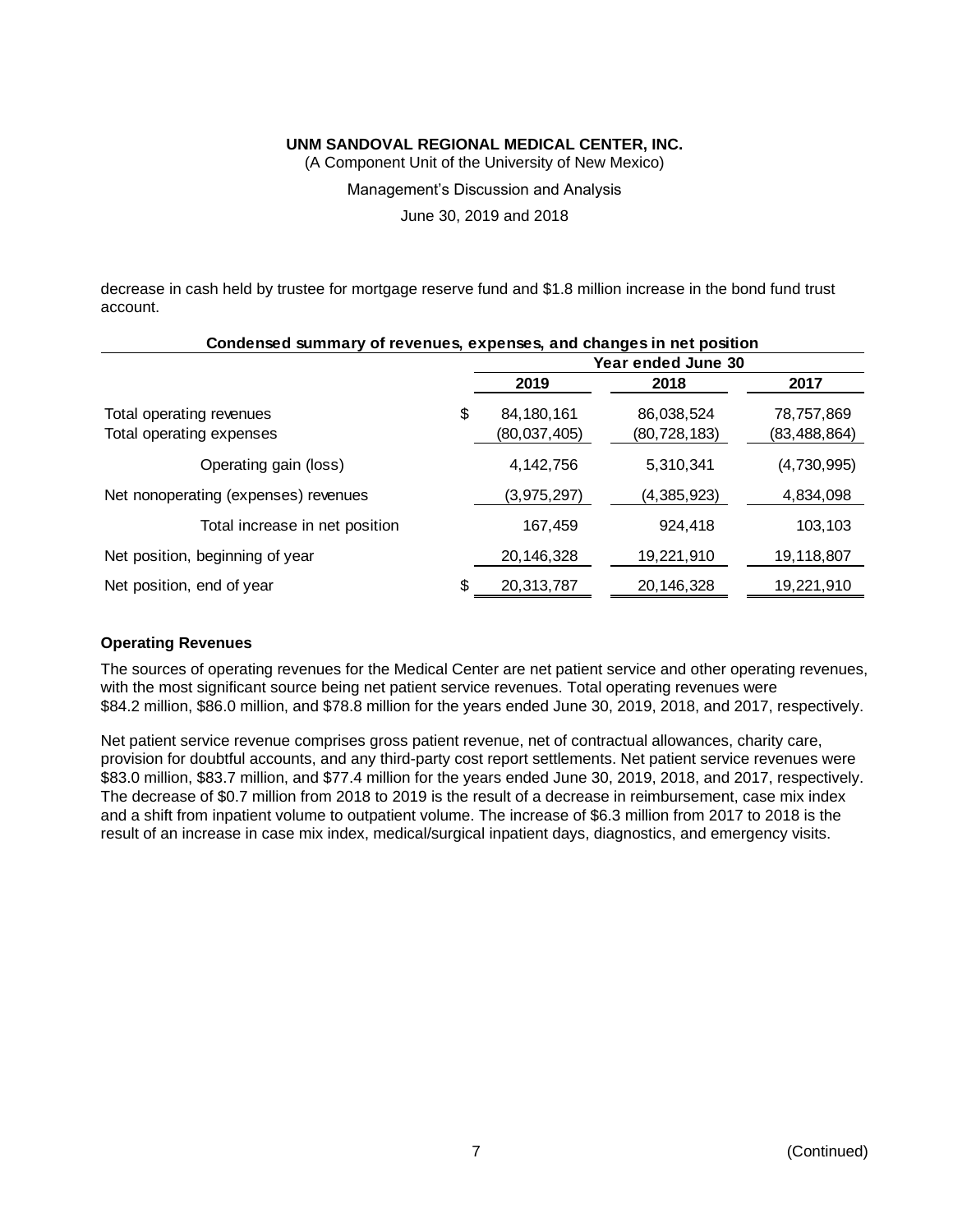(A Component Unit of the University of New Mexico)

Management's Discussion and Analysis

June 30, 2019 and 2018

The following table summarizes key operating statistics for the years ended June 30, 2019, 2018, and 2017:

|                                                                                 | Year ended June 30 |                  |                  |  |  |
|---------------------------------------------------------------------------------|--------------------|------------------|------------------|--|--|
|                                                                                 | 2019               | 2018             | 2017             |  |  |
| Intensive care units (ICU) days and<br>medical/surgical days<br>Behavioral days | 11,951             | 14,514           | 12,887<br>1,978  |  |  |
| Total inpatient days                                                            | 11,951             | 14,514           | 14,865           |  |  |
| ICU discharges and medical/surgical discharges<br>Behavioral discharges         | 2,950              | 3,126            | 3,333<br>154     |  |  |
| Total discharges                                                                | 2,950              | 3,126            | 3,487            |  |  |
| Inpatient surgeries<br>Outpatient surgeries                                     | 977<br>2,516       | 1,369<br>2,390   | 1,603<br>2,580   |  |  |
| Total surgeries                                                                 | 3,493              | 3,759            | 4,183            |  |  |
| Outpatient visits<br>Emergency visits                                           | 48,257<br>21,045   | 44,048<br>20,433 | 44,242<br>19,349 |  |  |

ICU and medical/surgical inpatient days decreased by 2,563 from fiscal year 2018 to 2019 due to an increase in observation days. The ICU and medical/surgical average daily census (ADC) for the year ended June 30, 2019 was 33 and decreased by 7 from an ICU and Medical/Surgical ADC of 40 for the year ended June 30, 2018.

Net patient service revenue for the fiscal years ended June 30, 2019 and 2018 includes cost report estimates for the Medicare and Medicaid programs. Beginning July 1, 2016, the Medical Center was subject to the prospective federal capital rate. The Medical Center's cost reports have been audited through 2016 for Medicare and 2017 for Medicaid. Management believes that estimated settlements accrued related to unaudited cost reports are adequate. Laws and regulations governing the Medicare and Medicaid programs are extremely complex and subject to interpretation. As a result, there is at least a reasonable possibility that recorded estimates will change by a material amount in the near term. Estimates are continually monitored and reviewed, and as settlements are made or more information is available to improve estimates, differences are reflected in current operations.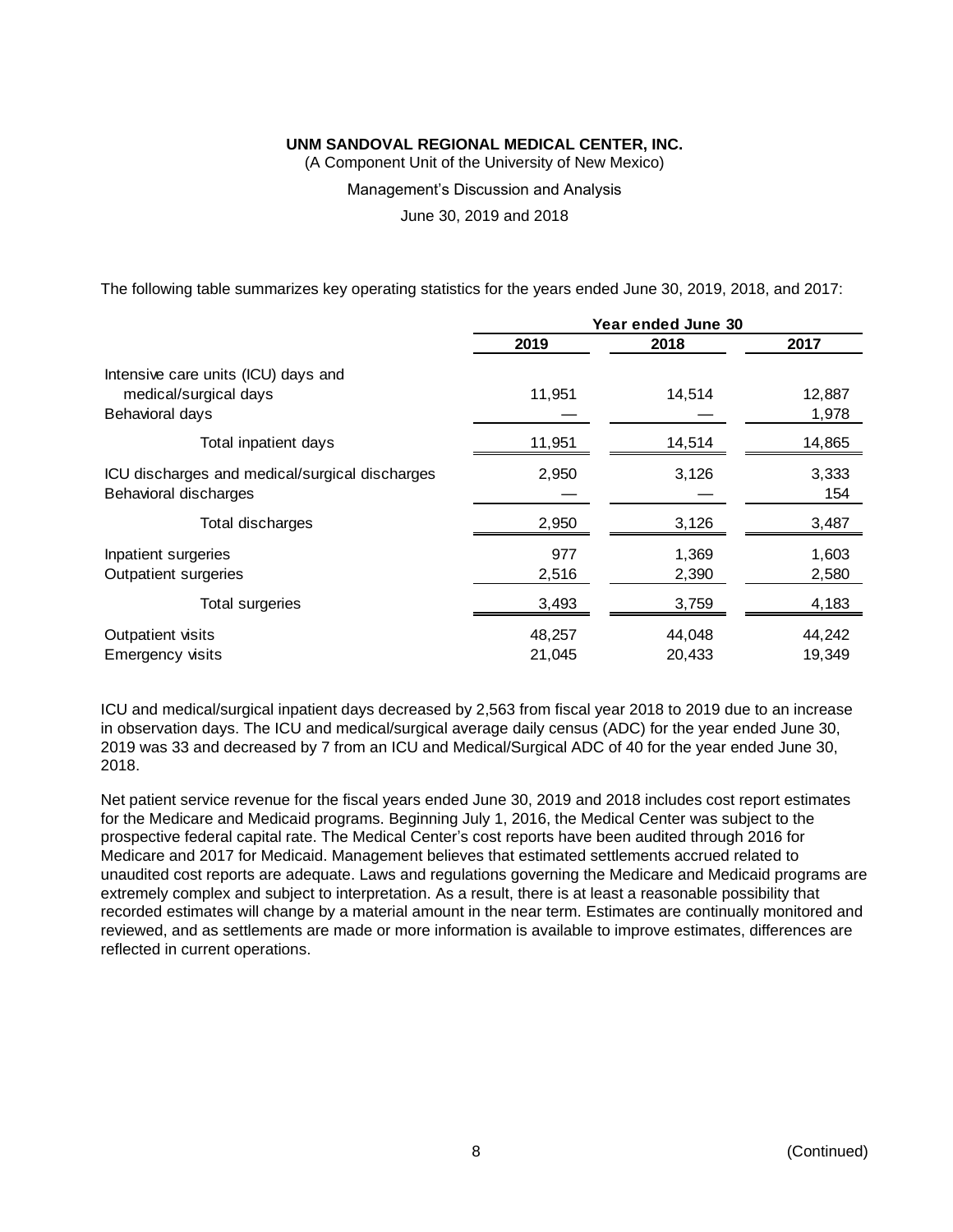(A Component Unit of the University of New Mexico)

Management's Discussion and Analysis

June 30, 2019 and 2018

The Medical Center is committed to providing quality healthcare to all, regardless of one's ability to pay. The Medical Center offers a financial assistance program called SRMC Care for healthcare services provided by the Medical Center. This program is only available to Sandoval County residents. Patients who meet the criteria of its charity care policy receive services at no charge or at amounts less than established rates. The criteria for charity care consider the household income in relation to the federal poverty guidelines, as well as asset thresholds. Patients with adjusted gross income equal to or less than the 200% of federal poverty guidelines receive services at no charge. For uninsured patients with adjusted gross income at 201-300% of federal poverty guidelines, a discount is applied. Patients applying for coverage under SRMC Care must apply for coverage under Medicaid or the Health Insurance Exchange (HIX), if eligible. Patients may continue to receive SRMC Care until they receive Medicaid eligibility or notification of coverage under the HIX.

The Medical Center does not pursue collection of amounts determined to qualify as charity care. The costs of charity care provided under this program for the years ended June 30, 2019, 2018, and 2017 approximated \$1.8 million, \$1.5 million, and \$1.3 million, respectively. The costs incurred are estimated based on the cost-to-charge ratio for the Medical Center and applied to the charity care charges.

Bad debt accounts are fully reserved and recorded as provision for uncollectible accounts. Provision expense recorded for fiscal years 2019, 2018, and 2017 was \$5.4 million, \$7.3 million, and \$6.9 million, respectively. The cost of care provided to patients who are either uninsured or underinsured and who do not meet the criteria for financial assistance for years ended June 30, 2019, 2018, and 2017 was \$2.0 million, \$2.9 million, and \$2.8 million, respectively.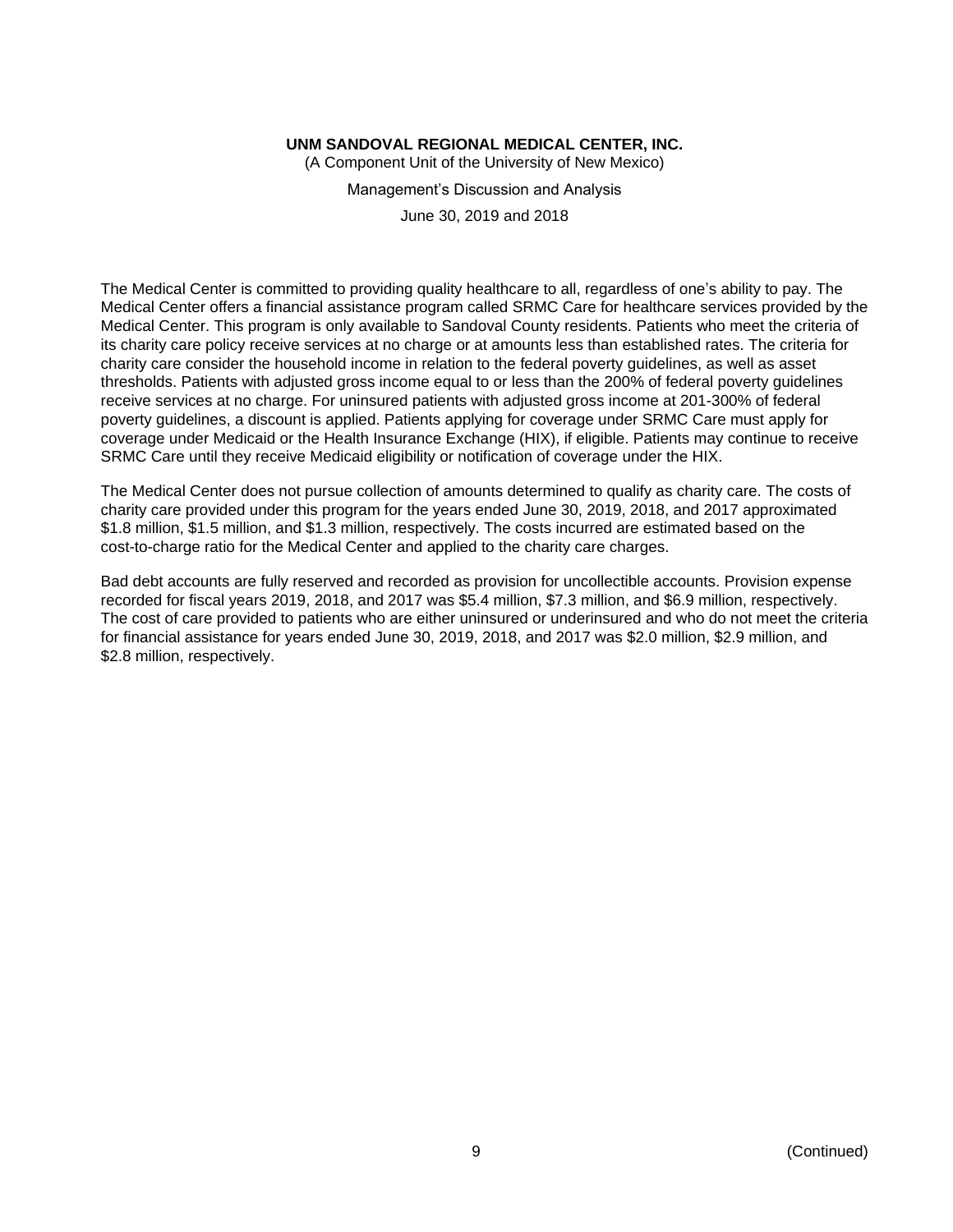(A Component Unit of the University of New Mexico)

Management's Discussion and Analysis

June 30, 2019 and 2018

#### **Operating Expenses**

The following pie charts depict the distribution of the operating expenses for the Medical Center for the years ended June 30, 2019, 2018, and 2017:



Operating expenses for the Medical Center include items such as employee compensation and contract labor and benefits, medical services, medical supplies, purchased services, and equipment.

For the year ended June 30, 2019, total operating expenses were \$80.0 million and represent a decrease of \$0.7 million from the year ended June 30, 2018. The most significant change was a decrease of \$2.0 million for medical supplies due to operational improvement initiatives and \$1.3 million in medical services due to a reduction in provider service agreements. These decreases were partially offset by an increase of \$1.5 million for employee benefits mostly related to employee health insurance costs, and a \$0.6 million increase in purchased services primarily for operational improvement consulting fees.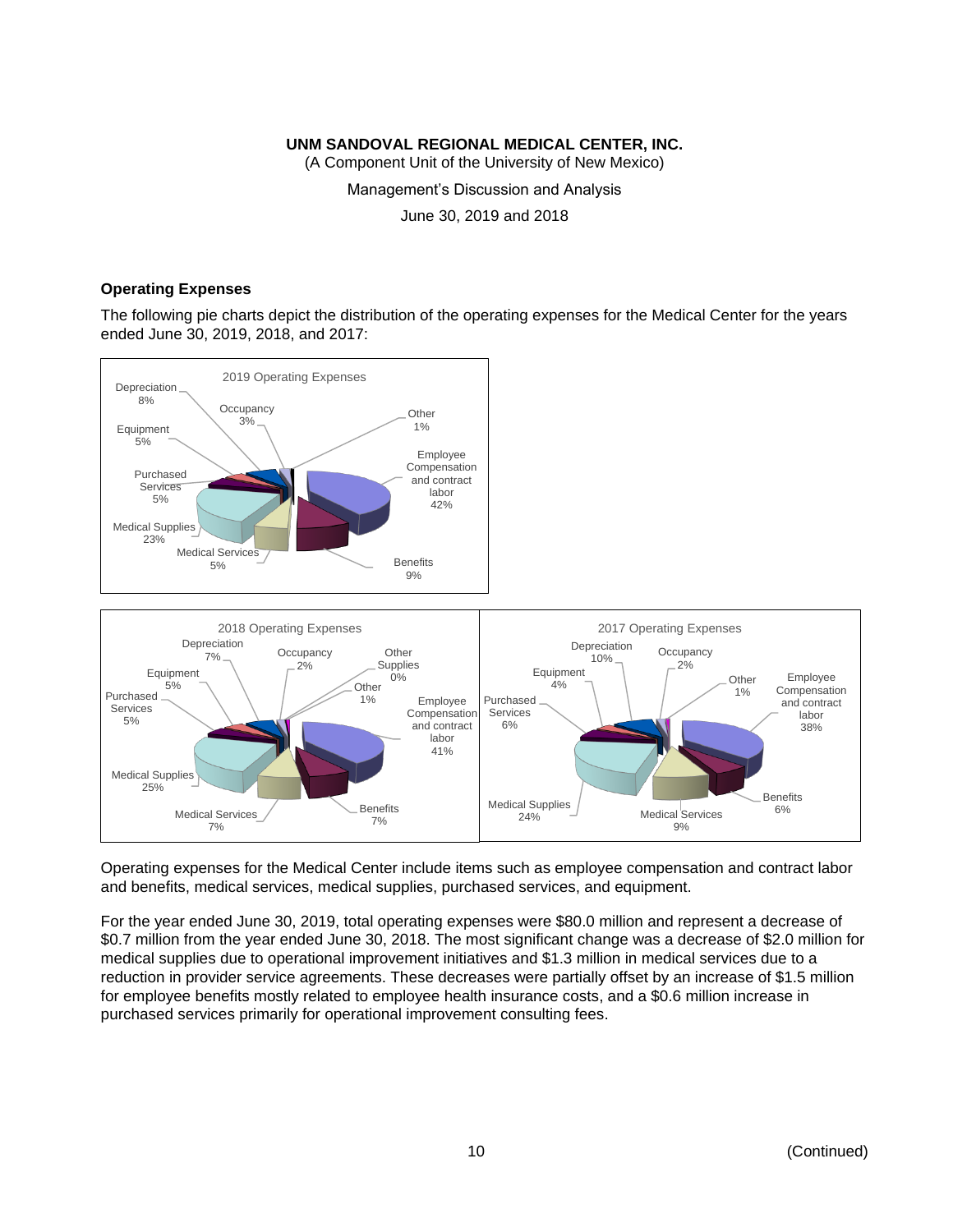(A Component Unit of the University of New Mexico)

Management's Discussion and Analysis

June 30, 2019 and 2018

#### **Nonoperating Revenues and Expenses**

For the year ended June 30, 2019, nonoperating expenses net of nonoperating revenues was \$4.0 million. For the year ended June 30, 2018, and 2017, the Medical Center recorded net nonoperating expense of \$4.4 million and net nonoperating revenue of \$4.8 million, respectively.

The most significant nonoperating expense recorded for the years ended June 30, 2019, 2018, and 2017 was bond interest expense in the amount of \$5.4 million, \$5.5 million, and \$5.7 million, respectively.

The largest source of nonoperating revenue for the years ended June 30, 2019 and 2018 was the federal bond subsidy in the amount of \$1.8 million and \$1.9 million, respectively. The Medical Center receives subsidy payments related to interest payments under the federal Build America Bond and Taxable Revenue Recovery Zone Economic Development Bond programs.

The most significant nonoperating revenue for the year ended June 30, 2017 was the Sandoval County mill levy tax subsidy totaling \$6.3 million. The voter tax subsidy was provided for the general operations of the Medical Center and inpatient behavioral health services. In November 2016, voters in Sandoval County narrowly rejected extending the tax for another eight years; therefore, effective July 2017, the Medical Center no longer received mill levy proceeds. On November 6, 2018, the Medical Center requested a new eight year tax levy at 1.9 mill. The request said the tax levy will provide operational funding for outpatient behavioral health and trauma level III designation services. The voters approved the new mill levy effective July 1, 2019.

#### **Capital Assets**

At June 30, 2019, the Medical Center had \$99.5 million invested in capital assets, net of accumulated depreciation of \$52.4 million. Depreciation expense for each of the years ended June 30, 2019 and 2018 was \$6.1 million. Depreciation expense totaled \$8.4 million for the year ended June 30, 2017.

|                                          |              | Year ended June 30 |              |
|------------------------------------------|--------------|--------------------|--------------|
|                                          | 2019         | 2018               | 2017         |
| Building and building improvements<br>\$ | 105,650,011  | 105,614,225        | 105,431,774  |
| Building service equipment               | 4,302,846    | 3,961,110          | 3,847,741    |
| Fixed equipment                          | 4,094,180    | 4,055,147          | 4,055,147    |
| Major moveable equipment                 | 37,504,986   | 37,329,241         | 37, 359, 387 |
| Construction in progress                 | 362,234      | 616,981            | 97,068       |
|                                          | 151,914,257  | 151,576,704        | 150,791,117  |
| Less accumulated depreciation            | (52,405,616) | (48,461,000)       | (43,470,585) |
| \$<br>Net property and equipment         | 99,508,641   | 103,115,704        | 107,320,532  |

For the year ended June 30, 2019, total depreciable capital assets increased by \$0.6 million from June 30, 2018. Major moveable equipment additions were \$1.5 million, with the largest asset additions of \$0.9 million for information technology equipment. Major moveable equipment retirements were \$2.2 million, with a net book value of \$45 thousand.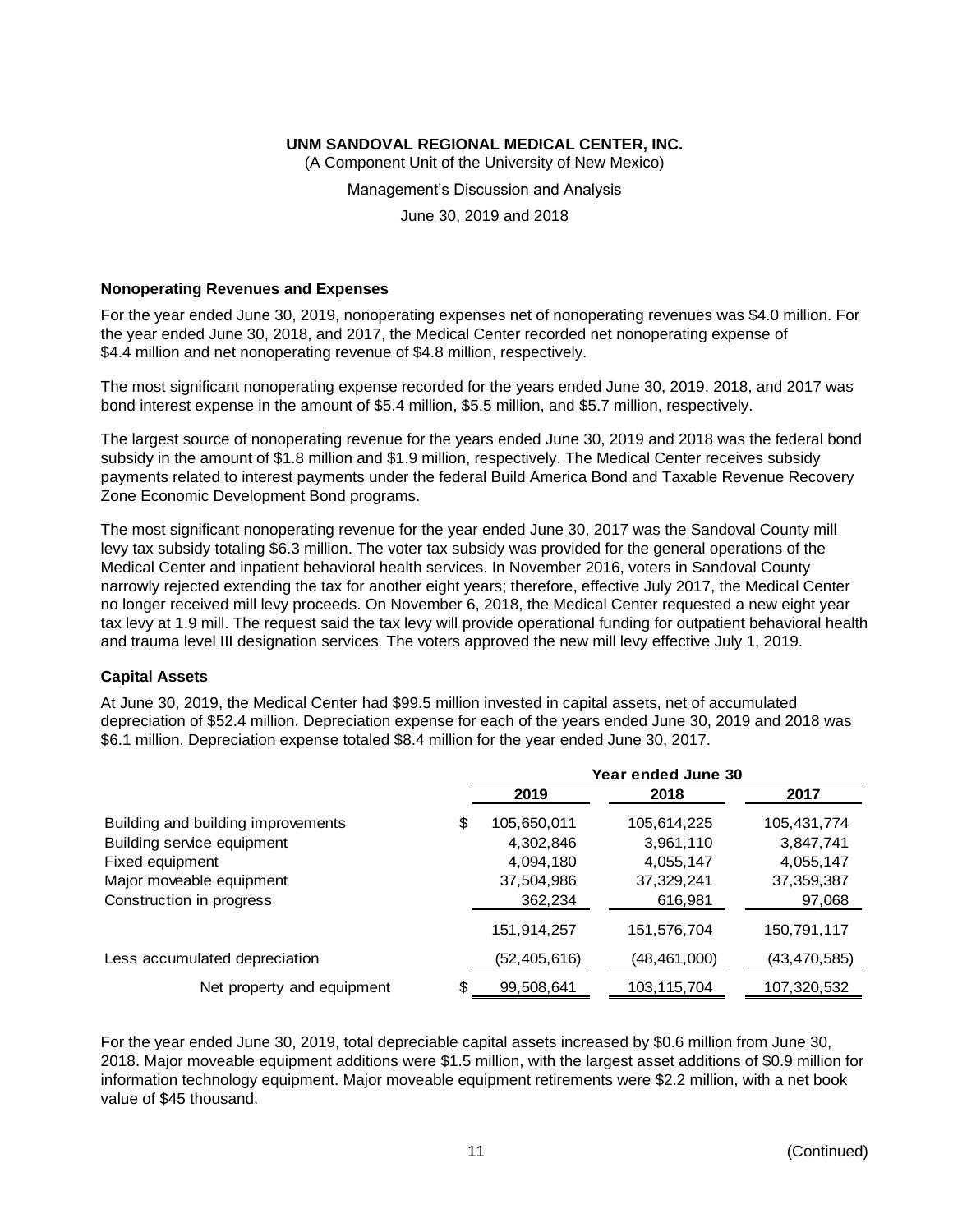(A Component Unit of the University of New Mexico)

Management's Discussion and Analysis

June 30, 2019 and 2018

For the year ended June 30, 2018, total depreciable capital assets increased by \$0.3 million from June 30, 2017. Major moveable equipment additions were \$1.2 million, with the largest asset additions of \$0.7 million for operating room equipment. Major moveable equipment retirements were \$1.3 million, with a net book value of \$0.1 million.

#### **Debt Activity**

The Medical Center's bonds payable totaled \$117.4 million, \$121.2 million, and \$125.0 million at June 30, 2019, 2018, and 2017, respectively. The current portion of this debt was \$4.1 million, \$3.9 million, and \$3.7 million at June 30, 2019, 2018, and 2017, respectively. This debt is related to the Government National Mortgage Association (GNMA) Collateralized Series 2010A and 2010B bonds.

On July 20, 2018 and on January 20, 2019, the Medical Center paid the scheduled mandatory bond redemption payments on the Series 2010A which consisted of principal payments of \$1.9 million and \$2.0 million, respectively, as well as interest payments of \$2.5 million and \$2.5 million, respectively. On July 20, 2018 and on January 20, 2019, the scheduled interest payments of \$0.2 million were paid on the Series 2010B bonds. No principal payments were scheduled for either period.

There is a loan guarantee that is considered federal assistance subject to the requirements of Office of Management and Budget Uniform Guidance. Accordingly, the loan guarantee is considered a federal award for purposes of UNM's June 30, 2019, 2018, and 2017 Single Audit.

#### **Factors Impacting Future Periods**

The Medical Center's future performance may differ depending on economic conditions within the healthcare industry and other factors. Among other factors that might affect future performance are changes to Medicare and Medicaid reimbursement resulting in reductions in payments. Healthcare systems nationwide are being challenged by reductions in Medicare and Medicaid payments, taking on more risk for outcome measures, and uncertainty regarding patient coverage from the Affordable Care Act (ACA).

#### *(a) Provider Contracts*

Many of the Medical Center's payer and provider contracts are complex in nature and may be subject to differing interpretations regarding amounts due for the provision of medical services. Such differing interpretations may not become known until a substantial period of time has passed following contract implementation. Liabilities for claims disputes are recorded when the loss is probable and can be estimated. Any adjustments to reserves are reflected in current operations.

On August 2, 2019, CMS released the fiscal year 2020 Inpatient Prospective Payment (IPPS) Final Rule. The IPPS rates will increase by a market basket increase less a multi-factor productivity reduction mandated by the ACA, plus a documentation and coding increase mandated by the American Taxpayer Relief Act of 2012 (ATRA). The net impact of the market basket update and adjustments on the Medical Center's IPPS reimbursement is estimated at a \$0.5 million decrease for fiscal year 2020.

On July 29, 2019, CMS issued the proposed calendar year 2020 Outpatient Prospective Payment (OPPS) rule. CMS proposed to raise the base OPPS Payment rate by a market basket increase less a multi-factor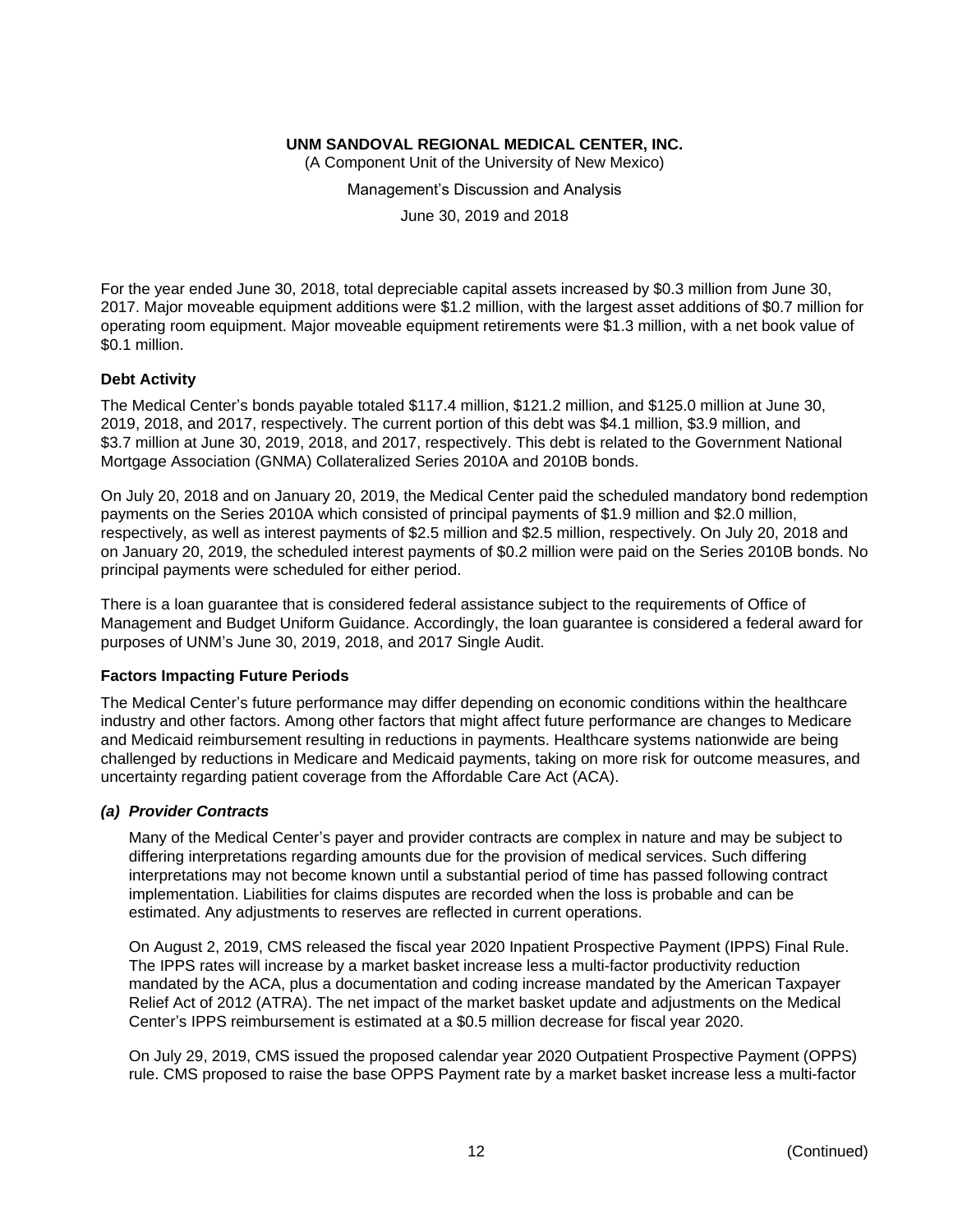(A Component Unit of the University of New Mexico)

Management's Discussion and Analysis

June 30, 2019 and 2018

productivity adjustment. The impact of the proposed OPPS rule on the Medical Center's reimbursement is estimated to increase \$0.3 million for fiscal year 2020.

Effective January 1, 2019, the New Mexico Human Services Department implemented changes to the New Mexico Medicaid Program, also known as Centennial Care 2.0. With this program, the Department awarded Blue Cross and Blue Shield (BCBS NM), Presbyterian Health Plan, and Western Sky managed care contracts. The Medical Center no longer contracted with Molina Healthcare for the Medicaid program, effective January 1, 2019, but remains contracted with BCBS NM, Presbyterian Health Plan, and Western Sky.

Effective January 1, 2019 CMS required hospitals to publish their chargemaster online. Standard charges were defined as the hospital's gross charge and payer-specific negotiated charge for an item or service. It also requires making public payer-specific negotiated charges for a limited set of 'shoppable' services that are displayed and packaged in a consumer-friendly manner. In addition it set forth the expectation that there would be some type of monitoring put in place for noncompliance and actions to address hospital noncompliance.

In January 2018, CMS reset Medicare payments for drugs obtained under the 340B program from the average sales price (ASP) plus 6% to ASP minus 22.5%. CMS is requesting comments on utilizing ASP+3% for calendar year 2020 and remedy for calendar year 2018 and calendar year 2019 340b Drug cuts. The proposed 2020 OPPS rule continues the Medicare Part B drug payment cuts to hospitals in the 340B program starting January 1, 2020. Specifically, CMS proposes to reimburse 340B hospitals 77.5% of average sales price which is a 28.5% decrease.

During the 2019 state legislative session, HB6 was passed implementing a gross receipts tax on non-profit and governmental hospitals effective July 1, 2019. The Medical Center's impact of the 5.125% gross receipts tax on patient receipts is estimated to be \$1.7 million for fiscal year 2020.

Effective July 1, 2019, the New Mexico Human Services Department's Medical Assistance Division implemented Medicaid rate increases. Specifically, inpatient DRG rates for Fee-for-Service and Managed Care Medicaid services were increased 12%. Medicaid OPPS rates were increased 18% for both fee-for-service and Managed Care Medicaid.

During fiscal year 2019 the Medical Center engaged the services of White Cap Health Advisors to update the Medical Center's three-year strategic plan and establish long-term aspirations.

#### *(b) Medicare Disproportionate Share Hospital (DSH)*

Beginning in federal fiscal year 2018, CMS incorporated Cost Report Worksheet S-10 uncompensated care cost as one of three factors averaged to determine a hospital's allocation of DSH uncompensated care payments. In 2020 CMS will base DSH uncompensated care reimbursement on only one year of S-10 data. The other two factors, Medicaid days and Supplemental Security Income (SSI) ratios are to be phased out beginning with federal fiscal year 2020. The Medical Center's estimated impact associated with the federal fiscal year 2019 DSH share will be an increase of \$75 thousand.

Medicaid DSH payments are supplemental payments made to the Medical Center, in addition to Medicaid claims payments, to take into account the uncompensated care costs incurred by serving a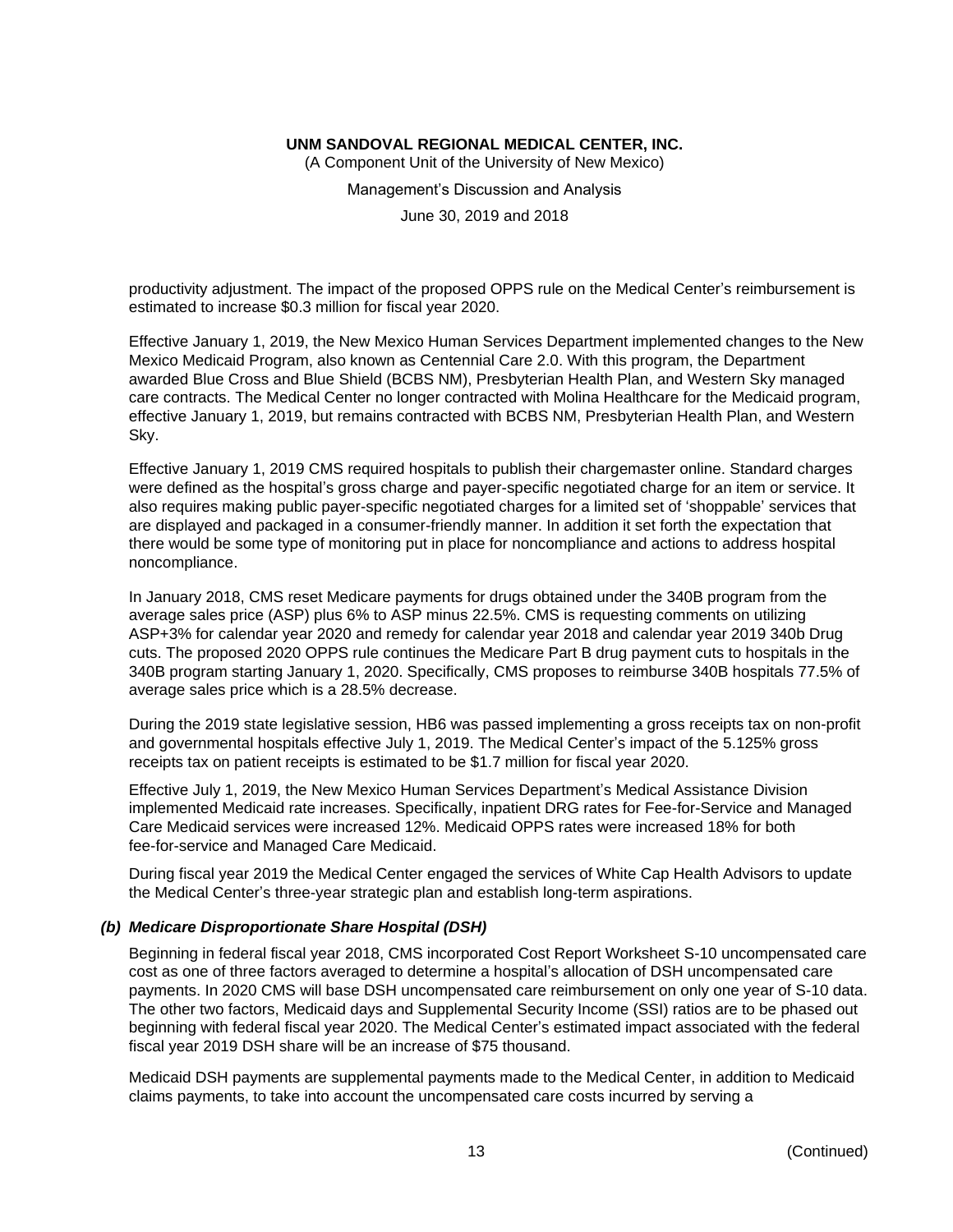(A Component Unit of the University of New Mexico)

Management's Discussion and Analysis

June 30, 2019 and 2018

disproportionate number of low-income patients with special needs. Medicaid payments often don't cover the cost of the care. In 1993 the Omnibus Reconciliation Act established a Hospital-Specific DSH Limit whereby the Medicaid DSH payments made to hospitals must not exceed the cost the hospitals incur in treating Medicaid or uninsured patients. The DSH Limit regulation did not take into account third-party-liability payments received by hospitals. In 2008 CMS issued additional regulations requiring enhanced "General DSH Audit and Reporting Protocol"; however, the regulation didn't define the term "costs incurred" by DSH hospitals. In an attempt to correct this, in 2010 CMS posted some frequently asked questions (FAQs) on the CMS website. The FAQs 33 and 34 directed state Medicaid agencies to deduct Medicare and private insurance payments from hospital costs for dual-eligible patients. Numerous parties challenged the FAQ policies on the basis that CMS did not follow the proper rulemaking process in order to adopt the policies they were trying to enforce. A proposed rule formalizing the FAQ policies was issued in 2016 and finalized on April 3, 2017. The final rule specified that uncompensated care costs must include only those costs for Medicaid-eligible individuals that remain after deducting payments made to hospitals by Medicaid, Medicare and other third party payments. In January 2019, CMS withdrew its FAQs 33 and 34 after cases were lost in two additional circuit courts. In March 2019, the D.C District court invalidated the final rule nationwide. On August 13, 2019, the U.S. Court of Appeals reversed the decision and reinstated the final rule concluding that the third-party payer policy is consistent with the intent of federal DSH statute. In fiscal year 2018, the Medical Center accepted additional redistribution payments of \$6.2 million for 2016 DSH funds with the understanding that some of the dollars may be recouped by the state in later years. The Medical Center recognized \$2.1 million of this payment as revenue in fiscal year 2018 and reserved the remaining \$4.2 million as estimated third-party settlements as of June 30, 2018 due to uncertainty about the amount, if any, that would be recouped by the state in future years. The Medical Center filed its fiscal year 2016 DSH Audit Survey in August 2019, and recognized an additional \$3.2 million, leaving a 15% reserve, pending final audit on the DSH Survey.

#### *(c) Sandoval County Mill Levy*

On November 6, 2018, voters approved a new eight year tax levy at 1.9 mill on property owned within Sandoval County. The mill levy will fund expansion of outpatient behavioral health services and an increase in staffing to achieve a level III trauma center designation at the Medical Center. Behavioral health services could include funding an outpatient clinic, expansion of behavioral health services via telemedicine, behaviorists in the emergency department, and social workers in primary care. A level III trauma designation allows the Medical Center to better serve its community. Offering trauma care benefits the area the Medical Center serves by providing services to care for patients with moderate injuries and the ability to stabilize the severe trauma patient in preparation for transport to a higher level trauma center. A Level III Trauma Center provides prompt assessment, resuscitation, surgery, intensive care and stabilization of injured patients and emergency operations. Throughout the course of the mill levy period, distribution of mill levy proceeds by the County Treasure is contingent on existence of a Health Facilities Contract between the County and the Medical Center. Following the success of the November 2018 ballot initiative, the Medical Center and the County remain in negotiations over the Health Facilities Contract.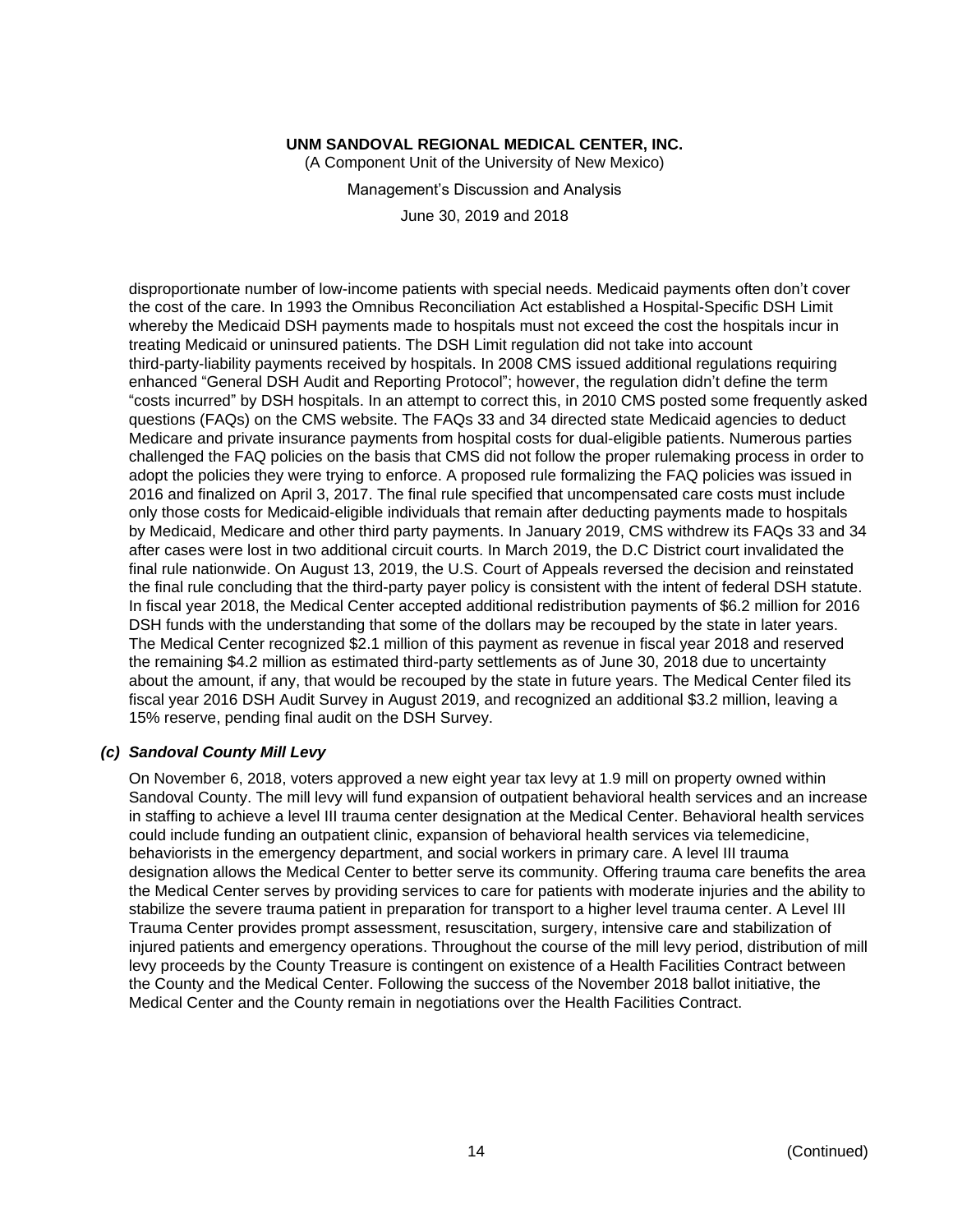(A Component Unit of the University of New Mexico)

Management's Discussion and Analysis

June 30, 2019 and 2018

#### **Contacting the Medical Center's Financial Management**

This financial report is designed to provide the public with a general overview of the Medical Center's finances and to show the Medical Center's accountability for the money it receives. If you have questions about this report or need additional financial information, contact the Medical Center's Controller's office at 3001 Broadmoor Blvd., NE, Rio Rancho, NM 87144.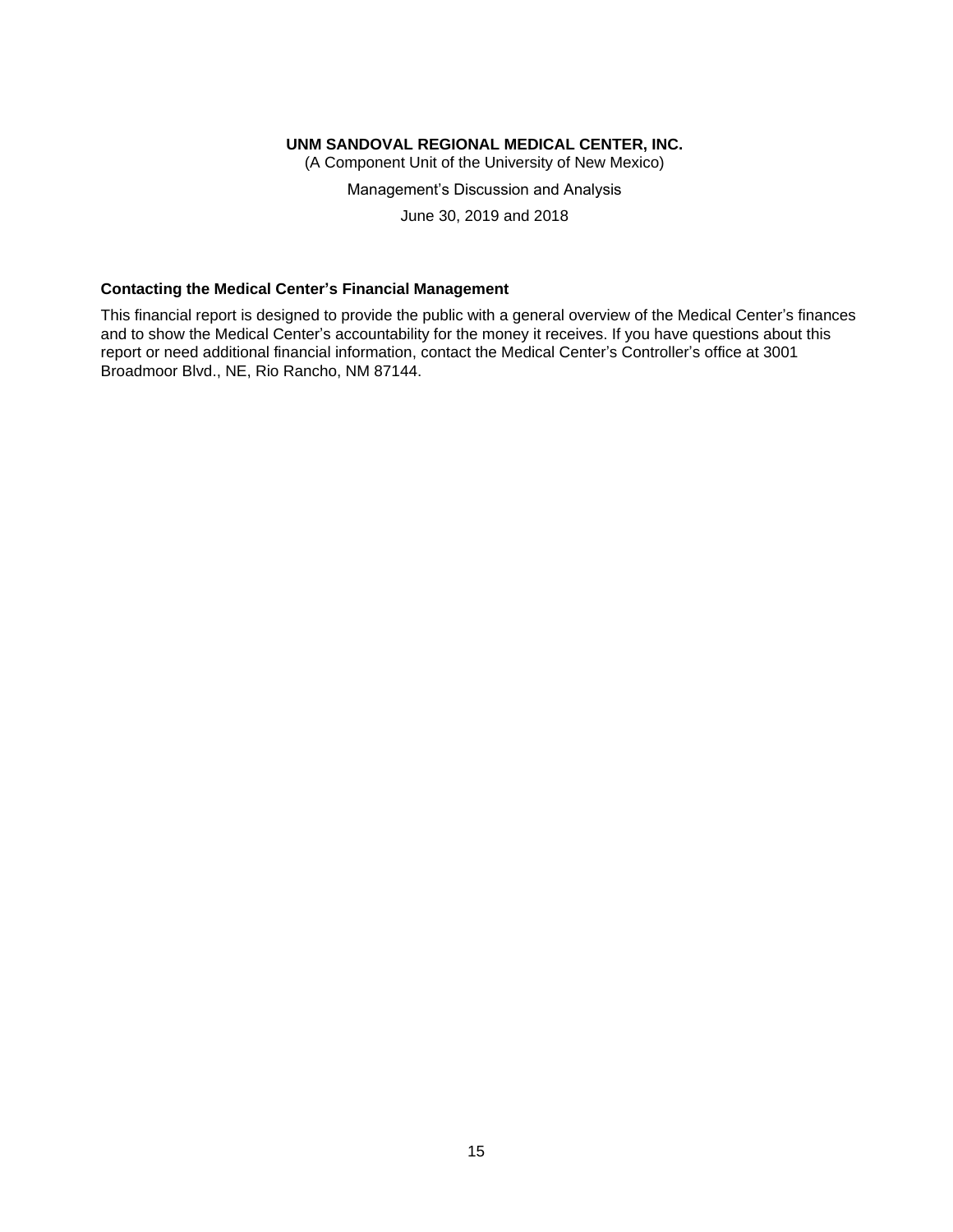(A Component Unit of University of New Mexico)

Statements of Net Position

June 30, 2019 and 2018

| Assets                                                                                           | 2019                 | 2018                 |
|--------------------------------------------------------------------------------------------------|----------------------|----------------------|
| Current assets:                                                                                  |                      |                      |
| Cash and cash equivalents                                                                        | \$<br>21,942,347     | 26,850,558           |
| Restricted cash and cash equivalents:                                                            |                      |                      |
| Held by trustee for debt service                                                                 | 7,124,841            | 6,227,171            |
| Total cash and cash equivalents                                                                  | 29,067,188           | 33,077,729           |
| Receivables:                                                                                     |                      |                      |
| Patient (net of allowance for uncollectible accounts and contractual adjustments of \$21,892,758 | 8,800,479            | 8,834,152            |
| in 2019 and \$26,274,862 in 2018)                                                                |                      |                      |
| Due from related parties<br>Estimated third-party settlements                                    | 90,530               | 190,950              |
| Interest receivable - bond subsidy proceeds                                                      | 396,286              | 723,500<br>820,147   |
| Other                                                                                            | 128,956              | 184,449              |
| Total net receivables                                                                            | 9,416,251            | 10,753,198           |
|                                                                                                  |                      |                      |
| Prepaid expenses<br>Inventories                                                                  | 585,139<br>2,088,272 | 379,368<br>2,084,125 |
| Total current assets                                                                             | 41,156,850           | 46,294,420           |
|                                                                                                  |                      |                      |
| Noncurrent assets:<br>Restricted investments:                                                    |                      |                      |
| Held by trustee for mortgage reserve fund                                                        | 13,206,575           | 11,329,655           |
| Capital assets, net                                                                              | 99,508,641           | 103,115,704          |
| Total noncurrent assets                                                                          | 112,715,216          | 114,445,359          |
| <b>Total assets</b>                                                                              | \$<br>153,872,066    | 160,739,779          |
| Liabilities                                                                                      |                      |                      |
|                                                                                                  |                      |                      |
| <b>Current liabilities:</b><br>Accounts payable                                                  | \$<br>6,051,656      | 4,004,490            |
| Accrued payroll                                                                                  | 1,814,559            | 1,594,307            |
| Due to related parties                                                                           | 677,314              | 2,155,221            |
| Estimated third-party settlements                                                                | 3,190,535            | 6,839,242            |
| Bonds payable - current                                                                          | 4,075,000            | 3,890,000            |
| Interest payable bonds                                                                           | 2,664,837            | 2,752,362            |
| Accrued compensated absences                                                                     | 1,804,378            | 2,002,829            |
| <b>Total current liabilities</b>                                                                 | 20,278,279           | 23,238,451           |
| Noncurrent liabilities:                                                                          |                      |                      |
| Bonds payable                                                                                    | 113,280,000          | 117,355,000          |
| <b>Total noncurrent liabilities</b>                                                              | 113,280,000          | 117,355,000          |
| <b>Total liabilities</b>                                                                         | 133,558,279          | 140,593,451          |
| <b>Net Position</b>                                                                              |                      |                      |
| Net deficiency in capital assets                                                                 | (17, 846, 359)       | (18, 129, 296)       |
| Restricted, expendable:                                                                          |                      |                      |
| Expendable bequests and contributions                                                            | 89,548               | 79,050               |
| In accordance with the trust indenture and debt agreement                                        | 20,331,416           | 17,556,826           |
| Unrestricted                                                                                     | 17,739,182           | 20,639,748           |
| Total net position                                                                               | 20,313,787           | 20,146,328           |
| Total liabilities and net position                                                               | \$<br>153,872,066    | 160,739,779          |

See accompanying notes to financial statements.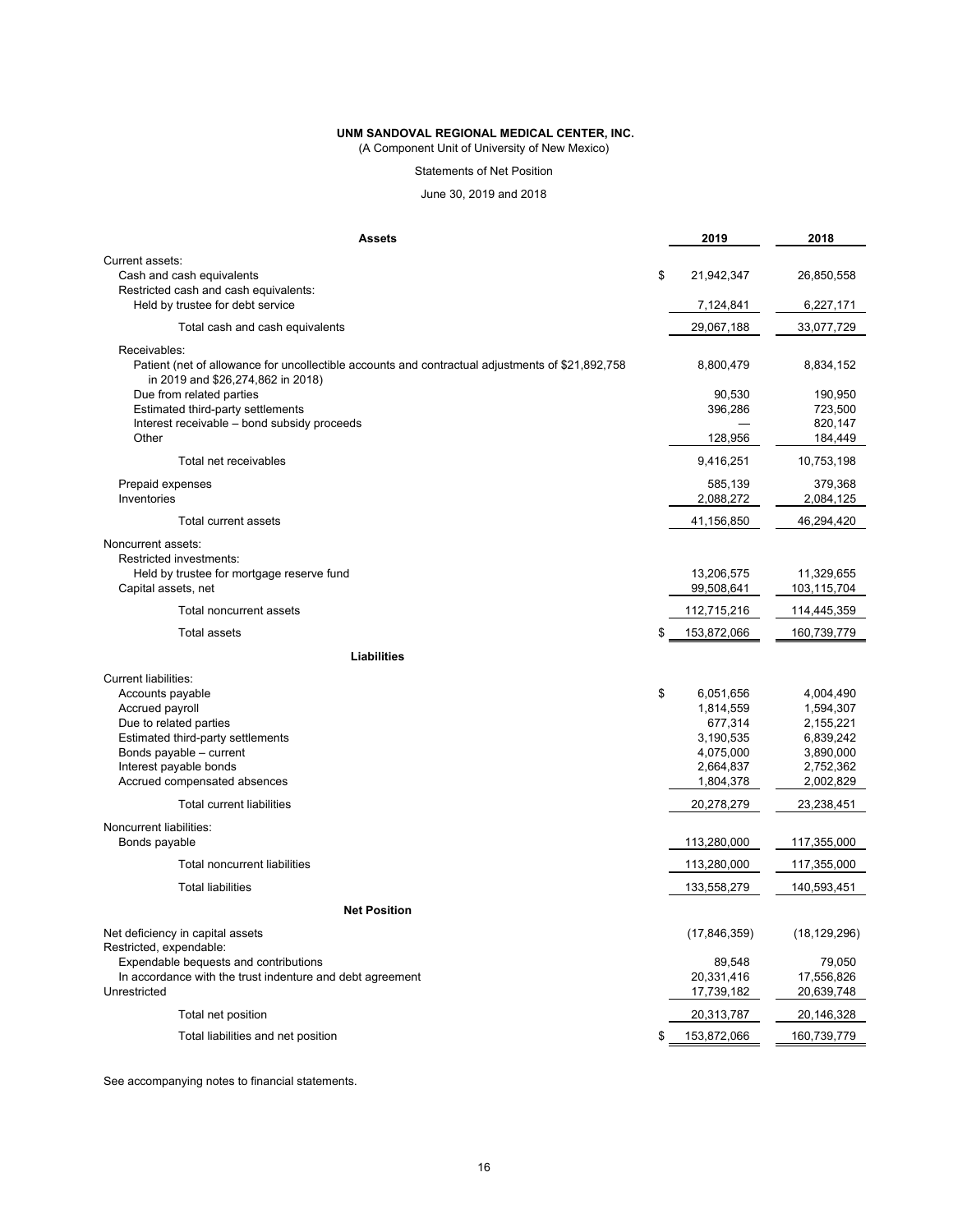(A Component Unit of University of New Mexico)

# Statements of Revenues, Expenses, and Changes in Net Position

Years ended June 30, 2019 and 2018

|                                          | 2019             | 2018        |
|------------------------------------------|------------------|-------------|
| Operating revenues:                      |                  |             |
| Net patient service revenue              | \$<br>82,965,371 | 83,720,445  |
| Other operating revenues                 | 1,214,790        | 2,318,079   |
| Total operating revenues                 | 84,180,161       | 86,038,524  |
| Operating expenses:                      |                  |             |
| Employee compensation and contract labor | 33,389,483       | 33,391,569  |
| Medical and other supplies               | 18,624,932       | 20,606,880  |
| <b>Benefits</b>                          | 6,956,753        | 5,460,271   |
| Depreciation                             | 6,084,684        | 6,105,586   |
| <b>Medical services</b>                  | 4,339,535        | 5,626,282   |
| <b>Purchased services</b>                | 4,306,451        | 3,698,870   |
| Equipment                                | 3,714,891        | 3,902,753   |
| Occupancy                                | 2,021,825        | 1,463,353   |
| Other                                    | 598,851          | 472,619     |
| Total operating expenses                 | 80,037,405       | 80,728,183  |
| Operating income                         | 4,142,756        | 5,310,341   |
| Nonoperating revenues (expenses):        |                  |             |
| Sandoval County mill levy                | 84,996           | 182,721     |
| Federal bond subsidy                     | 1,810,878        | 1,858,808   |
| Interest income, net                     | 295,048          | 82,970      |
| Interest on bonds                        | (5,374,000)      | (5,547,025) |
| Bequests and contributions               | 20,626           | 7,695       |
| Other nonoperating expense               | (812, 845)       | (971, 092)  |
| Net nonoperating (expenses) revenues     | (3,975,297)      | (4,385,923) |
| Increase in net position                 | 167,459          | 924,418     |
| Net position, beginning of year          | 20,146,328       | 19,221,910  |
| Net position, end of year                | \$<br>20,313,787 | 20,146,328  |

See accompanying notes to financial statements.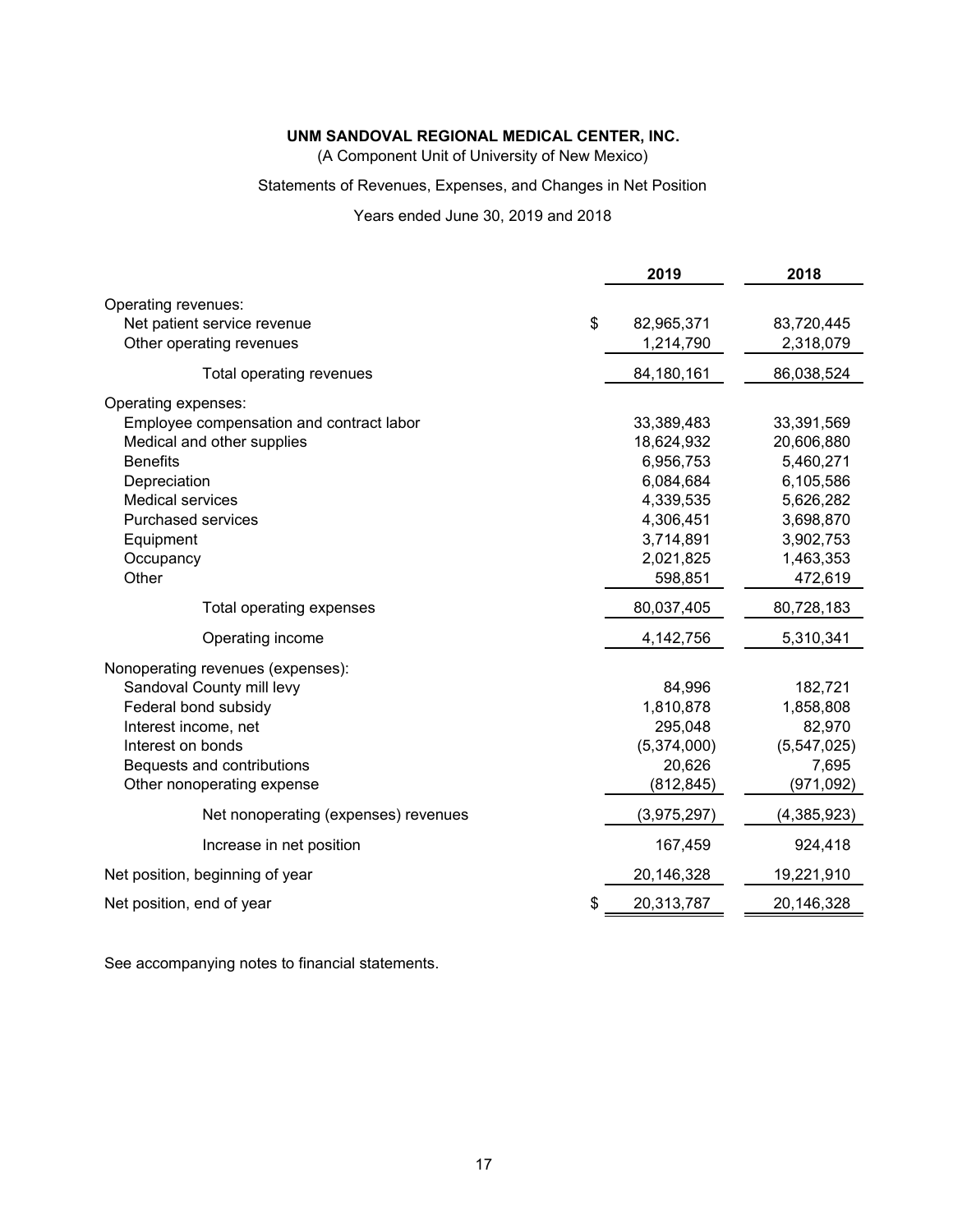(A Component Unit of University of New Mexico)

Statements of Cash Flows

#### Years ended June 30, 2019 and 2018

|                                                                                                                                                                                                                                                                                                                                                                                                  | 2019                                                                                                             | 2018                                                                                                          |
|--------------------------------------------------------------------------------------------------------------------------------------------------------------------------------------------------------------------------------------------------------------------------------------------------------------------------------------------------------------------------------------------------|------------------------------------------------------------------------------------------------------------------|---------------------------------------------------------------------------------------------------------------|
| Cash flows from operating activities:<br>Cash received from patient services<br>Cash payments to employees<br>Cash payments to suppliers and contractors<br>Cash payments to related parties<br>Other receipts                                                                                                                                                                                   | \$<br>79,677,551<br>(30, 147, 563)<br>(38, 793, 493)<br>(4, 111, 938)<br>852,118                                 | 90,095,373<br>(29, 816, 316)<br>(42, 944, 072)<br>(2,298,794)<br>869,559                                      |
| Net cash provided by operating activities                                                                                                                                                                                                                                                                                                                                                        | 7,476,675                                                                                                        | 15,905,750                                                                                                    |
| Cash flows from noncapital financing activities:<br>Cash received from Sandoval County mill levy<br>Cash received from contributions                                                                                                                                                                                                                                                             | 84,996<br>20,626                                                                                                 | 249,416<br>7,695                                                                                              |
| Net cash provided by noncapital financing activities                                                                                                                                                                                                                                                                                                                                             | 105,622                                                                                                          | 257,111                                                                                                       |
| Cash flows from capital financing activities:<br>Purchases of capital assets<br>Cash received from federal bond subsidy<br>Interest payments on bonds<br>Cash payments into mortgage reserve fund<br>Principal payments on bonds<br>Cash payments for mortgage-related activities (Mortgage<br>servicing, MIP, GNMA guaranty)<br>Other receipts<br>Net cash used in capital financing activities | (2,508,835)<br>2,631,025<br>(5,461,525)<br>(1,876,920)<br>(3,890,000)<br>(969, 965)<br>188,334<br>(11, 887, 886) | (2,041,260)<br>1,038,661<br>(5,630,613)<br>(1,823,863)<br>(3,715,000)<br>(884, 590)<br>54,000<br>(13,002,665) |
| Cash flows from investing activities:                                                                                                                                                                                                                                                                                                                                                            |                                                                                                                  |                                                                                                               |
| Interest on investments                                                                                                                                                                                                                                                                                                                                                                          | 295,048                                                                                                          | 82,970                                                                                                        |
| Net cash provided by investing activities                                                                                                                                                                                                                                                                                                                                                        | 295,048                                                                                                          | 82,970                                                                                                        |
| Net (decrease) increase in cash and cash equivalents                                                                                                                                                                                                                                                                                                                                             | (4,010,541)                                                                                                      | 3,243,166                                                                                                     |
| Cash and cash equivalents, beginning of year                                                                                                                                                                                                                                                                                                                                                     | 33,077,729                                                                                                       | 29,834,563                                                                                                    |
| Cash and cash equivalents, end of year                                                                                                                                                                                                                                                                                                                                                           | \$<br>29,067,188                                                                                                 | 33,077,729                                                                                                    |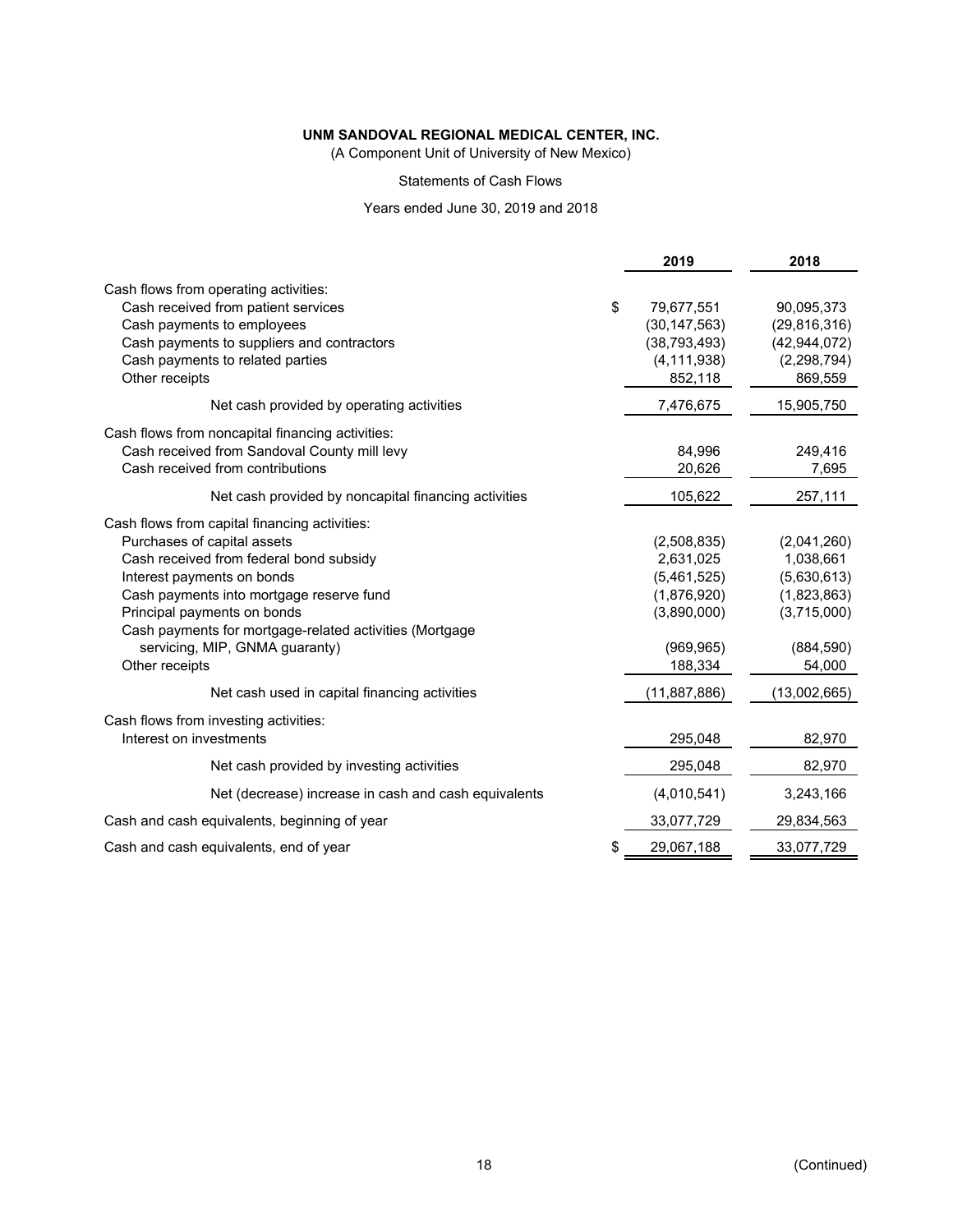(A Component Unit of University of New Mexico)

Statements of Cash Flows

Years ended June 30, 2019 and 2018

|                                                                                                      | 2019            | 2018        |
|------------------------------------------------------------------------------------------------------|-----------------|-------------|
| Reconciliation of operating income to net cash provided by operating<br>activities:                  |                 |             |
| Operating income                                                                                     | \$<br>4,142,756 | 5,310,341   |
| Adjustments to reconcile operating income to net cash provided<br>by (used in) operating activities: |                 |             |
| Depreciation expense                                                                                 | 6,084,684       | 6,105,586   |
| Provision for doubtful accounts                                                                      | 5,404,257       | 7,279,260   |
| Change in assets and liabilities:                                                                    |                 |             |
| Patient receivables                                                                                  | (5,370,584)     | (6,211,213) |
| Due from related parties                                                                             | 100,420         | (151, 836)  |
| Estimated third-party settlements                                                                    | (3,321,493)     | 4,396,183   |
| Other receivables and prepaid expenses                                                               | (150, 278)      | (66, 383)   |
| Inventories                                                                                          | (4, 147)        | 387,203     |
| Accounts payable                                                                                     | 2,047,166       | (1,470,492) |
| Due to related parties                                                                               | (1,477,907)     | 113,080     |
| Accrued payroll                                                                                      | 220,252         | 16,013      |
| Accrued compensated absences                                                                         | (198,451)       | 198,008     |
| Net cash provided by operating activities                                                            | \$<br>7,476,675 | 15,905,750  |
|                                                                                                      |                 |             |

See accompanying notes to financial statements.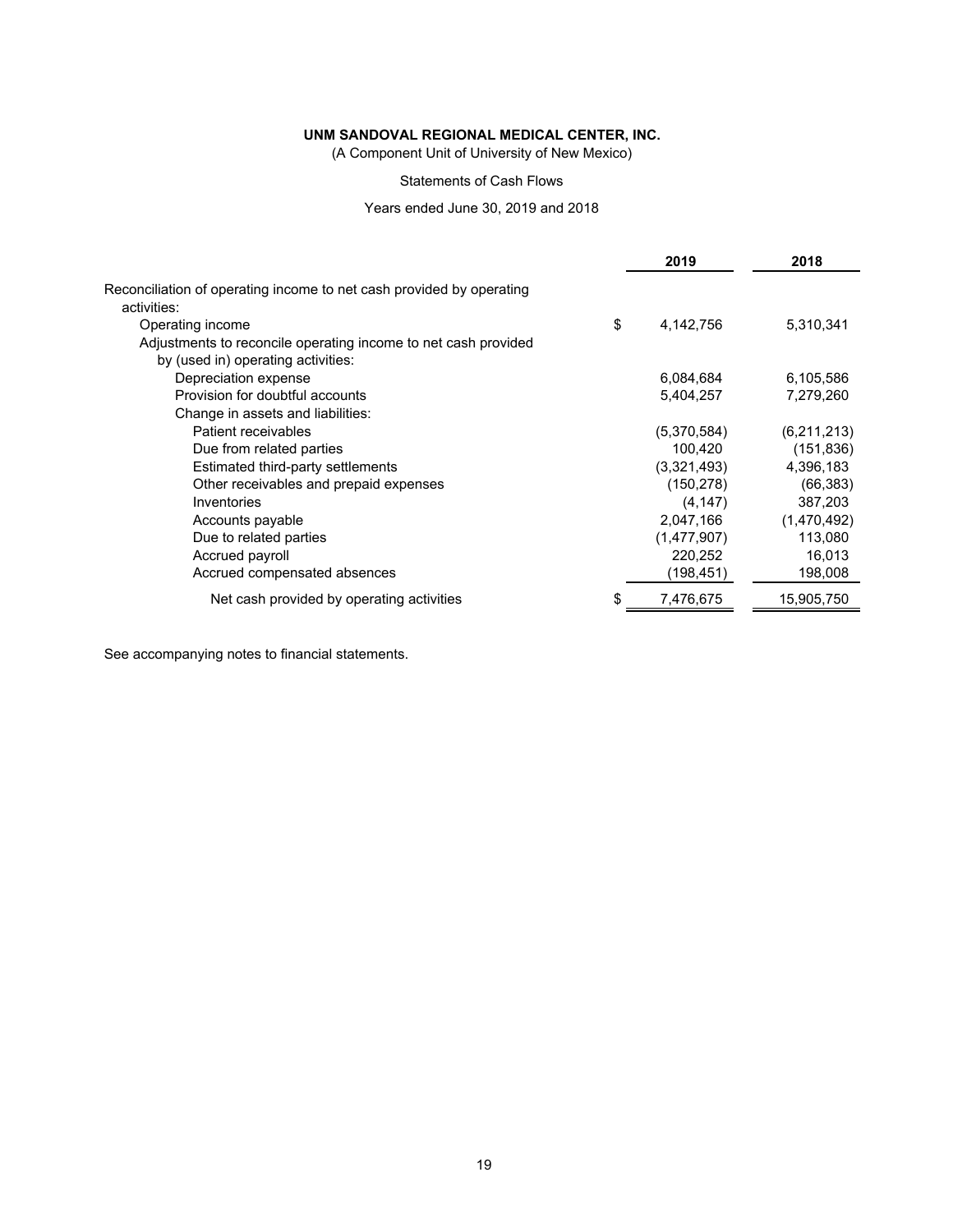(A Component Unit of the University of New Mexico)

Notes to the Financial Statements

June 30, 2019 and 2018

#### **(1) Description of Business**

UNM Sandoval Regional Medical Center Inc. (SRMC or the Medical Center) is a corporation organized by the Regents of the University of New Mexico (UNM) and exists as a New Mexico government nonprofit and University Research Park and Economic Development Act (URPEDA) corporation. The Medical Center is governed by its Board of Directors (the Board), which is empowered to do all things necessary for the proper operation of the Medical Center. UNM, by and through its Board of Regents, is the sole member of the Medical Center.

The healthcare related education, research, and clinical programs and services offered by UNM and/or provided in UNM's facilities and those of certain of its URPEDA subsidiaries are designated as the UNM Health Sciences Center (UNM HSC), which is a component unit of UNM. The clinical elements of UNM HSC are intended to be a fully integrated, academic health center and healthcare delivery system and are collectively administered as the UNM Health System. As part of ongoing operations, the Medical Center engages in certain related-party transactions as described further in note 12.

SRMC operates as a licensed acute care hospital along with numerous onsite clinics located in Rio Rancho, New Mexico. The Medical Center is a community-teaching component unit of UNM HSC and provides primary and specialty health services in Sandoval County, New Mexico. SRMC, together with UNM Hospital (UNMH), operates the clinical settings through which the UNM School of Medicine (SOM) educates medical and graduate students, trains residents and clinical fellows, and supports faculty and community clinicians.

SRMC consists of an approximately 200,000 square foot community-teaching Medical Center, with 48 acute medical/surgical beds and 12 intensive care unit beds. There is also an onsite 40,000 square foot medical office building. The Medical Center is adjacent to the City Center in Rio Rancho, New Mexico. The Medical Center is located on land owned by UNM and is next to the UNM Health Sciences Rio Rancho campus. The Medical Center is a blended component unit of UNM and is reported as such in the basic financial statements of UNM. The Medical Center has no component units.

### **(2) Summary of Significant Accounting Policies**

#### *(a) Basis of Presentation*

The accompanying financial statements have been prepared using the economic resource measurement focus and the accrual basis of accounting in accordance with U.S. generally accepted accounting principles for healthcare organizations, and are presented in accordance with the reporting model as prescribed in Governmental Accounting Standards Board (GASB) Statement No. 34, *Basic Financial Statements – and Management's Discussion and Analysis – for State and Local Governments*, as amended by GASB Statement No. 37, *Basic Financial Statements – and Management's Discussion and Analysis – for State and Local Governments: Omnibus*, and GASB Statement No. 38, *Certain Financial Statement Note Disclosures*. The Medical Center follows the business-type activities requirements of GASB Statement No. 34. This approach requires the following components of the Medical Center's financial statements:

Management's discussion and analysis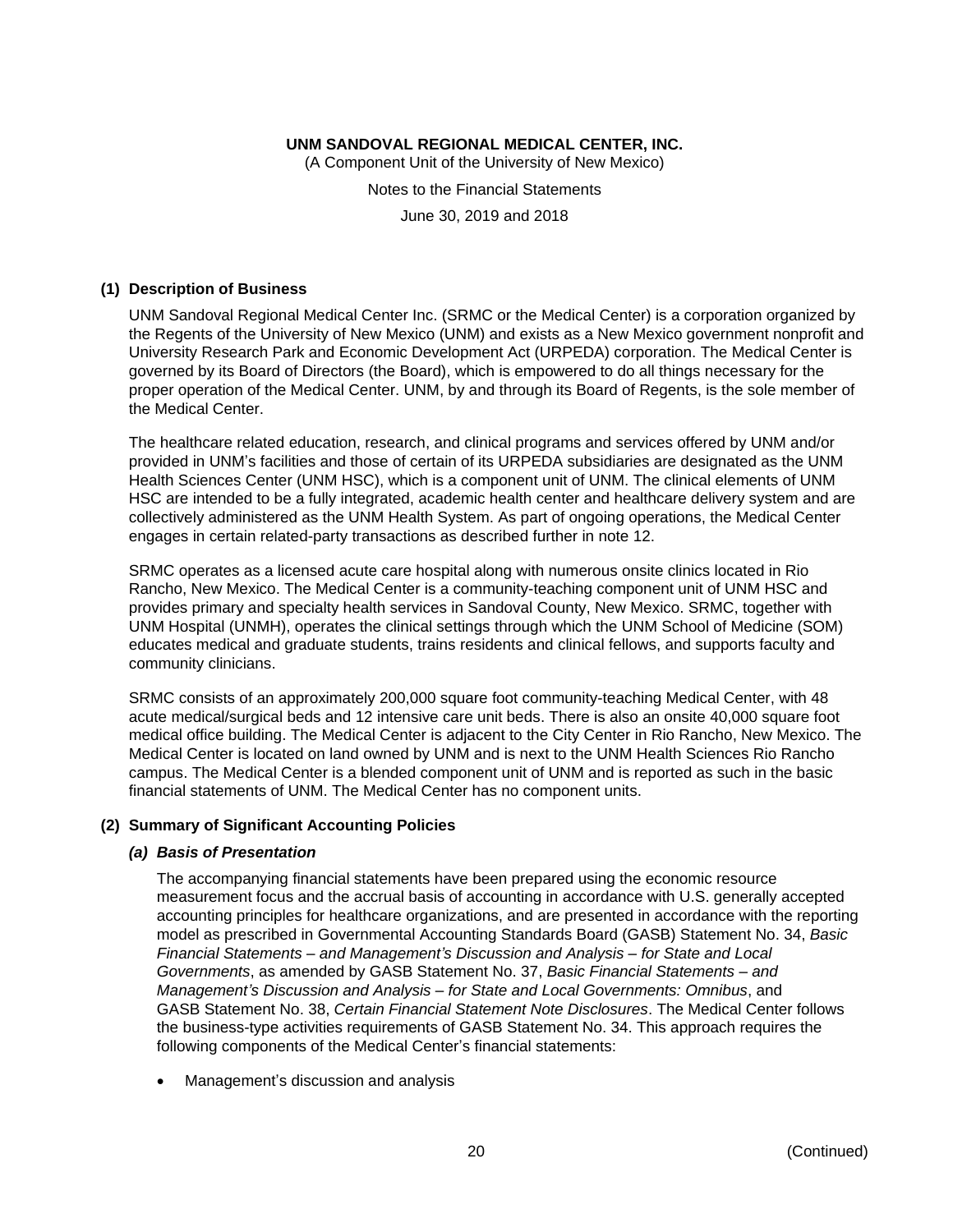(A Component Unit of the University of New Mexico)

Notes to the Financial Statements

June 30, 2019 and 2018

- Basic financial statements, including statements of net position, statements of revenues, expenses, and changes in net position, and statements of cash flows using the direct method for the Medical Center as a whole
- Notes to financial statements

GASB Statement No. 34, as amended by GASB Statement No. 63, *Financial Reporting of Deferred Outflows of Resources, Deferred Inflows of Resources, and Net Position*, established standards for external financial reporting and requires that resources be classified for accounting and reporting purposes into the following three net position categories:

- *Net Deficiency in Capital Assets* Capital assets, net of accumulated depreciation and outstanding principal balances of debt attributable to the acquisition, construction, or improvement of those assets.
- *Restricted Net Position – Expendable* Assets whose use by the Medical Center is subject to externally imposed constraints that can be fulfilled by actions of the Medical Center pursuant to those constraints or that expire by the passage of time.
- *Unrestricted Net Position* Assets that are not subject to externally imposed constraints. Unrestricted net position may be designated for specific purposes by action of the Board.

#### *(b) Recent Accounting Pronouncements*

In November 2016, GASB issued Statement No. 83, *Certain Asset Retirement Obligations*. Statement No. 83 addresses the accounting and financial reporting for certain asset retirement obligations, with the establishment of criteria for determining the timing and pattern of recognition of a liability and a corresponding deferred outflow of resources for asset retirement obligations. Statement No. 83 was adopted by the Medical Center for the year ended June 30, 2019. The adoption of this Statement had no material impact on the financial statements.

In June 2017, GASB issued Statement No. 87, *Leases*. Statement No. 87 addresses the accounting and financial reporting for leases, establishing a single model for lease accounting based on the foundational principle that leases are financings of the right to use an underlying asset. This Statement requires recognition of certain lease assets and liabilities for leases that previously were classified as operating leases and recognized as inflows of resources or outflows of resources based on the payment provisions of the contract. Statement No. 87 is effective for reporting periods beginning after December 15, 2019. The Medical Center is evaluating the impact the standard will have on its financial statements.

In March 2018, GASB issued Statement No. 88, *Certain Disclosures Related to Debt, including Direct Borrowings and Direct Placements*. Statement No. 88 addresses the information that is disclosed in notes to government financial statements related to debt, including direct borrowings and direct placements. The Statement also clarifies which liabilities governments should include when disclosing information related to debt. Statement No. 88 was adopted by the Medical Center for the year ended June 30, 2019. The adoption of this statement had no material impact on the financial statements.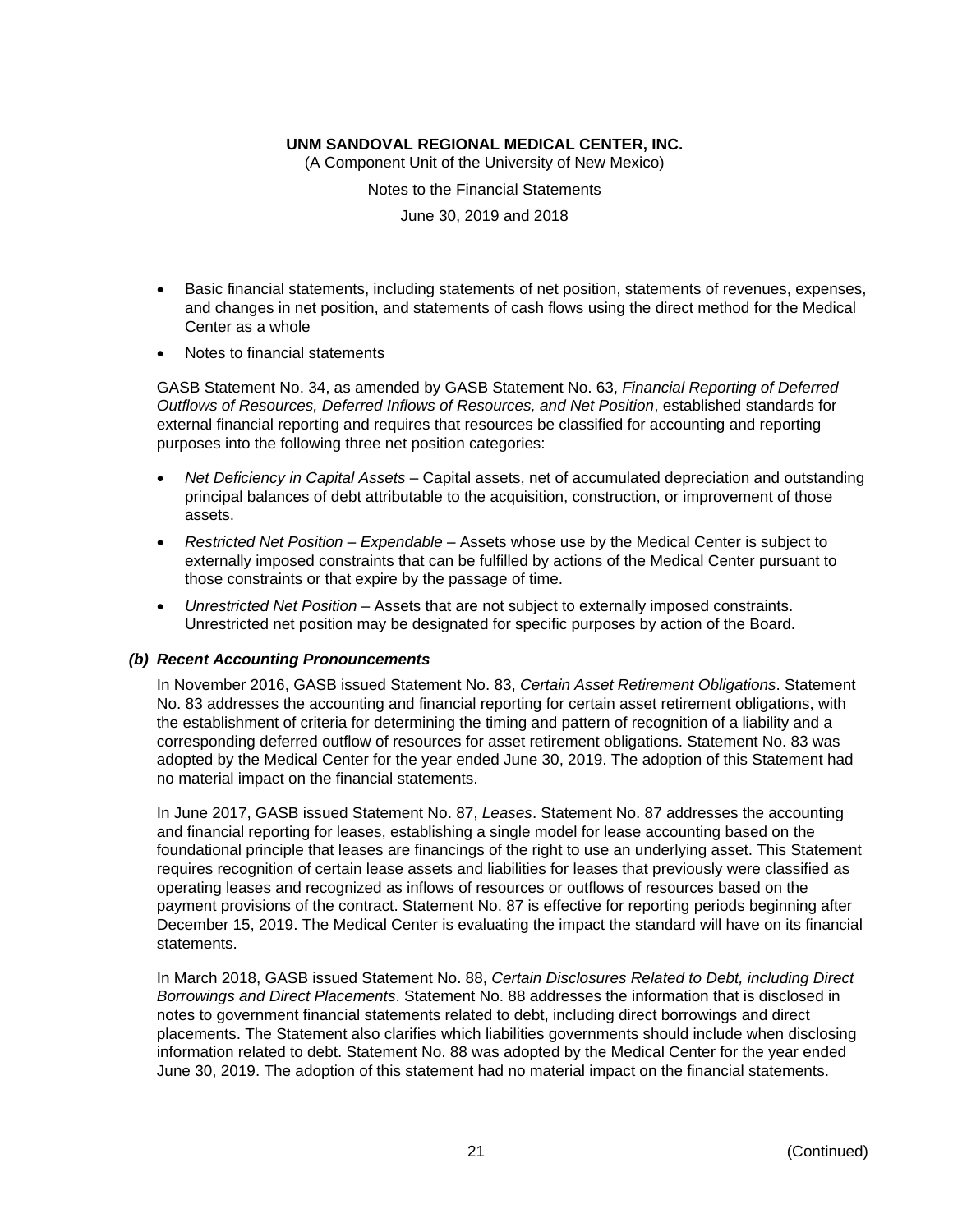(A Component Unit of the University of New Mexico)

Notes to the Financial Statements

June 30, 2019 and 2018

#### *(c) Use of Estimates*

The preparation of financial statements in accordance with U.S. generally accepted accounting principles requires management to make estimates and assumptions that affect the reported amounts of assets and liabilities and the disclosure of contingent assets and liabilities at the financial statement dates, and the reported amount of revenues and expenses during the reporting periods. Due to uncertainties inherent in the estimation process, actual results could differ from those estimates.

#### *(d) Operating Revenues and Expenses*

The Medical Center's statements of revenues, expenses, and changes in net position distinguish between operating and nonoperating revenues and expenses. Operating revenues, such as patient service revenue, result from exchange transactions associated with providing healthcare services, the Medical Center's principal activity. Exchange transactions are those in which each party to the transaction receives and gives up essentially equal values. Operating expenses are all expenses incurred to provide healthcare services.

#### *(e) Nonoperating Revenues and Expenses*

Nonoperating revenues include activities that have the characteristics of nonexchange transactions, such as government levies and subsidies, and gifts or income not directly related to the provision of patient care, such as investment income. These revenue streams are recognized under GASB Statement No. 33, *Accounting and Financial Reporting for Nonexchange Transactions*. Investment income is recognized in the period when it is earned. The mill levy is recognized in the period it is collected by the Sandoval County. Bequests and contributions are recognized when all applicable eligibility or contingent requirements have been met. Nonoperating expenses include interest expense on bonds, mortgage servicing fees, mortgage insurance premium, GNMA guaranty fees, and other.

#### *(f) Cash and Cash Equivalents*

The Medical Center considers all highly liquid investments purchased with an original maturity of three months or less to be cash equivalents.

The Medical Center follows GASB Statement No. 40, *Deposit and Investment Risk Disclosures – an amendment of GASB Statement No. 3*. This statement addresses common deposit and investment risks related to credit risk, concentration of risk, interest rate risk, and foreign currency risk, and also requires certain disclosures of investments at fair values that are highly sensitive to changes in interest rates, as well as deposit and investment policies related to the risks identified in the statement.

#### *(g) Restricted Cash and Cash Equivalents*

The balance of restricted cash and cash equivalents is cash held by trustee for debt service and is used for the principal and interest components of debt service.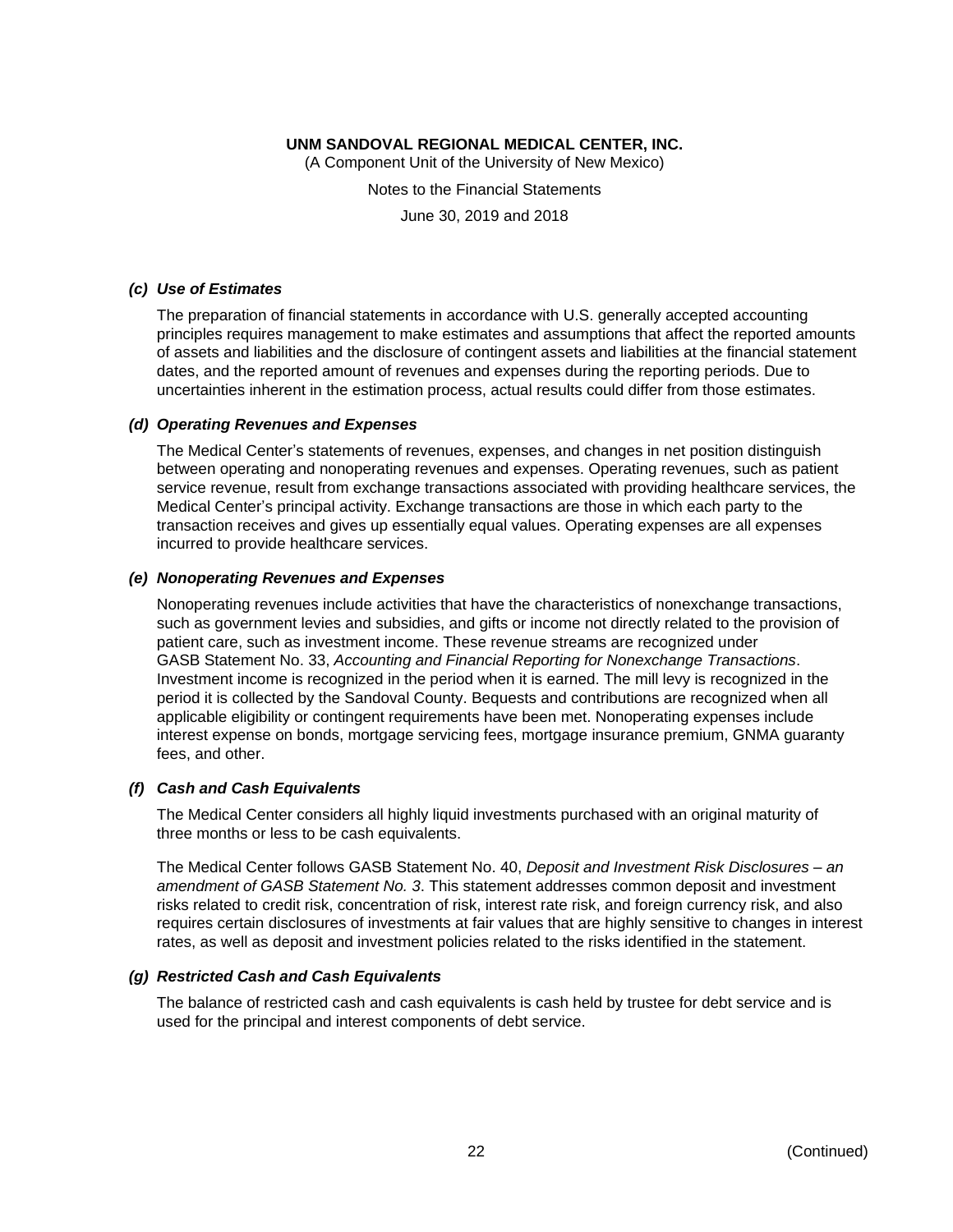(A Component Unit of the University of New Mexico)

Notes to the Financial Statements

June 30, 2019 and 2018

#### *(h) Net Patient Accounts Receivables*

The Medical Center records patient receivables at the estimated net realizable value after deducting contractual discounts and allowances, free service, and allowances for uncollectible accounts. In evaluating the collectibility of accounts receivable, the Medical Center analyzes its past history and identifies trends for each of the major payor sources of revenue to estimate the appropriate allowance for doubtful accounts. Management regularly reviews data for each of the major payor sources of revenue in evaluating the sufficiency of the allowance for doubtful accounts.

#### *(i) Inventories*

Inventories consisting of medical, surgical and maintenance supplies, and pharmaceuticals are stated at the lower of cost or market. Cost is determined using the first-in, first-out valuation method.

#### *(j) Restricted Investments Noncurrent*

The Medical Center has established a mortgage reserve fund in accordance with the requirements and conditions of the Federal Housing Administration (FHA) Regulatory Agreement. Notwithstanding any other provision in the Regulatory Agreement, the mortgage reserve fund may be used by Housing and Urban Development if the Medical Center is unable to make a mortgage note payment on the due date. The Medical Center is required to make contributions to the fund based on the mortgage reserve fund schedule.

### *(k) Capital Assets*

Capital assets are stated at cost or at estimated fair value on date of acquisition. The Medical Center's capitalization policy for assets includes all items with a unit cost of more than \$5,000, as well as items in the aggregate whose total cost is more than \$5,000. Depreciation on capital assets is calculated using the straight-line method over the estimated useful lives of the assets as indicated in the *Estimated Useful Lives of Depreciable Medical Center Assets*, Revised 2018 Edition published by the American Medical Center Association. Repairs and maintenance costs are charged to expense as incurred. On an annual basis, the Medical Center assesses long-lived assets in order to determine whether or not it is necessary to retire, replace, or impair based on condition of the assets and their intended use.

#### *(l) Net Deficiency in Capital Assets*

Net deficiency in capital assets represents the Medical Center's total investment in capital assets, net of outstanding debt related to those capital assets. Since the outstanding debt at June 30, 2019 and 2018 is greater than the investment in capital assets, this category of net position is reported as a negative amount in the statements of net position.

#### *(m) Net Patient Service Revenues*

Net patient service revenues are recorded at the estimated net realizable amount due from patients, third-party payors, and others for services rendered. Retroactive adjustments under reimbursement agreements with third-party payors are accrued on an estimated basis in the period the related services are rendered and adjusted in future periods as final settlements are determined.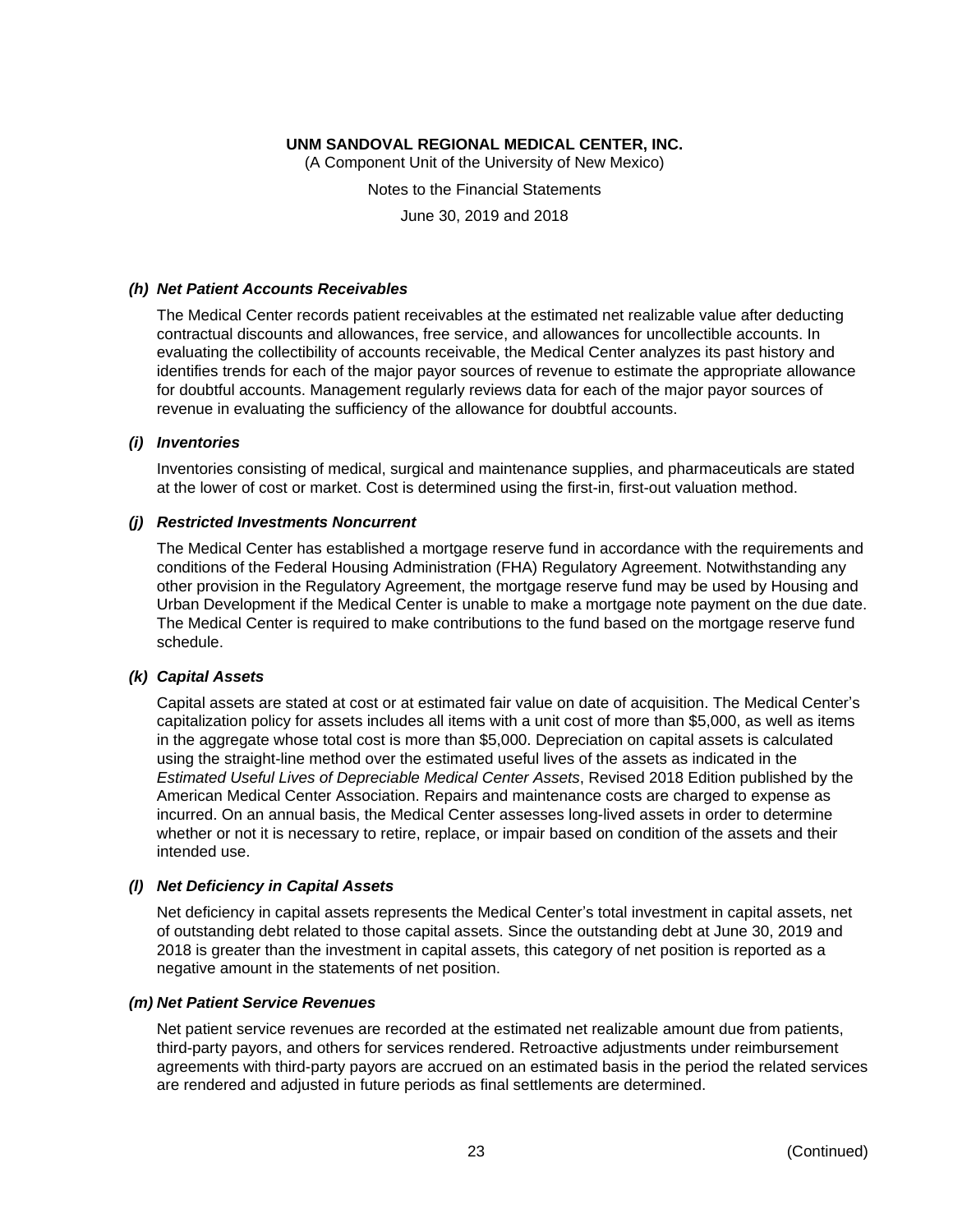(A Component Unit of the University of New Mexico)

Notes to the Financial Statements

June 30, 2019 and 2018

Contractual adjustments resulting from agreements with various organizations to provide services for amounts that differ from billed charges, including services under Medicare, Medicaid, and certain managed care programs, are recorded as deductions from patient revenues.

#### *(n) Charity Care*

The Medical Center provides care to all patients, regardless of ability to pay for needed services. A patient classified as a charity care patient in accordance with the Medical Center's charity care policy is provided care without charge or at amounts less than established rates. The Medical Center does not pursue collection of amounts determined to qualify as charity care; therefore, they are deducted from gross revenue, with the exception of co-payments.

#### *(o) Sandoval County Mill Levy Taxes*

The amount of the property tax levy is assessed annually on January 1 on the valuation of property as determined by the County Assessor and is due in equal semiannual installments on November 10 and April 10 of the next year. Taxes become delinquent 30 days after the due date unless the original levy date has been formally extended. Taxes are collected on behalf of the Medical Center by the County Treasurer and are remitted to the Medical Center in the month following collection.

In November 2016, voters in Sandoval County voted not to approve the mill levy for the tax period beginning January 1, 2017. In November 2018, voters approved a new 1.9 mill levy on property owned within Sandoval County, effective July 1, 2019. Mill levy recognized in fiscal years 2019 and 2018 represent late collections related to the pre-January 1, 2017 period.

Any taxes remitted to the Medical Center by the County Treasurer are paid after any potential impacts related to GASB Statement No. 77, *Tax Abatement Disclosures*. Foregone mill levy proceeds resulting from Sandoval County tax abatements are not included in any mill levy proceeds received by the Medical Center, and the financial impacts are the responsibility of the taxing agency to disclose. Throughout the course of the mill levy period, distribution of mill levy proceeds by the County Treasurer is contingent on existence of a Health Facilities Contract between the County and the Medical Center. Following the success of the November 2018 ballot initiative, the Medical Center and the County remain in negotiations over the Health Facilities Contract.

#### *(p) Federal Bond Subsidy*

The Medical Center receives subsidy payments related to interest payments under the federal Build America Bond and Taxable Revenue Recovery Zone Economic Development Bond programs. These sources of funds are accounted for as nonoperating revenues and recorded as they are earned. Under the program, the Medical Center applies for subsidy funds commensurate with each bond payment, so the application for the subsidy is made semiannually. The Medical Center recognized \$1.8 million and \$1.9 million in federal bond subsidy revenue for the years ended June 30, 2019 and 2018, respectively.

#### *(q) Income Taxes*

The Medical Center has received a determination letter from the Internal Revenue Service (IRS) that it is an organization described in Internal Revenue Code (IRC) Section 501(c)(3) and further classified as an organization described in IRC Section 509(a)(c). As such, it would be exempt from federal income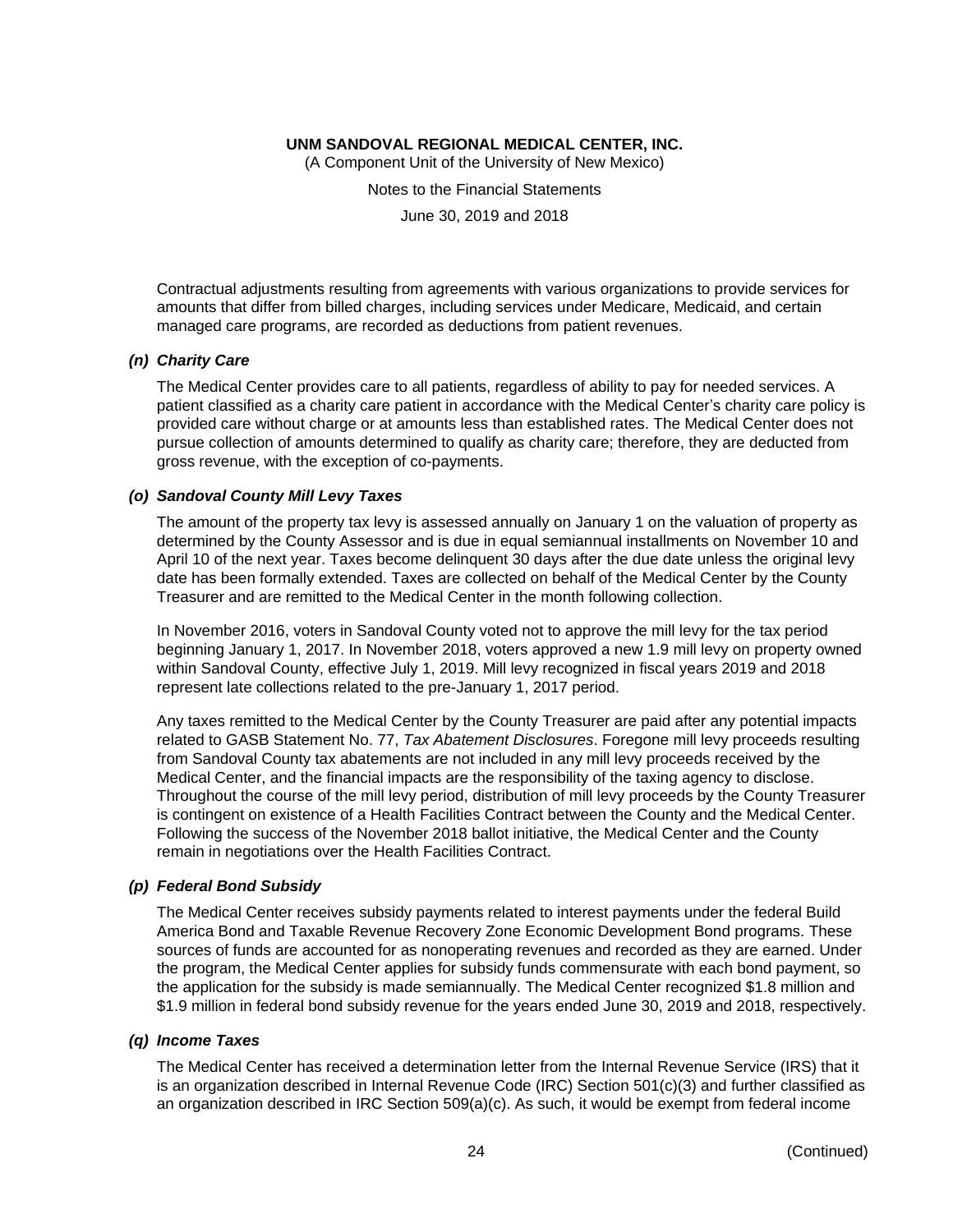(A Component Unit of the University of New Mexico)

Notes to the Financial Statements

June 30, 2019 and 2018

tax on income generated from activities related to its exempt function. However, the Medical Center is subject to income taxes on any net income that is derived from a trade or business regularly carried on, and not in furtherance of the purposes for which it was granted exemption. No income tax provision has been recorded as the net income, if any, from any unrelated trade or business, in the opinion of management, is not material to the consolidated financial statements taken as a whole.

#### *(r) Risk Management*

The Medical Center sponsors a self-insured health plan for employees. Blue Cross and Blue Shield of New Mexico (BCBS NM) and HMO New Mexico provide administrative claim payment services for the Medical Center's plan. Liabilities are based on an estimate of claims that have been incurred but not reported (IBNR) and claims received but not yet paid. At June 30, 2019 and 2018, the estimated amount of the Medical Center's IBNR and accrued claims are \$0.3 million and \$0.2 million, respectively, which is included in accrued payroll. The liability for IBNR is based on actuarial analysis calculated using information provided by BCBS NM and management estimates.

|           |  | <b>Balance at</b><br>beginning of<br>fiscal year | <b>Claims and</b><br>changes in<br>estimates | Claim<br>payments | <b>Balance at</b><br>fiscal year-end |
|-----------|--|--------------------------------------------------|----------------------------------------------|-------------------|--------------------------------------|
| 2018-2019 |  | 200,000                                          | 3.547.070                                    | (3,397,388)       | 349,682                              |
| 2017-2018 |  | 263,865                                          | 2,573,672                                    | (2,637,537)       | 200,000                              |

#### **(3) Cash and Cash Equivalents, and Investments**

#### *(a) Cash and Cash Equivalents*

*(i) Deposits*

The Medical Center's deposits are held in demand accounts with a financial institution.

The carrying amounts of the Medical Center's deposits with financial institutions at June 30, 2019 and 2018 are \$21.9 million and \$26.8 million, respectively.

Bank balances are categorized at June 30 as follows:

|                                                 | 2019       | 2018       |
|-------------------------------------------------|------------|------------|
| Amount insured by the Federal Deposit Insurance |            |            |
| Corporation (FDIC)                              | 250,000    | 377.217    |
| Other cash                                      | 23,389,932 | 27,688,971 |
| Total                                           | 23,639,932 | 28,066,188 |

Interest-bearing deposit accounts are subject to FDIC's standard deposit insurance amount of \$250,000 per depositor.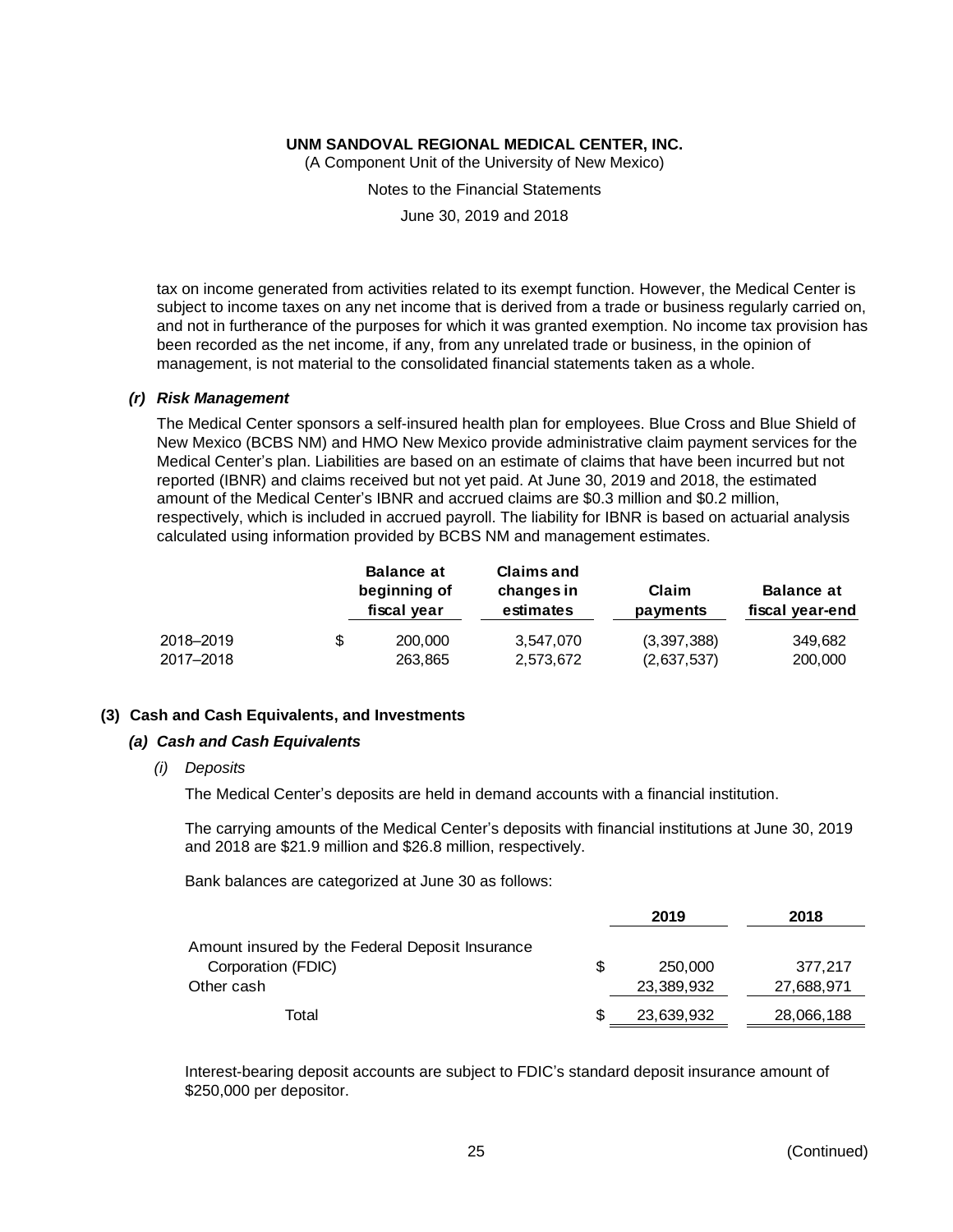(A Component Unit of the University of New Mexico)

Notes to the Financial Statements

June 30, 2019 and 2018

#### *(b) Restricted Cash and Cash Equivalents*

In connection with the 2010 Financing Transaction, as a requirement of the trust indenture and the Financing Agreement, the Medical Center was required to establish trust funds for debt service. The Debt Service Fund collects the interest income and necessary funds to make the semiannual coupon payments for the bonds. This fund also includes a depository account for the proceeds received from the Build America Bond and Taxable Revenue Recovery Zone Economic Development Bond payments.

*(i) Interest Rate Risk – Debt Investments – Cash and Cash Equivalents*

Interest rate risk is the risk that changes in interest rates will adversely affect the fair value of an investment. Currently, the Medical Center does not have a specific policy to limit its exposure to interest rate risk. The Medical Center holds no investments that are subject to interest rate risk.

*(ii) Custodial Credit Risk – Debt Investments – Cash and Cash Equivalents*

For an investment, custodial credit risk is the risk that, in the event of the failure of the counterparty, the Medical Center will not be able to recover the value of its investments or collateral that is in the possession of an outside party. As of June 30, 2019 and 2018, there are no investments or cash and cash equivalents subject to custodial credit risk.

The Medical Center's custodial risk policy for the bond proceeds conforms to the trust indenture, and the trustee holds the investments in safekeeping.

#### *(iii) Credit Risk – Debt Investments – Cash and Cash Equivalents*

The Medical Center is required to disclose credit ratings of its debt investments in order to assess credit risk. U.S. obligations, investments explicitly guaranteed by the U.S. government, and nondebt investments are excluded from this requirement. Currently, the Medical Center does not have a specific policy to limit its exposure to credit risk.

A summary of the debt investments – cash and cash equivalents at June 30, 2019 and 2018 and their exposure to credit risk is as follows:

|                                           | June 30, 2019 |    |                   | June 30, 2018 |   |            |
|-------------------------------------------|---------------|----|-------------------|---------------|---|------------|
|                                           | Rating        |    | <b>Fair value</b> | Rating        |   | Fair value |
| Items subject to credit risk:             |               |    |                   |               |   |            |
| Money market fund                         | Not rated     | \$ | 7,124,841         | Not rated     | S | 6,227,171  |
| Total items subject<br>to credit risk     |               |    | 7,124,841         |               |   | 6,227,171  |
| Total debt investments -<br>cash and cash |               |    |                   |               |   |            |
| equivalents                               |               | \$ | 7,124,841         |               |   | 6,227,171  |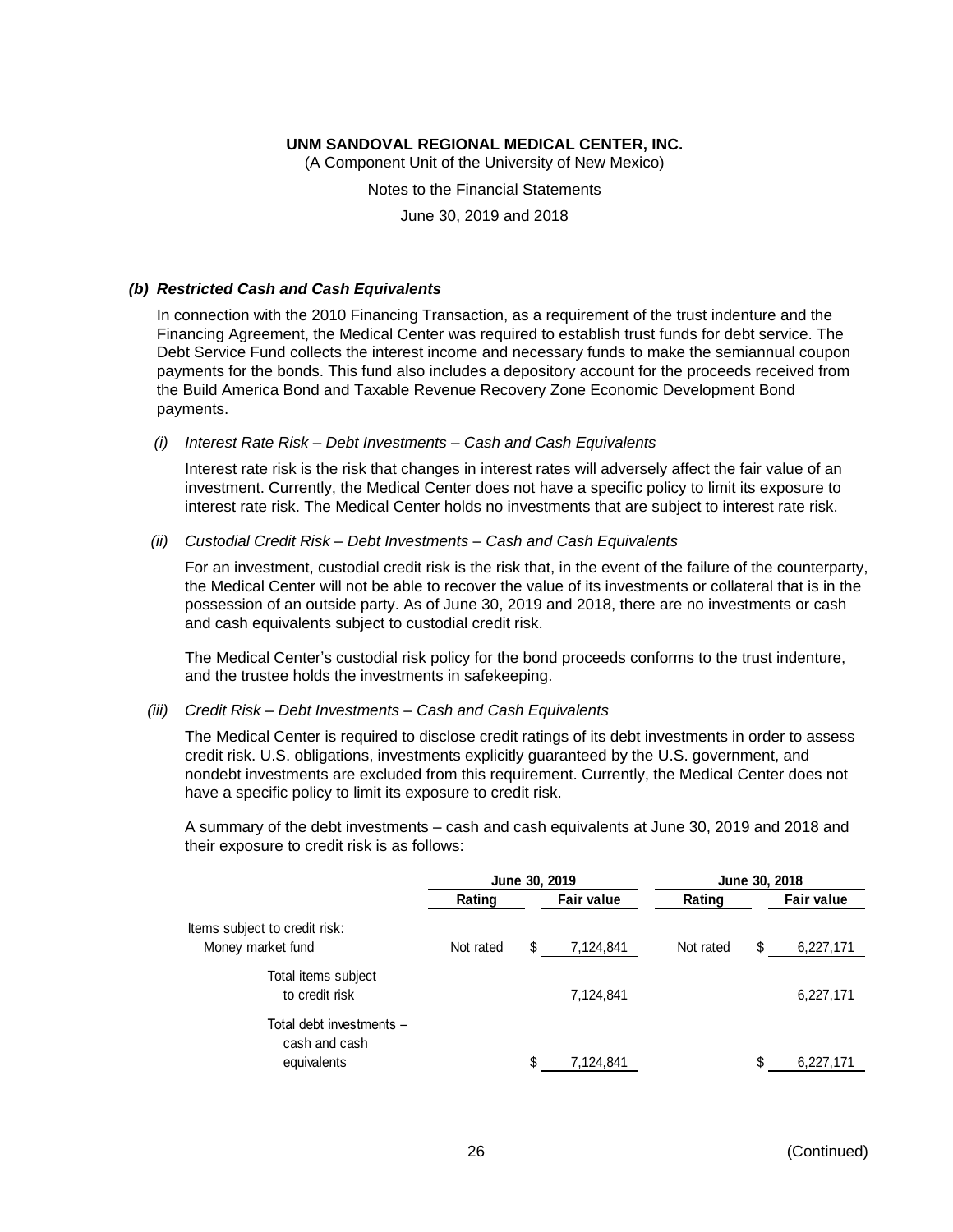(A Component Unit of the University of New Mexico)

Notes to the Financial Statements

June 30, 2019 and 2018

#### *(c) Long-Term Investments*

*(i) Interest Rate Risk – Debt Investments – Long-Term Investments*

Currently, the Medical Center does not have a specific policy to limit its exposure to interest rate risk. The Medical Center holds no investments that are subject to interest rate risk.

*(ii) Custodial Credit Risk – Debt Investments – Long-Term Investments*

As of June 30, 2019 and 2018, the Medical Center held no U.S. government obligations for long-term investment purposes. As of June 30, 2019 and 2018, there are no investments subject to custodial credit risk.

The Medical Center's custodial risk policy for the bond proceeds conforms to the trust indenture, and the trustee holds the investments in safekeeping.

*(iii) Credit Risk – Debt Investments – Long-Term Investments*

The Medical Center is required to disclose credit ratings of its debt investments in order to assess credit risk. U.S. obligations, investments explicitly guaranteed by the U.S. government, and nondebt investments are excluded from this requirement. Currently, the Medical Center does not have a specific policy to limit its exposure to credit risk.

A summary of the long-term investments at June 30, 2019 and 2018 and their exposure to credit risk is as follows:

|                               | June 30, 2019 |    |                   | June 30, 2018 |    |                   |  |
|-------------------------------|---------------|----|-------------------|---------------|----|-------------------|--|
|                               | Rating        |    | <b>Fair value</b> | Rating        |    | <b>Fair value</b> |  |
| Items subject to credit risk: |               |    |                   |               |    |                   |  |
| Money market fund             | Not rated     | \$ | 13,206,575        | Not rated     | S  | 11,329,655        |  |
| Total items subject           |               |    |                   |               |    |                   |  |
| to credit risk                |               |    | 13,206,575        |               |    | 11,329,655        |  |
| Total long-term               |               |    |                   |               |    |                   |  |
| investments                   |               | \$ | 13,206,575        |               | \$ | 11,329,655        |  |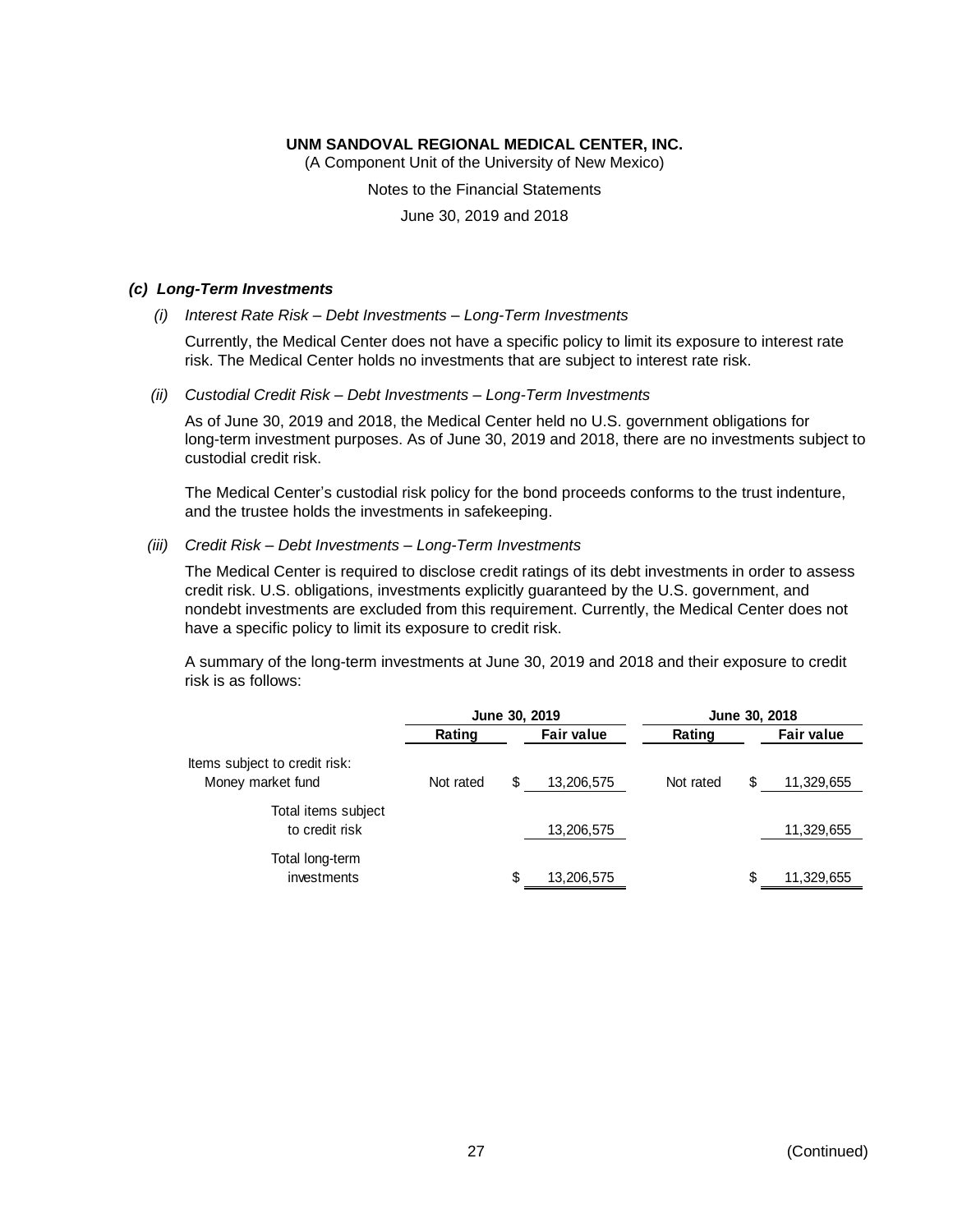(A Component Unit of the University of New Mexico)

#### Notes to the Financial Statements

June 30, 2019 and 2018

#### **(4) Concentration of Risk**

The Medical Center receives payment for services rendered to patients under payment arrangements with payors, which include: (i) Medicare and Medicaid; (ii) other third-party payors, including commercial carriers and health maintenance organizations; and (iii) others. The following summarizes patient accounts receivable and the percentage of gross accounts receivable from all payors as of June 30:

|                        |              |                         | 2018                |                         |
|------------------------|--------------|-------------------------|---------------------|-------------------------|
| \$                     | 9,828,919    | $32 \%$ \$              | 11,206,358          | 32%                     |
|                        | 4,062,739    | 13                      | 5,057,555           | 14                      |
|                        | 10,565,748   | 35                      | 11,104,184          | 32                      |
|                        | 6,235,831    | 20                      | 7,740,917           | 22                      |
| Total patient accounts |              |                         |                     | 100 %                   |
|                        |              |                         |                     |                         |
|                        |              |                         |                     |                         |
|                        | (21,892,758) |                         | (26,274,862)        |                         |
|                        |              |                         |                     |                         |
|                        | \$           | 30,693,237<br>8.800.479 | 2019<br>100 %<br>\$ | 35,109,014<br>8.834.152 |

#### **(5) Estimated Third-Party Payor Settlements**

The Medical Center is reimbursed by the Medicare and Medicaid programs on a prospective payment basis for hospital services, with certain items reimbursed at an interim rate with final settlement determined after submission of annual cost reports by the Medical Center. The annual cost reports are subject to audit by the Medicare Administrative Contractor and the Medicaid audit agent. The Medical Center is subject to the prospective federal capital rate. Retroactively calculated contractual adjustments arising under reimbursement agreements with third-party payors are accrued on an estimated basis in the period the related services are rendered and adjusted in future periods as final settlements are determined. In fiscal years 2019 and 2018, the Medical Center recognized \$3.2 million and \$3.1 million of net patient service revenue, respectively, related to prior year settlements.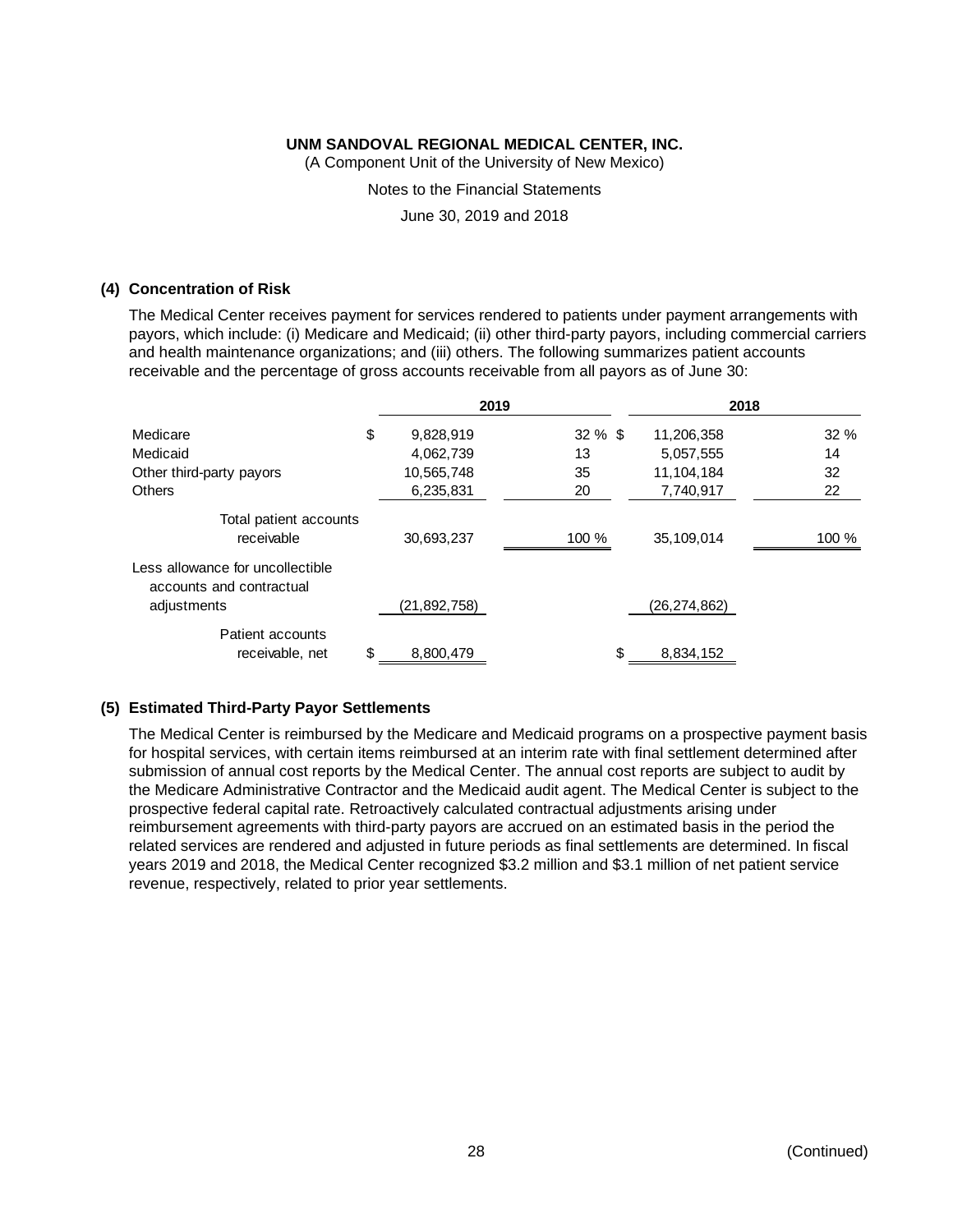(A Component Unit of the University of New Mexico)

Notes to the Financial Statements

June 30, 2019 and 2018

#### **(6) Capital Assets**

The major classes of capital assets at June 30, and related activity for the year then ended are as follows:

|                                                                           |                             | Year ended June 30, 2019 |                  |                    |                          |  |  |
|---------------------------------------------------------------------------|-----------------------------|--------------------------|------------------|--------------------|--------------------------|--|--|
|                                                                           | <b>Beginning</b><br>balance | <b>Additions</b>         | <b>Transfers</b> | <b>Retirements</b> | <b>Ending</b><br>balance |  |  |
| SRMC capital assets<br>not being depreciated:<br>Construction in progress | \$<br>616,981               | 952,284                  | (1,207,031)      |                    | 362,234                  |  |  |
| SRMC depreciable<br>capital assets:<br>Building and building              |                             |                          |                  |                    |                          |  |  |
| improvements                                                              | 105,614,225                 |                          | 35,786           |                    | 105,650,011              |  |  |
| Building service equipment                                                | 3,961,110                   | 35.814                   | 305,922          |                    | 4,302,846                |  |  |
| Fixed equipment                                                           | 4,055,147                   | 39,033                   |                  |                    | 4,094,180                |  |  |
| Major moveable equipment                                                  | 37,329,241                  | 1,495,118                | 865,323          | (2, 184, 696)      | 37,504,986               |  |  |
| Total depreciable<br>capital assets                                       | 150,959,723                 | 1,569,965                | 1,207,031        | (2, 184, 696)      | 151,552,023              |  |  |
| Less accumulated depreciation for:<br>Building and building               |                             |                          |                  |                    |                          |  |  |
| improvements                                                              | (15,872,118)                | (2,673,726)              |                  |                    | (18, 545, 844)           |  |  |
| Building service equipment                                                | (1,770,266)                 | (300, 920)               |                  |                    | (2,071,186)              |  |  |
| Fixed equipment                                                           | (1,903,628)                 | (300, 469)               |                  |                    | (2,204,097)              |  |  |
| Major moveable equipment                                                  | (28,914,988)                | (2,809,569)              |                  | 2,140,068          | (29,584,489)             |  |  |
| Total accumulated<br>depreciation                                         | (48, 461, 000)              | (6,084,684)              |                  | 2,140,068          | (52, 405, 616)           |  |  |
| SRMC depreciable<br>capital assets,                                       |                             |                          |                  |                    |                          |  |  |
| net                                                                       | 102,498,723                 | (4,514,719)              | 1,207,031        | (44,628)           | 99,146,407               |  |  |
| <b>SRMC</b> capital<br>assets, net                                        | \$103,115,704               | (3, 562, 435)            |                  | (44, 628)          | 99,508,641               |  |  |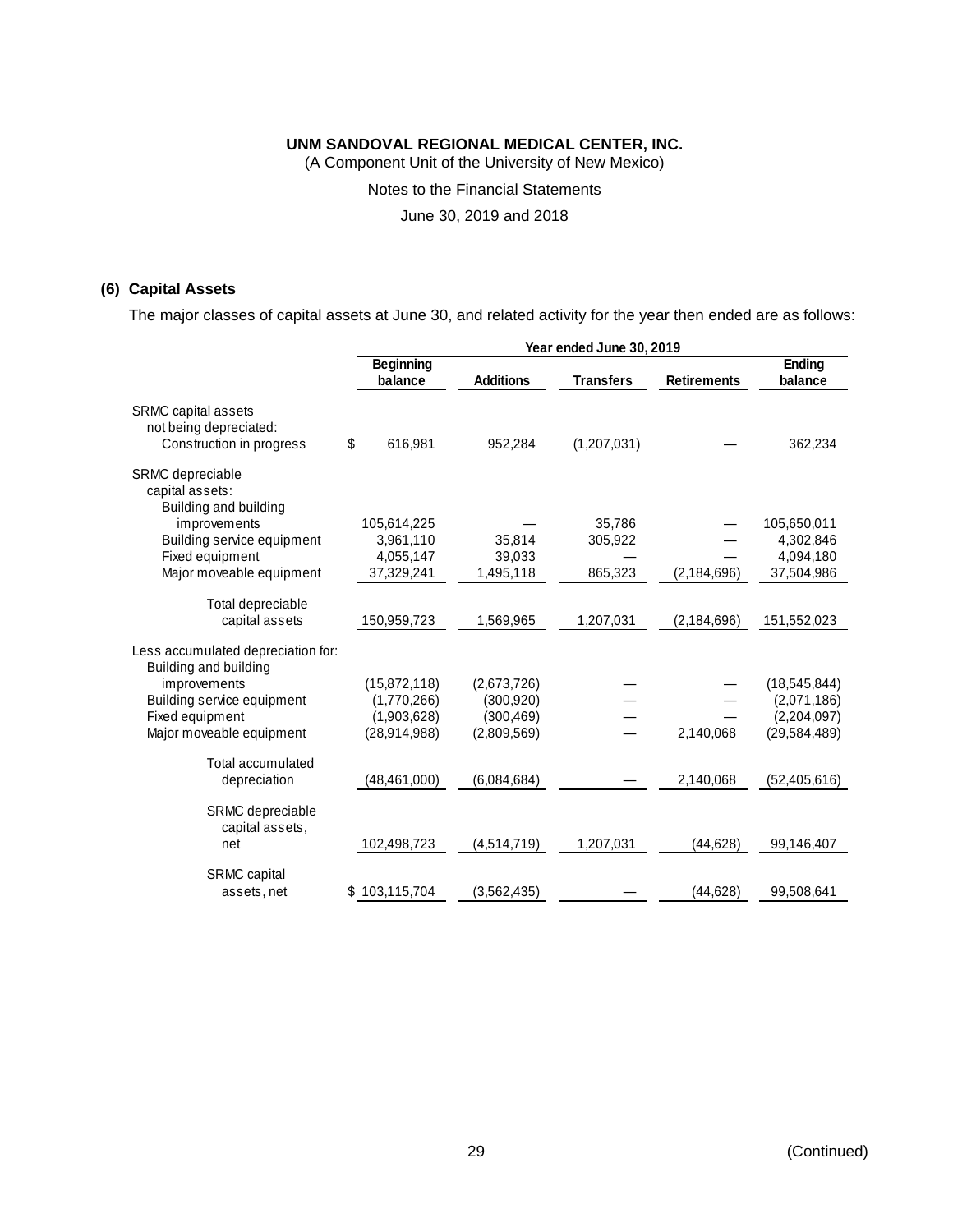(A Component Unit of the University of New Mexico)

#### Notes to the Financial Statements

June 30, 2019 and 2018

|                                                                           | Year ended June 30, 2018    |                  |                  |                    |                          |  |  |
|---------------------------------------------------------------------------|-----------------------------|------------------|------------------|--------------------|--------------------------|--|--|
|                                                                           | <b>Beginning</b><br>balance | <b>Additions</b> | <b>Transfers</b> | <b>Retirements</b> | <b>Ending</b><br>balance |  |  |
| SRMC capital assets<br>not being depreciated:<br>Construction in progress | \$<br>97,068                | 815,733          | (295, 820)       |                    | 616,981                  |  |  |
| SRMC depreciable<br>capital assets:<br>Building and building              |                             |                  |                  |                    |                          |  |  |
| improvements                                                              | 105,431,774                 |                  | 182,451          |                    | 105,614,225              |  |  |
| Building service equipment                                                | 3,847,741                   |                  | 113,369          |                    | 3,961,110                |  |  |
| Fixed equipment                                                           | 4,055,147                   |                  |                  |                    | 4,055,147                |  |  |
| Major moveable equipment                                                  | 37,359,387                  | 1,225,527        |                  | (1,255,673)        | 37,329,241               |  |  |
| Total depreciable<br>capital assets                                       | 150,694,049                 | 1,225,527        | 295,820          | (1,255,673)        | 150,959,723              |  |  |
| Less accumulated depreciation for:<br>Building and building               |                             |                  |                  |                    |                          |  |  |
| improvements                                                              | (13, 191, 082)              | (2,681,036)      |                  |                    | (15,872,118)             |  |  |
| Building service equipment                                                | (1,486,924)                 | (283, 342)       |                  |                    | (1,770,266)              |  |  |
| Fixed equipment                                                           | (1,642,542)                 | (261,086)        |                  |                    | (1,903,628)              |  |  |
| Major moveable equipment                                                  | (27, 150, 037)              | (2,880,122)      |                  | 1,115,171          | (28, 914, 988)           |  |  |
| Total accumulated<br>depreciation                                         | (43, 470, 585)              | (6, 105, 586)    |                  | 1,115,171          | (48, 461, 000)           |  |  |
|                                                                           |                             |                  |                  |                    |                          |  |  |
| SRMC depreciable<br>capital assets,<br>net                                | 107,223,464                 | (4,880,059)      | 295,820          | (140, 502)         | 102,498,723              |  |  |
| SRMC capital<br>assets, net                                               | \$107,320,532               | (4,064,326)      |                  | (140, 502)         | 103,115,704              |  |  |

#### **(7) Compensated Absences**

Qualified Medical Center employees are entitled to accrue sick, holiday, and annual leaves as one inclusive paid time off (PTO) bank based on their full-time equivalent status.

Full-time employees with 0 to 7 years of service accrue 11.07 hours of PTO each pay period (36 days per annum), up to a maximum of 500 hours to be used for sick, holiday, and personal leaves. Full-time employees with years of service in excess of 7 years accrue 12.61 hours of PTO each pay period (41 days per annum), up to a maximum of 500 hours to be used for sick, holiday, and personal leaves. Part-time employees earn PTO leave on a prorated basis each pay period. When publicized by the Medical Center each year, employees have the opportunity to exchange PTO for cash at 80% of their hourly rate. At termination, employees are eligible for payment of unused accumulated hours at 100% of their regular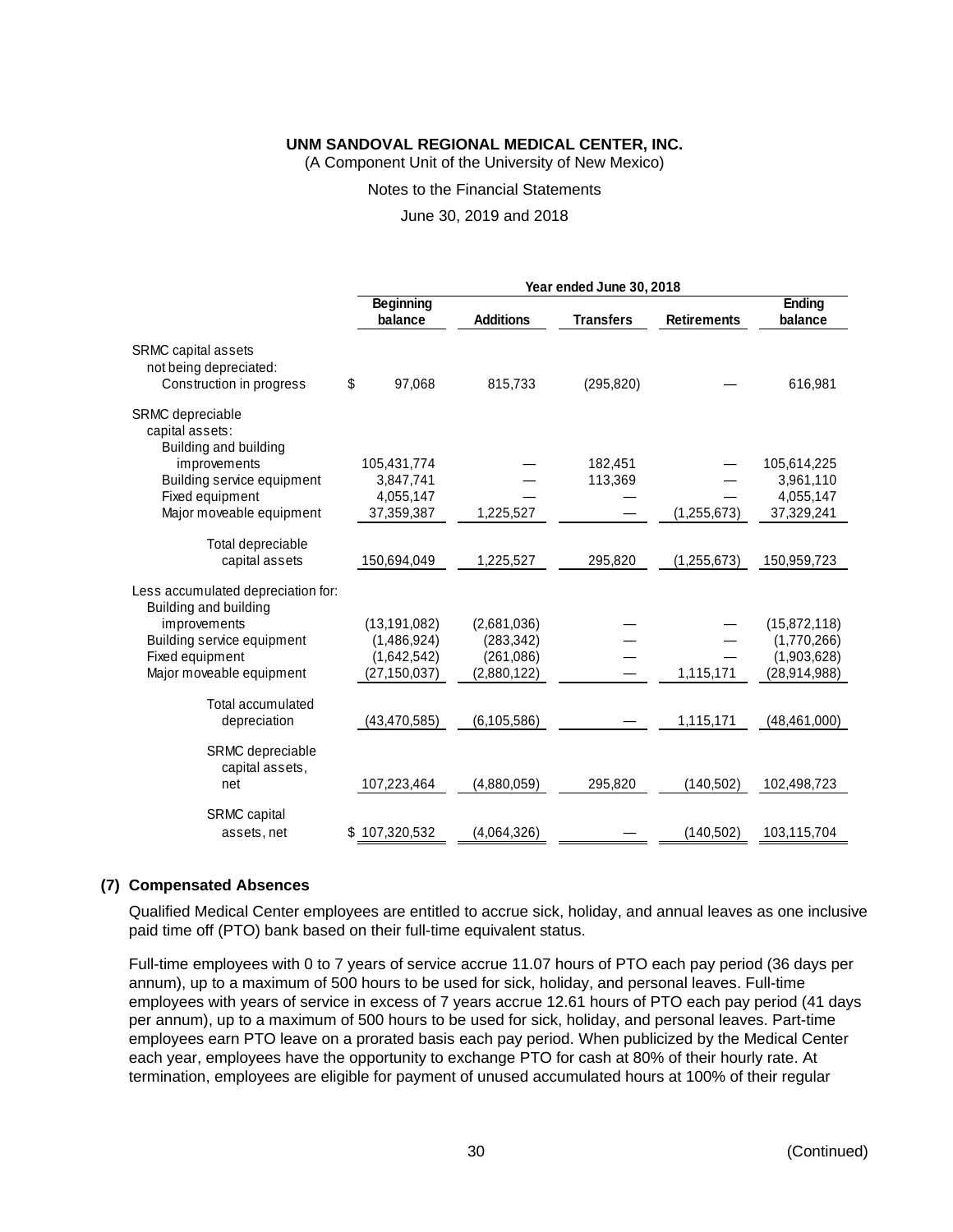(A Component Unit of the University of New Mexico)

Notes to the Financial Statements

June 30, 2019 and 2018

hourly rate. Accrued PTO as of June 30, 2019 and 2018 of \$1.8 million and \$2.0 million, respectively, is computed by multiplying each employee's current hourly rate by the number of hours accrued.

For the years ended June 30, 2019 and 2018, the following changes occurred in accrued compensated absences, which includes annual leave, sick leave, and holiday.

| <b>Balance</b><br>June 30, 2019 | <b>Balance</b><br>June 30, 2018 | <b>Decrease</b> |
|---------------------------------|---------------------------------|-----------------|
| \$<br>1,804,378                 | 2,002,829                       | 198,451         |
| <b>Balance</b><br>June 30, 2018 | <b>Balance</b><br>June 30, 2017 | Increase        |
| \$<br>2,002,829                 | 1,804,821                       | 198,008         |

The portion of accrued compensated absences due after one year is not material and, therefore, is not presented separately.

#### **(8) Bonds Payable**

In November 2010, the Medical Center issued \$133,425,000 in aggregate principal amount of its Taxable Revenue Build America Bonds (Direct Pay) (GNMA Collateralized – UNM Sandoval Regional Medical Center Project) Series 2010A with a maturity date of July 20, 2036 and \$10,000,000 in aggregate principal amount of its Taxable Revenue Recovery Zone Economic Development Bonds (Direct Pay) (GNMA Collateralized – UNM Sandoval Regional Medical Center Project) Series 2010B with a maturity date of July 20, 2037. The bonds were issued pursuant to a trust indenture, dated October 1, 2010, by and between the Medical Center and Wells Fargo Bank, National Association, the Trustee for the purpose of financing the Medical Center facility and to pay certain costs associated with the issuance of the bonds.

The bonds were issued as special limited obligations of the Medical Center and are secured primarily by fully modified mortgage-backed securities in the aggregate principal amount of \$127,164,027 (the GNMA Securities), issued by Prudential Huntoon Paige Associates, Ltd. (the Lender), guaranteed as to principal and interest by GNMA, with respect to the mortgage note.

Under the GNMA Mortgage-Backed Securities Program, the GNMA Securities are a "fully modified pass-through" mortgage-backed security issued and serviced by the Lender. The face amount of the GNMA Securities is to be the same amount as the outstanding principal balance of the mortgage note. The Lender is required to pass through to the Trustee, as the holder of the GNMA Securities, by the 15th day of each month, the monthly scheduled installments of principal and interest on the mortgage note (less the GNMA guarantee fee and the Lender's servicing fee), whether or not the Lender receives such payment from the Medical Center under the mortgage note, plus any unscheduled prepayments of principal of the mortgage note received by the Lender. The GNMA Securities are issued solely for the benefit of the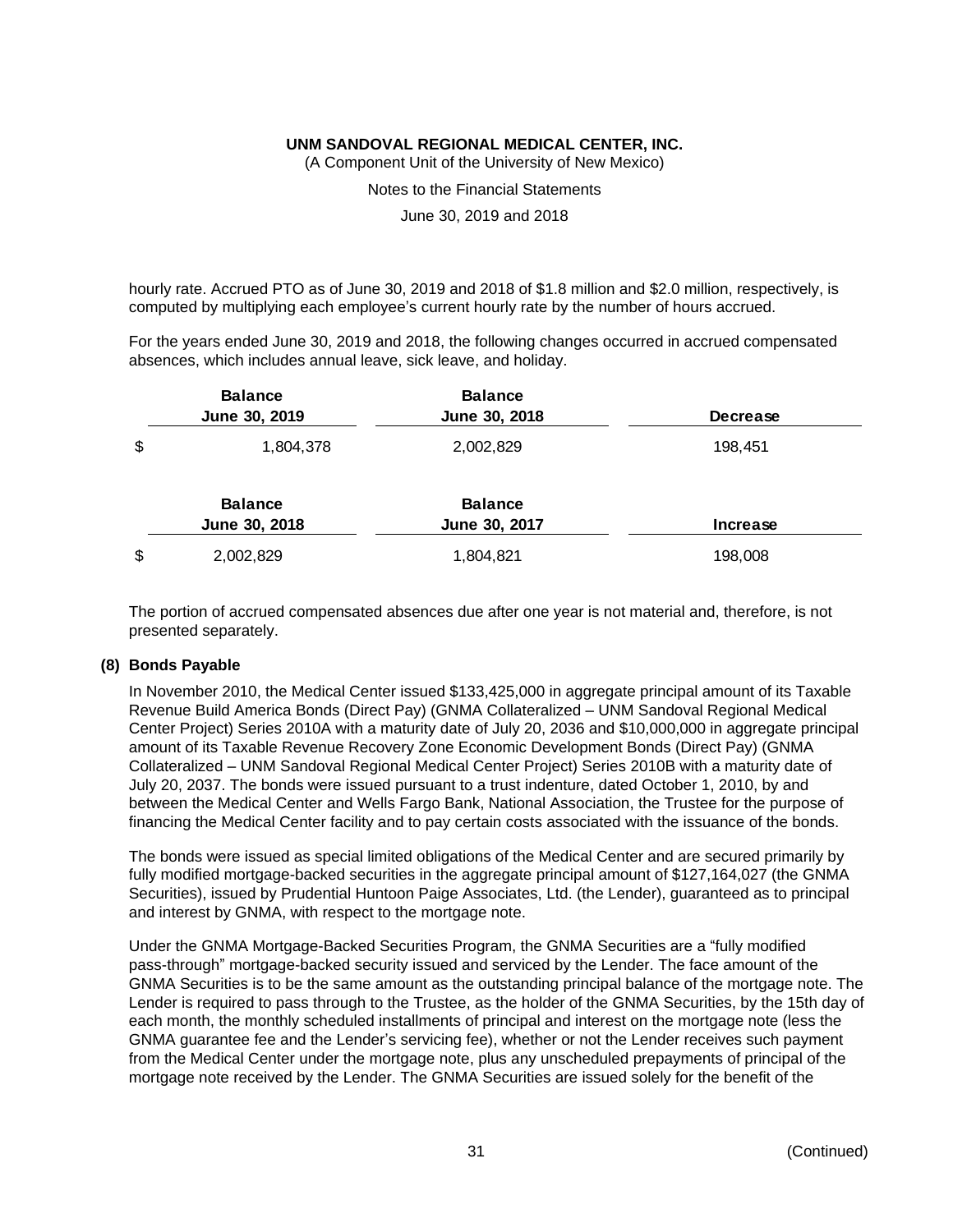(A Component Unit of the University of New Mexico)

Notes to the Financial Statements

June 30, 2019 and 2018

Trustee on behalf of the bondholders and any and all payments received with respect to the GNMA Securities are solely for the benefit of the bondholders.

The Medical Center entered into a Financing Agreement with the Lender and the Trustee effective October 1, 2010, under which the Lender agreed to originate a mortgage note in favor of the Lender and secured by a leasehold mortgage on the Medical Center facility. The mortgage note is insured by the FHA pursuant to Section 242 of the National Housing Act of 1934 and to provide security for the bonds, the Trustee used the proceeds of the bonds to purchase from the Lender GNMA Securities. The Medical Center used the proceeds of the mortgage note to acquire, construct, and equip the Medical Center facility.

Under the terms of the trust indenture, the Medical Center has granted to the Trustee all rights, title, and interests to all revenues, receipts, interest, income, investment earnings, and other monies received or to be received by the Trustee, including monies received or to be received from the GNMA Securities and all investment earnings from the GNMA Securities. Upon issuance of the bonds, the proceeds were placed in trust with the Trustee, and the proceeds are to be used to purchase from the Lender the GNMA Securities, or to redeem the bonds according to the various early, optional, and mandatory redemption provisions of the bonds.

As of June 30, 2019 and 2018, the balance of the mortgage note equaled the balance of the GNMA Securities.

The terms of the bonds issued are as follows:

| Bond         | <b>Maturity</b><br>date | Original<br>principal | Interest<br>rate |
|--------------|-------------------------|-----------------------|------------------|
| Series 2010A | July 20, 2036           | 133.425.000           | 4.50 %           |
| Series 2010B | July 20, 2037           | 10,000,000            | 5.00             |

The Medical Center is eligible to receive subsidy payments from the U.S. Department of Treasury related to these bonds. The amount received is subject to periodic adjustment due to federal budget sequestration.

Bonds payable activity consists of the following:

|                   |                             | Year ended June 30, 2019 |                   |                          |                                          |  |  |  |  |
|-------------------|-----------------------------|--------------------------|-------------------|--------------------------|------------------------------------------|--|--|--|--|
|                   | <b>Beginning</b><br>balance | <b>Additions</b>         | <b>Deductions</b> | <b>Ending</b><br>balance | <b>Amounts</b><br>due within<br>one year |  |  |  |  |
| Bond Series 2010A | \$111,505,000               |                          | (3,890,000)       | 107,615,000              | 4,075,000                                |  |  |  |  |
| Bond Series 2010B | 9,740,000                   |                          |                   | 9,740,000                |                                          |  |  |  |  |
| Total             | \$121,245,000               |                          | (3,890,000)       | 117,355,000              | 4,075,000                                |  |  |  |  |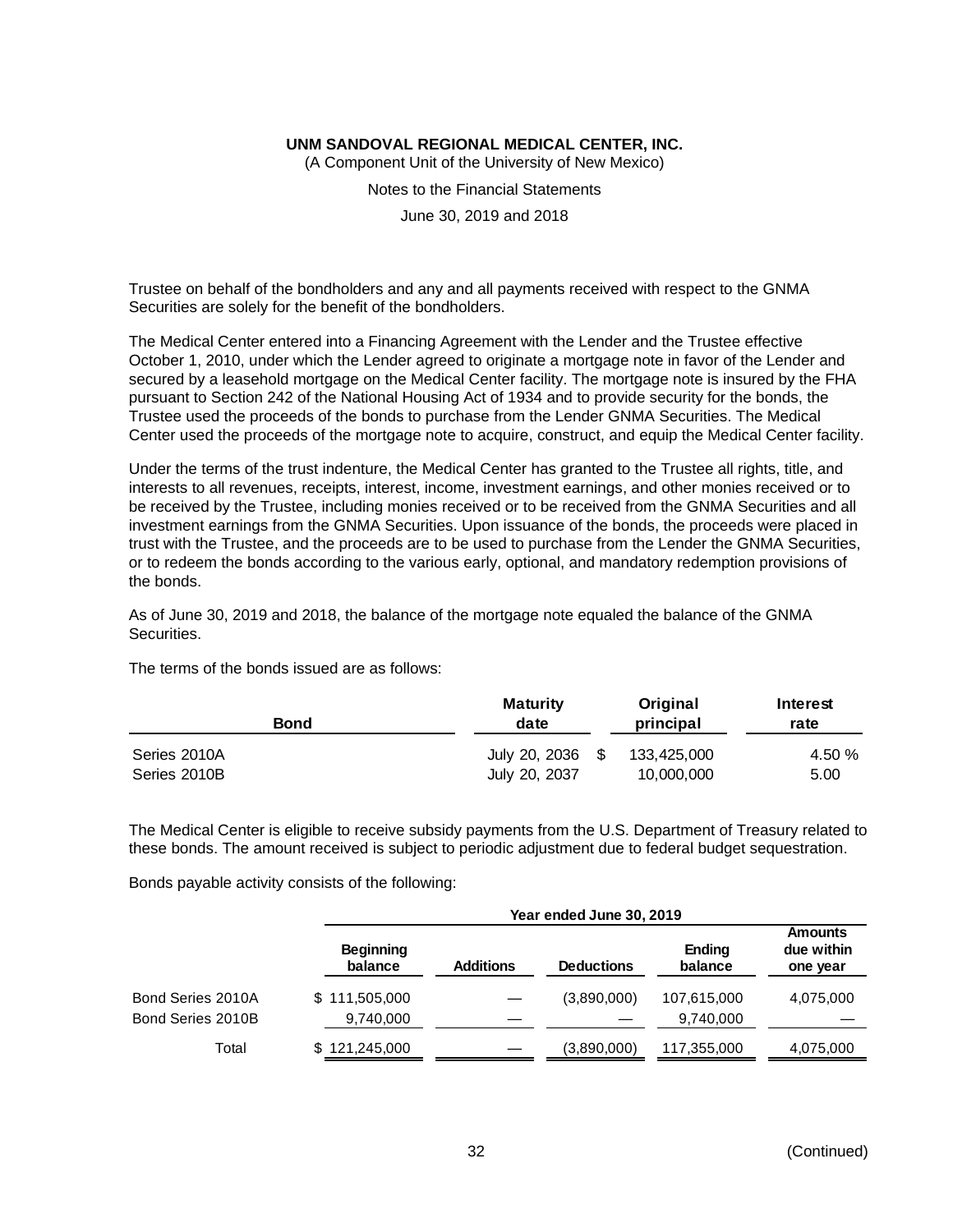(A Component Unit of the University of New Mexico)

Notes to the Financial Statements

June 30, 2019 and 2018

The following schedule summarizes the special and scheduled mandatory redemption requirements of the Series 2010A and Series 2010B bonds as of June 30, 2019:

|                    | Series 2010A bonds |                 | Series 2010B bonds |                 | Total       |                 |  |
|--------------------|--------------------|-----------------|--------------------|-----------------|-------------|-----------------|--|
| <b>Fiscal year</b> | <b>Principal</b>   | <b>Interest</b> | Principal          | <b>Interest</b> |             | <b>Interest</b> |  |
| 2020               | \$<br>4.075.000    | 4,797,338       |                    | 487.000         | 4,075,000   | 5,284,338       |  |
| 2021               | 4,275,000          | 4,611,713       |                    | 487.000         | 4,275,000   | 5,098,713       |  |
| 2022               | 4,475,000          | 4,417,200       |                    | 487,000         | 4,475,000   | 4,904,200       |  |
| 2023               | 4,695,000          | 4,213,350       |                    | 487.000         | 4,695,000   | 4,700,350       |  |
| 2024               | 4.920.000          | 3.999.600       |                    | 487.000         | 4.920.000   | 4.486.600       |  |
| 2025-2029          | 28,375,000         | 16,415,213      |                    | 2,435,000       | 28,375,000  | 18,850,213      |  |
| 2030-2034          | 35,885,000         | 9.302.738       |                    | 2.435.000       | 35,885,000  | 11,737,738      |  |
| 2035-2039          | 20,915,000         | 1,413,788       | 9,740,000          | 1,567,250       | 30,655,000  | 2,981,038       |  |
|                    | 107,615,000        | 49,170,940      | 9,740,000          | 8,872,250       | 117,355,000 | 58,043,190      |  |

The bonds are subject to various redemption provisions as set forth in the trust indenture, including Special Mandatory Redemption, Scheduled Mandatory Redemption, and Optional Redemption. The Special Mandatory Redemption provisions are contingent on various events, including but not limited to circumstances that result in the trust estate receiving early payments on the GNMA Securities as a result of mandatory prepayments being made on the mortgage note.

The mortgage note bears interest at 4.61%. The initial mortgage note had a term of 299 months following the commencement of amortization and matures on July 1, 2037. Principal and interest are payable in equal monthly installments. A mortgage servicing fee of 12 basis points and a GNMA guaranty fee of 13 basis points are also included in the monthly payment, for a total of 4.86%. The mortgage note is subject to optional prepayment beginning on January 20, 2021 or thereafter, and mandatory prepayment at any time based on the occurrence of certain events, including default on scheduled payments or the receipt of any mortgage insurance proceeds.

#### **(9) Net Patient Service Revenues**

The majority of the Medical Center's revenue is generated through agreements with third-party payors that provide for reimbursement to the Medical Center at amounts different from its established gross charges. Approximately 42% and 22% of the Medical Center's gross patient revenue for the year ended June 30, 2019 was derived from the Medicare and Medicaid programs, respectively, the continuation of which is dependent upon governmental policies and government funding. For the year ended June 30, 2018, the approximate gross patient revenue was 35% and 26% respectively, for income derived from the Medicare and Medicaid programs. Laws and regulations governing the Medicare and Medicaid programs are complex and subject to interpretation. As a result, there is at least a reasonable possibility that recorded revenue estimates could change as a result of regulatory review. Contractual adjustments under third-party reimbursement programs represent the difference between the Medical Center's billings at established charges for services and amounts reimbursed by third-party payors. A summary of payment arrangements with major third-party payors follows:

*Medicare* – Inpatient acute care services rendered to Medicare program beneficiaries are paid at prospectively determined rates per discharge. These Medical Severity Diagnosis Related Group (MS-DRG)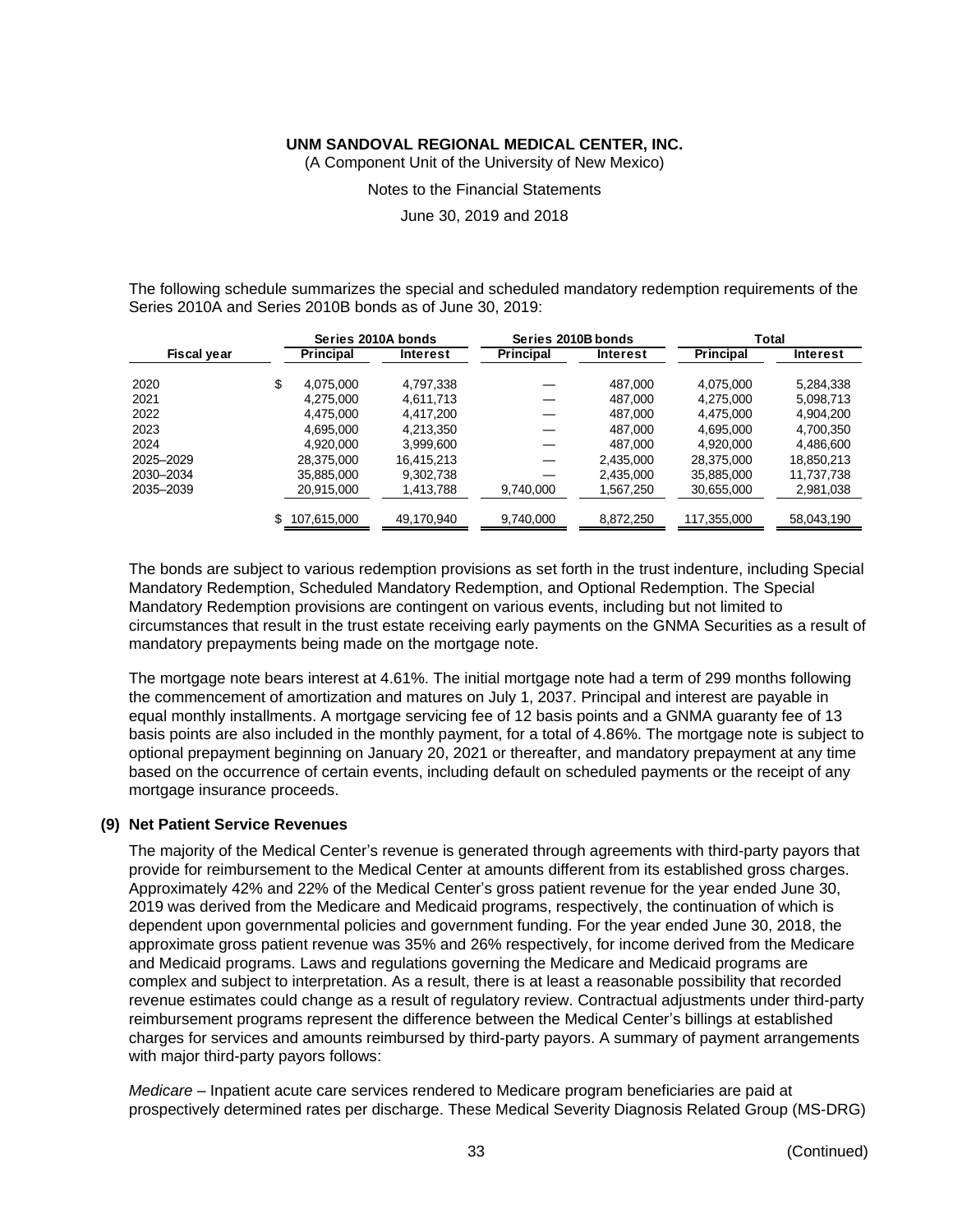(A Component Unit of the University of New Mexico)

Notes to the Financial Statements

June 30, 2019 and 2018

rates vary according to a patient classification system that is based on clinical, diagnostic, and other factors. Most Medicare outpatient services are prospectively paid through Medicare's Outpatient Prospective Payment System (OPPS). Services excluded from the OPPS and paid under separate fee schedules include clinical lab, certain rehabilitation services, durable medical equipment, renal dialysis treatments, ambulance services, and professional fees of physicians and non-physician practitioners.

*Medicaid* – Inpatient acute care services rendered to Medicaid Fee-for-Service (FFS) program beneficiaries are paid at prospectively determined rates per discharge based upon the MS-DRG system. These rates vary according to clinical factors and patient diagnosis. Medicaid outpatient services are paid through Medicaid's OPPS.

In addition, the Medical Center has reimbursement agreements with certain Managed Care Organizations (MCOs) that have contracted with the State of New Mexico Centennial Care programs to administer services to enrolled Medicaid beneficiaries. The basis for reimbursement under these agreements includes prospectively determined MS-DRG rates or per diem for inpatient services, and prospectively determined payments for outpatient services.

*Other* – The Medical Center has also entered into reimbursement agreements with certain commercial insurance carriers, health maintenance organizations, and preferred provider organizations. The basis for reimbursement under these agreements includes prospectively determined rates-per-discharge, discounts from established charges, and prospectively determined per diem rates.

A summary of net patient revenues follows for the years ended June 30:

|                                 | 2019            | 2018            |
|---------------------------------|-----------------|-----------------|
| Charges at established rates    | 211,605,637     | 204,506,925     |
| Charity care                    | (4,640,789)     | (3,905,871)     |
| Contractual adjustments         | (118, 595, 220) | (109, 601, 349) |
| Provision for doubtful accounts | (5,404,257)     | (7, 279, 260)   |
| Net patient service revenues    | 82,965,371      | 83,720,445      |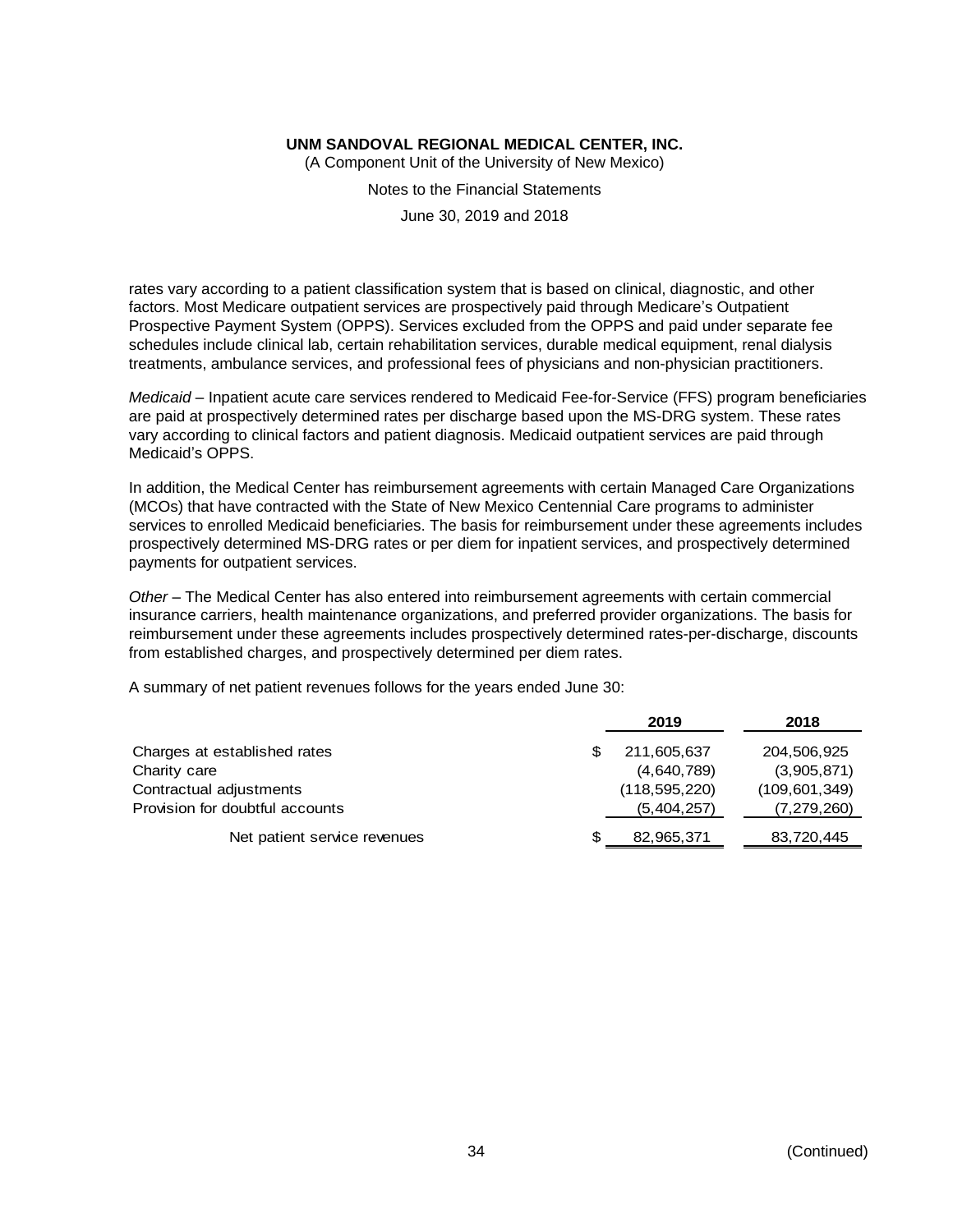(A Component Unit of the University of New Mexico)

#### Notes to the Financial Statements

June 30, 2019 and 2018

#### **(10) Charity Care**

The Medical Center maintains records to identify and monitor the level of charity care it provides. These records include the amount of charges foregone for services and supplies furnished under its charity care policy. The following information measures the level of charity care provided during the years ended June 30:

|                                                               | 2019      | 2018      |
|---------------------------------------------------------------|-----------|-----------|
| Charges foregone, based on established rates                  | 4.640.789 | 3.905.871 |
| Estimated costs and expenses incurred to provide charity care | 1.754.218 | 1.542.819 |
| Equivalent percentage of charity care charges foregone to     |           |           |
| total gross revenue                                           | $2.2 \%$  | $1.9 \%$  |

The estimated cost of providing charity care is based on a calculation, which applies a ratio of costs to charges to the gross uncompensated charges associated with providing care to charity patients. The ratio of cost to charges is calculated based on the Medical Center's total operating expenses divided by gross patient service charges.

#### **(11) Malpractice Insurance**

Under the terms of the URPEDA, the Medical Center has governmental immunity from tort liability except as set forth in the New Mexico Tort Claims Act, Sections 41-4-1 et seq. NMSA 1978, as amended (NMTCA). In this connection, the New Mexico Legislature waived the state's and the Medical Center's immunity for tort claims arising out of negligence of Medical Center employees in the operation of its hospital, the negligent treatment of the Medical Center's patients by Medical Center employees, and the negligence of Medical Center employees in providing healthcare services. Additionally, as described below, consistent with the provisions of URPEDA, the Medical Center elected to purchase its medical malpractice, professional, and general liability coverage from the Risk Management Division of the State of New Mexico General Services Department (RMD), who administers the Public Liability Fund established under the NMTCA.

The NMTCA limits, as an integral part of this waiver of immunity, the amount of damages that can be assessed against the Medical Center on any tort claim, including medical malpractice, professional, or general liability claims. The NMTCA provides that total liability for all claims that arise out of a single occurrence shall not exceed \$750,000 set forth as follows: (a) \$200,000 for real property; (b) up to \$300,000 for past and future medical and medically related expenses; and (c) up to \$400,000 for past and future noneconomic losses (such as pain and suffering) incurred or to be incurred by the claimant. While the language of the NMTCA does not expressly provide for claims of loss of consortium, New Mexico appellate court decisions have allowed claimants to seek loss of consortium. As a result, if loss of consortium claims are presented, those claims cannot exceed \$350,000 in the aggregate. Thus, it appears that if a claim presents both direct claims and third-party claims, the maximum exposure of the Public Liability Fund and, therefore, the Medical Center, cannot exceed \$1,050,000. The NMTCA prohibits the award of punitive or exemplary damages against the Medical Center. These limitations of liability are subject to adjustment by the New Mexico Legislature.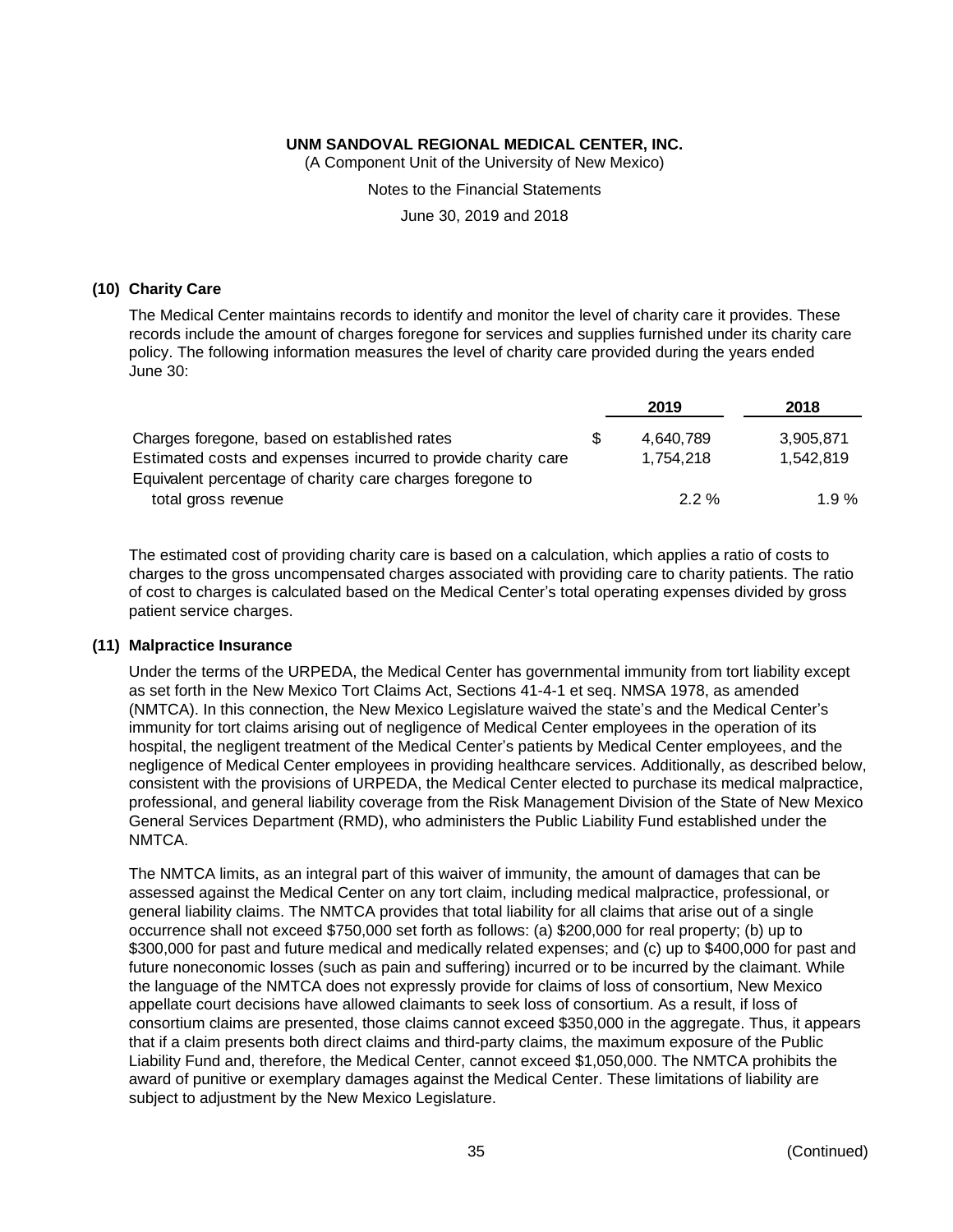(A Component Unit of the University of New Mexico)

Notes to the Financial Statements

June 30, 2019 and 2018

The URPEDA authorizes URPEDA corporations to obtain their liability coverages from RMD for those torts where the legislature has waived the state's immunity up to the damages limits of the NMTCA, as described above, plus the cost incurred in defending any claims and/or lawsuits (including attorney fees and expenses), with no deductible and with no self-insured retention by the Medical Center. As stated previously, the Medical Center did elect to purchase, and did in fact purchase, its coverage-basis medical malpractice, professional, and general liability coverage from RMD. As a result of this, the Medical Center is fully covered up to the maximum liability set forth in the NMTCA for tort claims and/or lawsuits relating to medical malpractice or professional liability occurring at its hospital.

#### **(12) Related-Party Transactions**

The Medical Center is a separately incorporated but UNM-affiliated entity, which is the basis for intercompany or related-party transactions between SRMC and any UNM or UNM-affiliated entity. The clinical elements of UNM HSC are a fully integrated, academic health center and healthcare delivery system and are collectively administered as the UNM Health System. The UNM Health System consists of SRMC, UNMH, UNM Cancer Center, and UNM Medical Group, Inc. (UNMMG).

The Medical Center enters into intercompany transactions with UNM and other entities associated with UNM, which includes UNMH (division of UNM) and UNMMG (separately incorporated but UNM-affiliated entity), for the cost of various medical services and centralized administrative personnel, malpractice insurance, liability insurance, safety and risk services, and physician coverage incurred on behalf of the Medical Center. The Medical Center incurred expenses, included in total expenses in the accompanying statements of revenues, expenses, and changes in net position related to the following entities during the years ended June 30:

|                              |    | 2019      | 2018      |
|------------------------------|----|-----------|-----------|
| UNM (excluding UNM Hospital) | S. | 741.399   | 1,532,787 |
| <b>UNM Hospital</b>          |    | 2,712,841 | 3,030,784 |
| <b>UNM Medical Group</b>     |    | 399,979   | 322,481   |
|                              | \$ | 3,854,219 | 4,886,052 |

The statements of net position include the following payables to related parties at June 30:

|                              | 2019          | 2018      |
|------------------------------|---------------|-----------|
| UNM (excluding UNM Hospital) | \$<br>368,563 | 1,395,949 |
| <b>UNM Hospital</b>          | 245.084       | 724,326   |
| <b>UNM Medical Group</b>     | 63,667        | 34,946    |
|                              | \$<br>677,314 | 2,155,221 |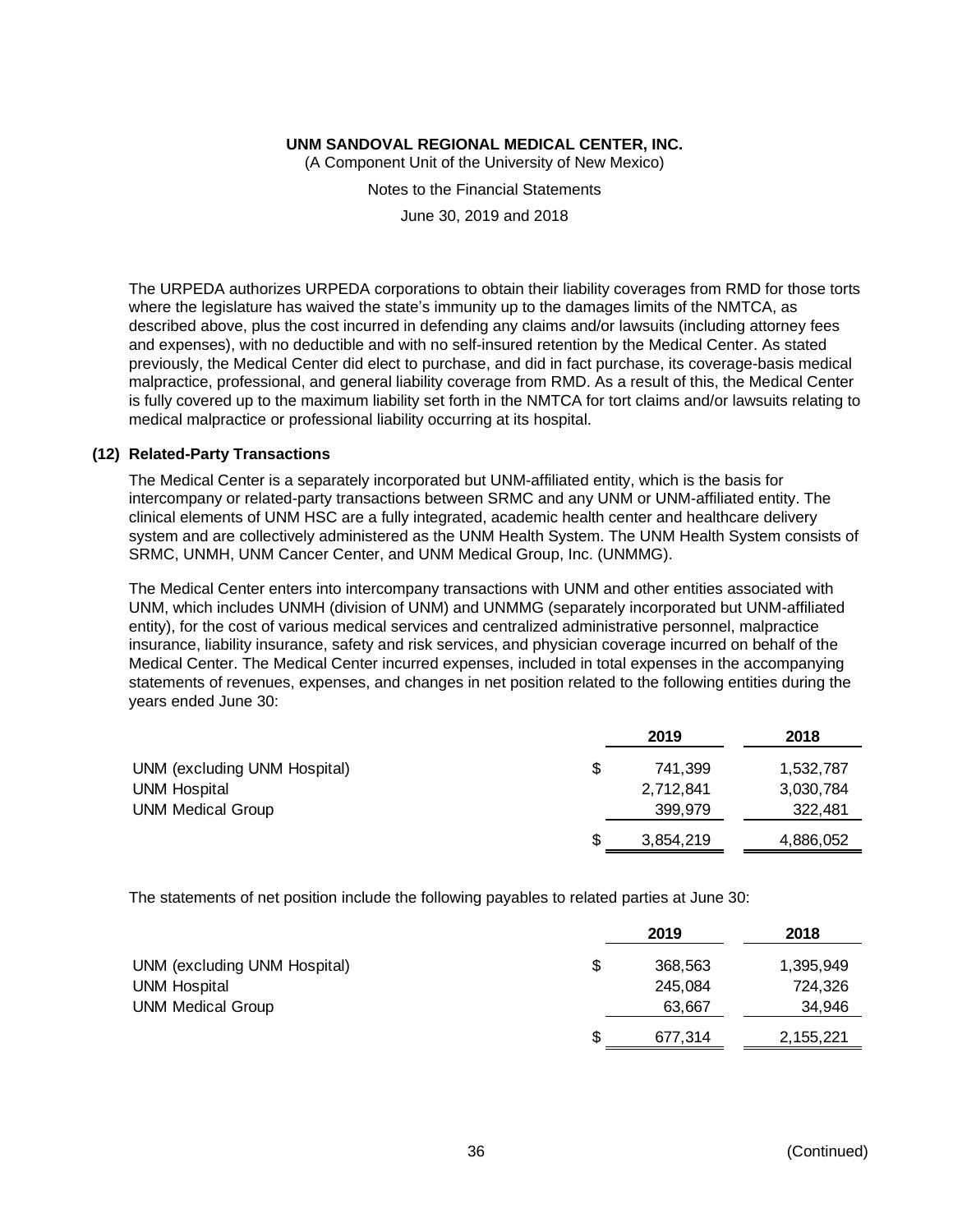(A Component Unit of the University of New Mexico)

Notes to the Financial Statements

June 30, 2019 and 2018

In addition, UNMH and UNM Health System provide overhead support and some management oversight for centralized administrative personnel and support with analytics, cost reports, and audit. The support is not an incremental cost to UNMH or UNM Health System; therefore, it is not reimbursed by the Medical Center. The estimated value of the support and overhead is \$1.4 million and \$1.6 million for the years ended June 30, 2019 and 2018, respectively. The value of the support is estimated based on various units of measure that are standard to the industry's practice, such as gross revenue, FTEs, purchase orders issued, and AP invoices keyed.

The Medical Center provides medical services and leases equipment to UNM and other entities associated with UNM. SRMC received payment from UNM HSC for services provided to UNM Health Sciences Rio Rancho campus, including building maintenance, housekeeping, and security. SRMC received payment from UNMH for data and equipment leases, from UNMMG for prior year collections of physician services, and from UNMH for medical services provided to UNM Care patients. The Medical Center included the following amounts in the accompanying statements of revenues, expenses, and changes in net position for services rendered during the years ended June 30:

|                              |    | 2019      | 2018      |
|------------------------------|----|-----------|-----------|
| <b>UNM Hospital</b>          | \$ | 488,965   | 307,755   |
| <b>UNM Medical Group</b>     |    | 187.211   | 322,576   |
| UNM (excluding UNM Hospital) |    | 388,602   | 410,785   |
|                              | S  | 1,064,778 | 1,041,116 |

The statements of net position include the following receivables from related parties at June 30:

|                          |   | 2019   | 2018    |
|--------------------------|---|--------|---------|
| <b>UNM Hospital</b>      | S | 46.276 | 181,298 |
| <b>UNM Medical Group</b> |   | 44.254 | 9,652   |
|                          |   | 90,530 | 190,950 |

UNM and the Medical Center are parties to a ground lease under which the Medical Center leases approximately 18.4 acres of land from UNM. The ground lease provides for rent of \$1.00 per year for the primary and extended terms of the lease. The ground lease further provides that the primary term of the lease will be for a term of 74 years and grants the Medical Center the option to renew the lease for an extended term of 25 years.

#### **(13) Benefit Plans**

The Medical Center has a defined-contribution plan that provides retirement benefits to eligible employees. The name of the plan is UNM Sandoval Regional Medical Center 403(b) Retirement Plan (the Plan). The Plan was adopted on October 1, 2011. It is a participant-directed defined-contribution plan covering employees of the Medical Center.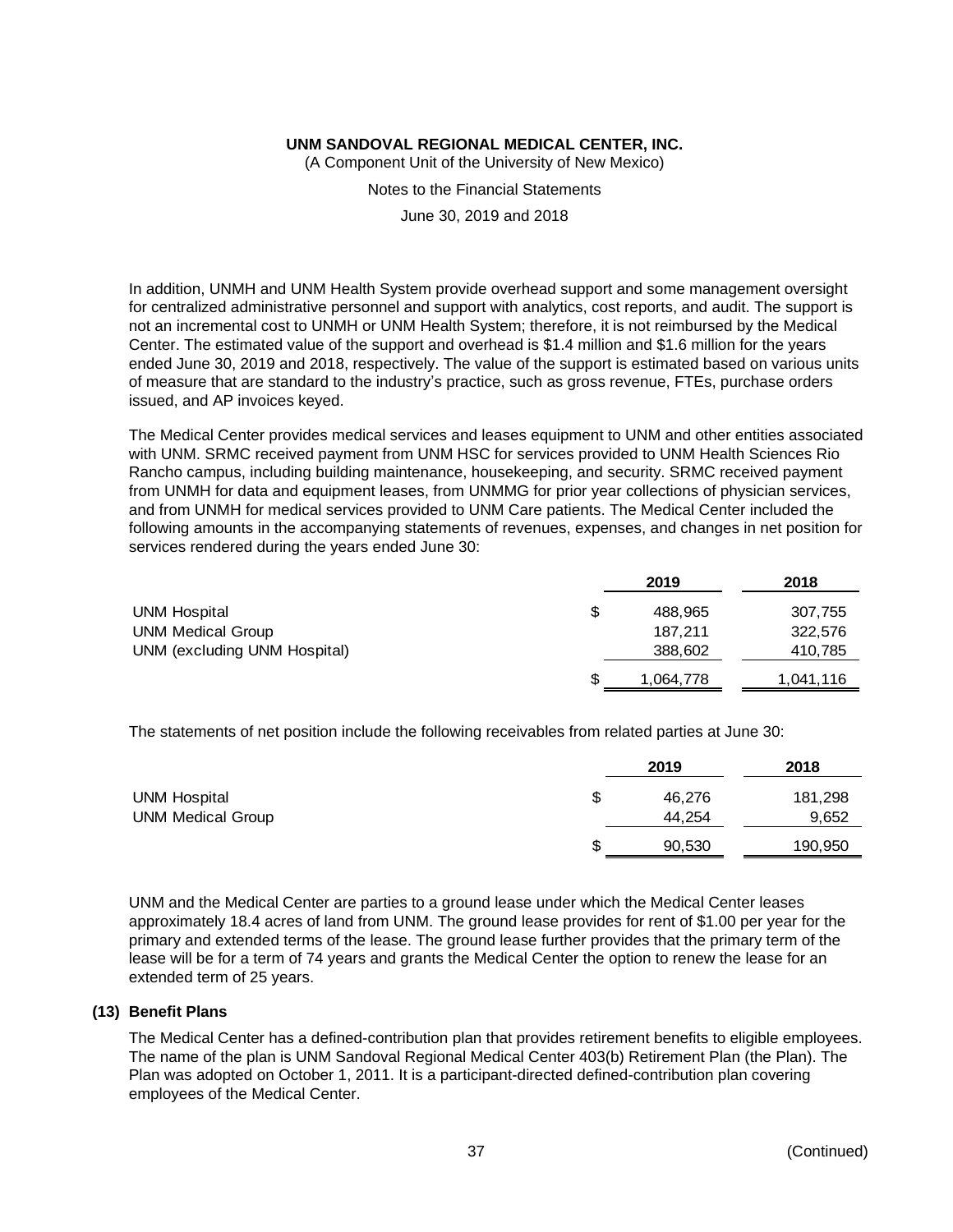(A Component Unit of the University of New Mexico)

Notes to the Financial Statements

June 30, 2019 and 2018

Contributions to the Plan are made through employee deferrals on earned compensation. Participants may contribute, on a tax-deferred basis, up to the annual limitations as prescribed by the IRS. Participants may designate all or a portion of 403(b) elective deferral contributions as Roth elective deferral contributions. Participants may also make rollover contributions representing distributions from other qualified plans. Participants direct the investment of their contributions into various investment options offered by the Plan. The Plan currently offers various mutual funds and an insurance investment contract as investment options for participants. The Medical Center may make matching contributions equal to a percentage of participant contributions. If matching contributions are made, the percentage contributed is determined by the Medical Center. The Medical Center may also make a discretionary contribution each plan year. Contributions are subject to regulatory limitations. The expense for the defined-contribution plan was \$0.9 million and \$0.7 million for the years ended June 30, 2019 and 2018, respectively. Total employee contributions under this plan were \$1.5 million and \$1.1 million for the years ended June 30, 2019 and 2018, respectively.

#### **(14) Contingencies**

The Medical Center is subject to asserted and unasserted legal claims arising during the ordinary course of business. The Medical Center makes provisions for a liability when it is both probable that a liability has been incurred and the amount of the loss of liability can be reasonable estimated. Management and legal counsel periodically assess whether losses have been incurred related to pending or threatened litigation, claims, and assessments. Loss estimates are continually monitored and reviewed. While the outcome of legal claims cannot be determined at this time, management is of opinion that the liability, if any, from these actions will not have a material effect on SRMC's financial position.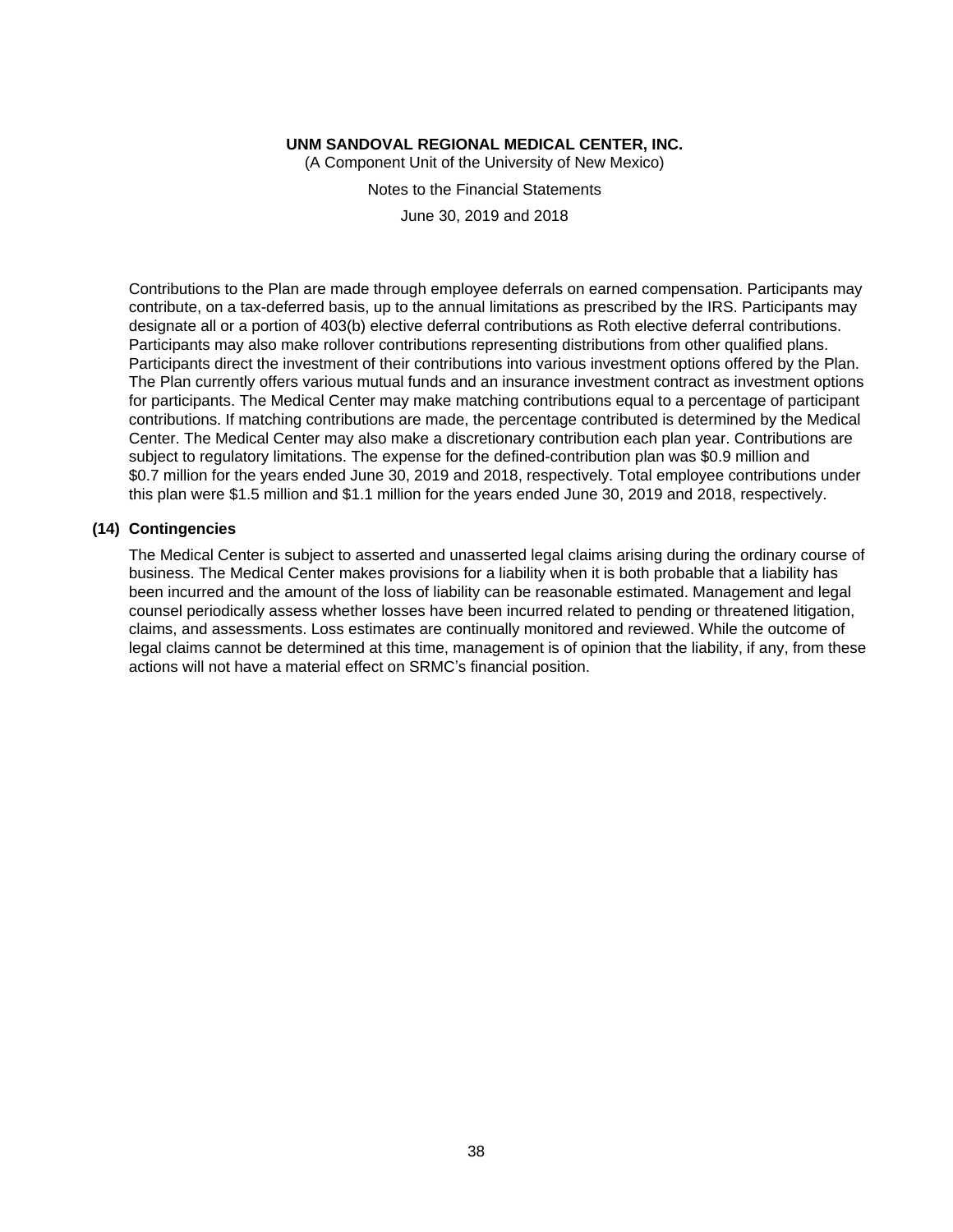(A Component Unit of University of New Mexico)

Indigent Care Cost and Funding Report

|                                                                                                                                     | For the year ended June 30 |             |             |             |
|-------------------------------------------------------------------------------------------------------------------------------------|----------------------------|-------------|-------------|-------------|
|                                                                                                                                     |                            | 2019        | 2018        | 2017        |
| Funding for indigent care:                                                                                                          |                            |             |             |             |
| State appropriations specified for indigent care - Out of County Indigent Fund                                                      | \$                         |             |             |             |
| County indigent funds received                                                                                                      |                            |             |             |             |
| Out of county indigent funds received                                                                                               |                            |             | 40          |             |
| Payments and copayments received from uninsured patients qualifying for                                                             |                            |             |             |             |
| indigent care                                                                                                                       |                            | 9,729       | 4,443       | 1,505       |
| Reimbursement received for services provided to patients qualifying for coverage                                                    |                            |             |             |             |
| under Emergency Medical Services for Aliens (EMSA)<br>Charitable contributions received from donors that are designated for funding |                            | 10,507      | 1,129       | 2,897       |
| indigent care                                                                                                                       |                            |             |             |             |
| Other source                                                                                                                        |                            |             |             |             |
|                                                                                                                                     |                            |             |             |             |
| Total funding for charity care                                                                                                      |                            | 20,236      | 5,612       | 4,402       |
| Cost of providing indigent care:                                                                                                    |                            |             |             |             |
| Total cost of care for providing services to:                                                                                       |                            |             |             |             |
| Uninsured patients qualifying for indigent care                                                                                     |                            | 806,028     | 546,021     | 381,614     |
| Patients qualifying for coverage under EMSA                                                                                         |                            | 57,257      | 24,644      | 36,953      |
| Cost of care related to patient portion of bill for insured patients qualifying for                                                 |                            |             |             |             |
| indigent care                                                                                                                       |                            | 948,190     | 996,798     | 951,016     |
| Direct costs paid to other providers on behalf of patients qualifying for indigent care                                             |                            |             |             |             |
| Total cost of providing indigent care                                                                                               |                            | 1,811,475   | 1,567,463   | 1,369,583   |
| Shortfall of funding for charity care to cost of providing indigent care                                                            | S                          | (1,791,239) | (1,561,851) | (1,365,181) |
| Patients receiving indigent care services (unaudited):                                                                              |                            |             |             |             |
| Total number of patients receiving indigent care                                                                                    |                            | 5,019       | 4,406       | 10,023      |
| Total number of patient encounters receiving indigent care                                                                          |                            | 9,771       | 7,789       | 16,136      |

See accompanying independent auditors' report.

**Schedule 1**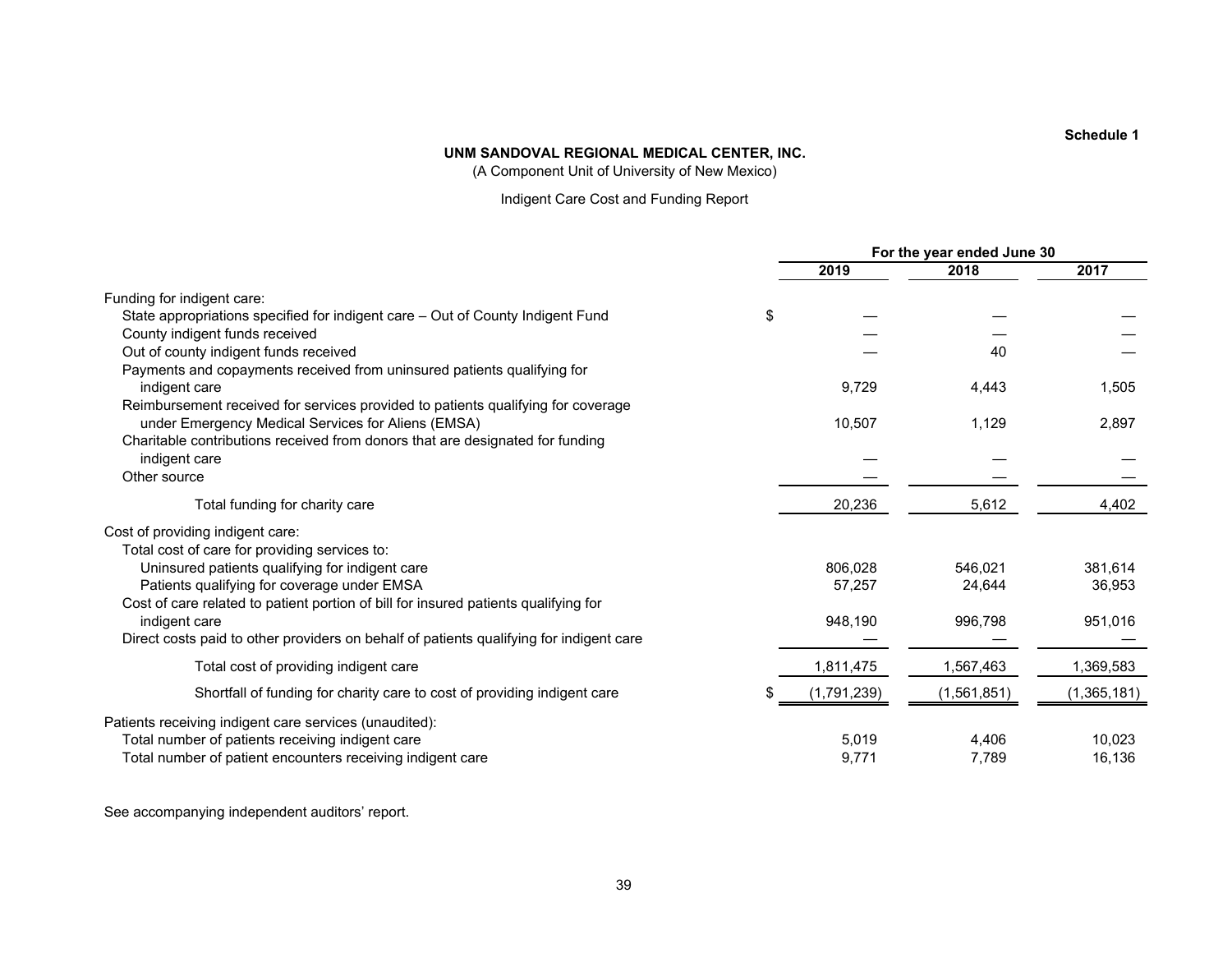(A Component Unit of University of New Mexico)

Calculations of Cost of Providing Indigent Care

|                                                                                                                                                                                        | For the year ended June 30 |                    |                    |
|----------------------------------------------------------------------------------------------------------------------------------------------------------------------------------------|----------------------------|--------------------|--------------------|
|                                                                                                                                                                                        | 2019                       | 2018               | 2017               |
| Uninsured patients qualifying for indigent care:<br>Charges for these patients<br>Ratio of cost to charges                                                                             | \$<br>2,132,349<br>37.8%   | 1,382,331<br>39.5% | 889,543<br>42.9%   |
| Cost for uninsured patients qualifying for indigent care                                                                                                                               | 806,028                    | 546,021            | 381,614            |
| Patients qualifying for coverage under EMSA:<br>Charges for these patients<br>Ratio of cost to charges                                                                                 | \$<br>151.474<br>37.8%     | 62.391<br>39.5%    | 86,137<br>42.9%    |
| Cost for patients qualifying for coverage under EMSA                                                                                                                                   | 57,257                     | 24,644             | 36,953             |
| Cost of care related to patient portion of bill for insured patients qualifying for indigent care:<br>Indigent/charity care adjustments for these patients<br>Ratio of cost to charges | \$<br>2,508,440<br>37.8%   | 2,523,540<br>39.5% | 2,216,820<br>42.9% |
| Cost of care related to patient portion of bill for insured patients qualifying for<br>indigent care                                                                                   | 948,190                    | 996,798            | 951,016            |
| Direct costs paid to other providers on behalf of patients qualifying for indigent care:<br>Payments to other providers for care of these patients                                     |                            |                    |                    |

See accompanying independent auditors' report.

#### **Schedule 2**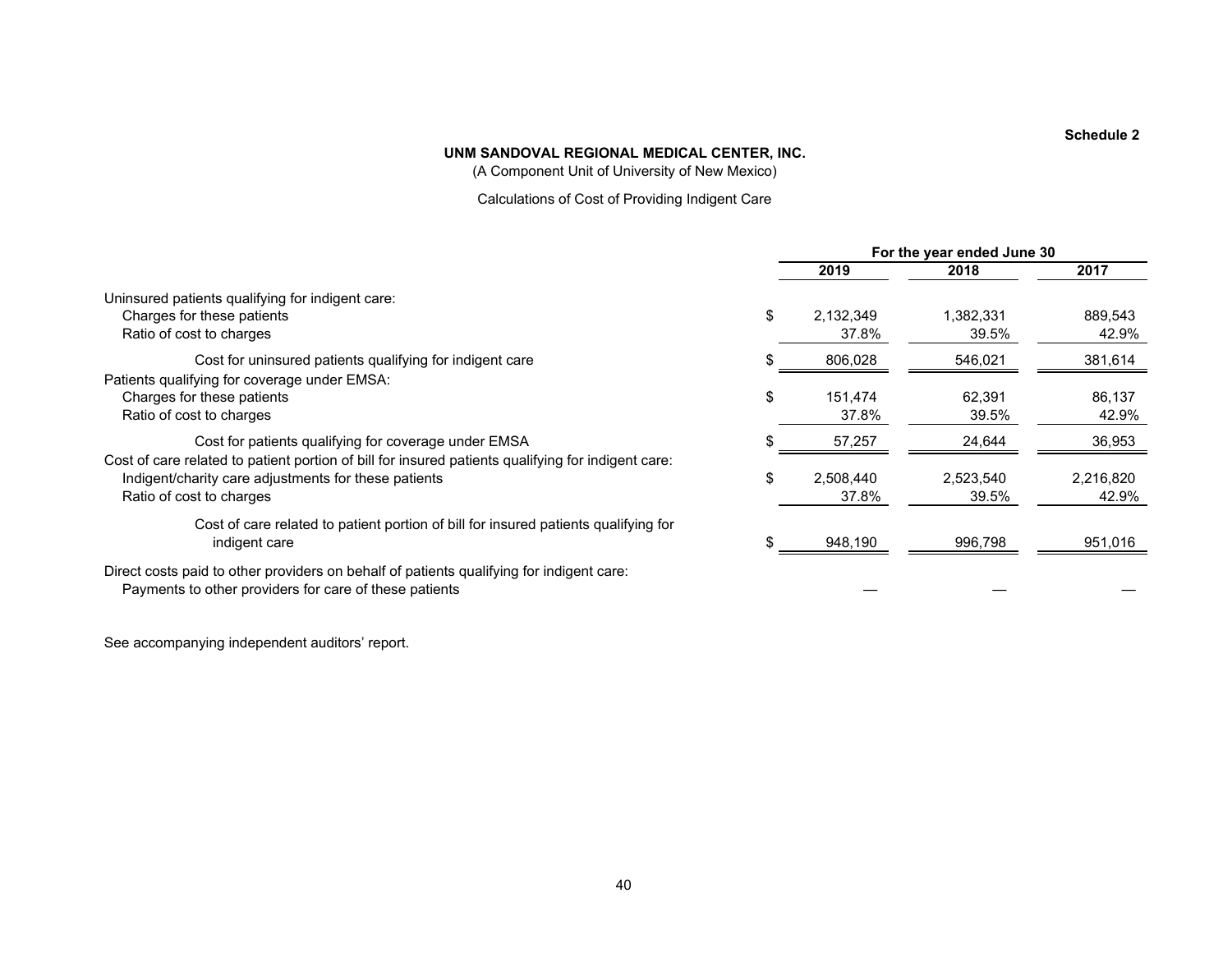

KPMG LLP Two Park Square, Suite 700 6565 Americas Parkway, N.E. Albuquerque, NM 87110-8179

### **Independent Auditors' Report on Internal Control Over Financial Reporting and on Compliance and Other Matters Based on an Audit of Financial Statements Performed in Accordance With** *Government Auditing Standards*

The Board of Directors UNM Sandoval Regional Medical Center, Inc. and Mr. Brian Colón, New Mexico State Auditor

We have audited, in accordance with the auditing standards generally accepted in the United States of America and the standards applicable to financial audits contained in *Government Auditing Standards*, issued by the Comptroller General of the United States, the financial statements of UNM Sandoval Regional Medical Center, Inc. (the Medical Center), which comprise the statement of net position as of June 30, 2019, and the related statements of revenues, expenses, and changes in net position, and cash flows for the year then ended, and the related notes to the financial statements, and have issued our report thereon dated December 10, 2019.

#### *Internal Control Over Financial Reporting*

In planning and performing our audit of the financial statements, we considered the Medical Center's internal control over financial reporting (internal control) to determine the audit procedures that are appropriate in the circumstances for the purpose of expressing our opinion on the financial statements, but not for the purpose of expressing an opinion on the effectiveness of the Medical Center's internal control. Accordingly, we do not express an opinion on the effectiveness of the Medical Center's internal control.

A deficiency in internal control exists when the design or operation of a control does not allow management or employees, in the normal course of performing their assigned functions, to prevent, or detect and correct, misstatements on a timely basis. A material weakness is a deficiency, or a combination of deficiencies, in internal control, such that there is a reasonable possibility that a material misstatement of the entity's financial statements will not be prevented, or detected and corrected on a timely basis. A significant deficiency is a deficiency, or a combination of deficiencies, in internal control that is less severe than a material weakness, yet important enough to merit attention by those charged with governance.

Our consideration of internal control was for the limited purpose described in the first paragraph of this section and was not designed to identify all deficiencies in internal control that might be material weaknesses or significant deficiencies. Given these limitations, during our audit we did not identify any deficiencies in internal control that we consider to be material weaknesses. However, material weaknesses may exist that have not been identified.

#### *Compliance and Other Matters*

As part of obtaining reasonable assurance about whether the Medical Center's financial statements are free from material misstatement, we performed tests of its compliance with certain provisions of laws, regulations, contracts, and grant agreements, noncompliance with which could have a direct and material effect on the determination of financial statement amounts. However, providing an opinion on compliance with those provisions was not an objective of our audit, and accordingly, we do not express such an opinion. The results of our tests disclosed no instances of noncompliance or other matters that are required to be reported under *Government Auditing Standards*. We note certain matters that are required to be reported per Section 12-6-5 NMSA 1978 that we have described in the accompanying schedule of findings and responses as items 2019-001 and 2019-002.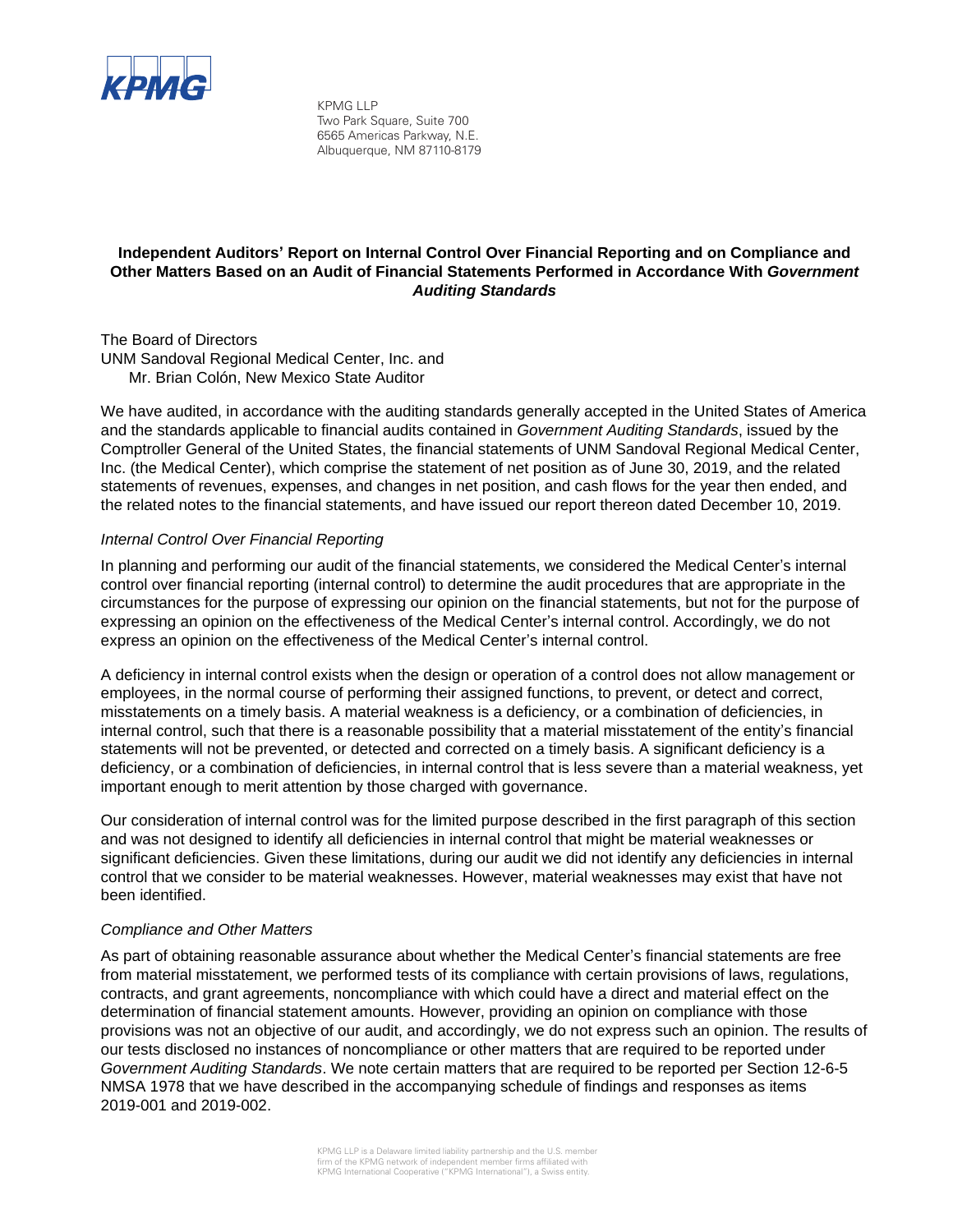

#### *The Medical Center's Response to Findings*

The Medical Center's response to the findings identified in our audit are described in the accompanying schedule of findings and responses. The Medical Center's responses were not subjected to the auditing procedures applied in the audit of the financial statements and, accordingly, we express no opinion on the responses.

#### *Purpose of this Report*

The purpose of this report is solely to describe the scope of our testing of internal control and compliance and the results of that testing, and not to provide an opinion on the effectiveness of the Medical Center's internal control or on compliance. This report is an integral part of an audit performed in accordance with *Government Auditing Standards* in considering the Medical Center's internal control and compliance. Accordingly, this communication is not suitable for any other purpose.



Albuquerque, New Mexico December 10, 2019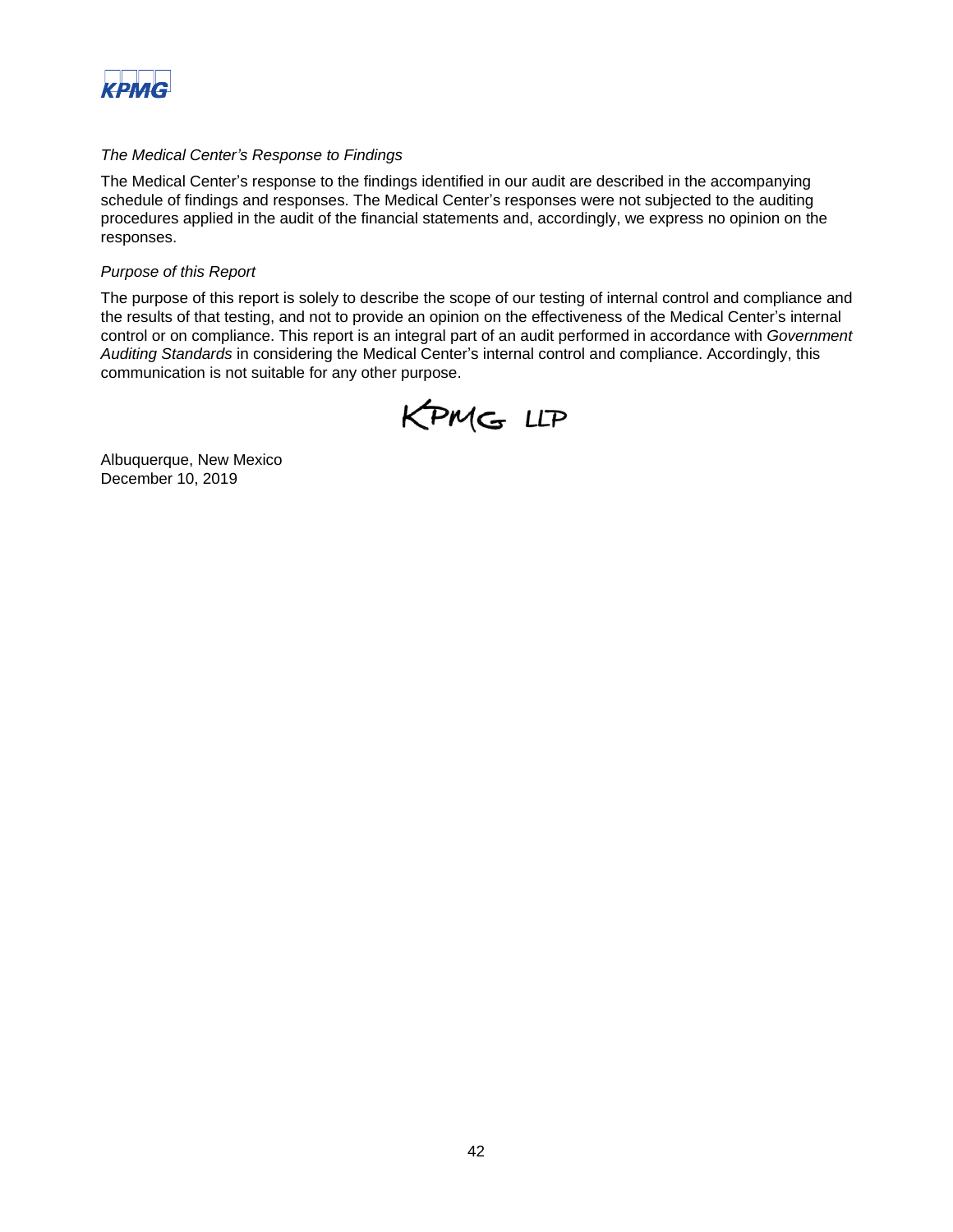(A Component Unit of the University of New Mexico)

Summary of Audit Results

June 30, 2019

**Type of auditor report issued**: Unmodified opinion

#### **Fiscal year 2019 findings and responses:**

Material weaknesses: No matters to report

Significant deficiencies: No matters to report

Material noncompliance: No matters to report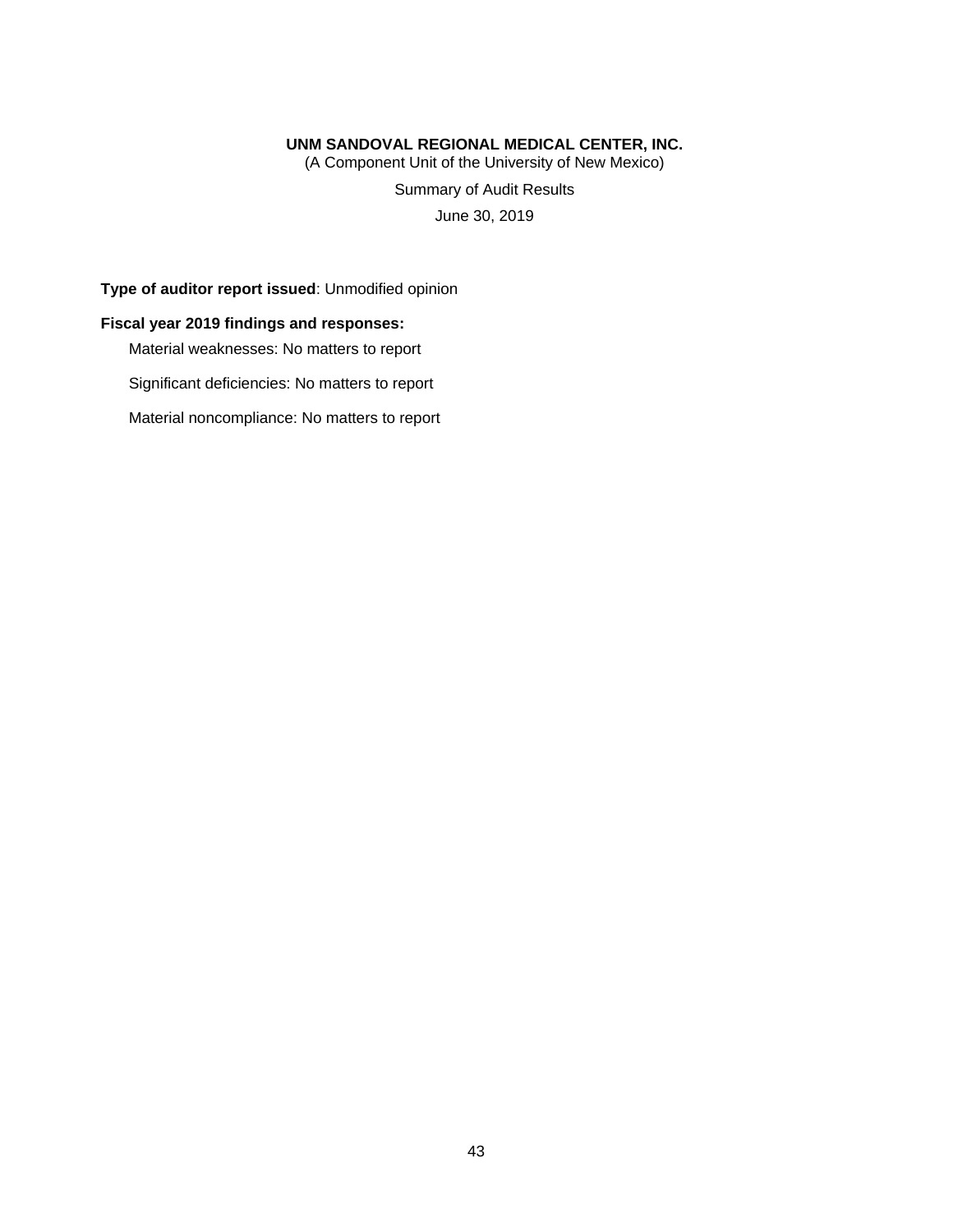(A Component Unit of the University of New Mexico)

Schedule of Findings and Responses

June 30, 2019

# **Other Findings as Required by Section 12-6-5 NMSA 1978 2019-001. Related Party Transaction Policies and Procedures – Other Matter 2018-001. Repeated and Modified**

#### *Condition*

In the 2018 audit, finding 2018-001 identified that the organization did not have specific written policies and procedures governing related party transactions, including associated internal controls. The finding identified that the organization should have written policies and procedures that address the topics in the "Criteria" section and expectations about documentation standards for timeliness of related party agreements.

In 2019 the organization created and adopted written policies and procedures governing related party transactions. These policies and procedures were adopted in the latter half of fiscal year 2019, with the result that many related party transactions occurred prior to the policies and procedures taking full effect.

#### *Criteria*

Management should design, implement and maintain controls to:

- Identify, account for, and disclose related party relationships and transactions.
- Authorize and approve significant transactions and arrangements with related parties.

#### *Effect*

Because the policies and procedures were adopted in the latter half of the year, certain aspects of the policies and procedures were not fully implemented in fiscal year 2019. For example:

 We identified a related party agreement between University of New Mexico Hospital and Sandoval Regional Medical Center that was not timely approved in fiscal year 2019 and was only finalized in late September 2019.

#### *Cause*

Written policies and procedures have been developed for related party transactions, but were enacted late in the fiscal year.

#### *Recommendation*

Many aspects of this fiscal year 2019 deficiency should be resolved because the policies and procedures will be in effect for the entire fiscal year 2020. As the implementation of these policies and procedures continues, we recommend that written documentation addressing related party agreements be executed timely.

#### *Management Response*

Management will address and continuously strive to improve the timely execution of related party agreements.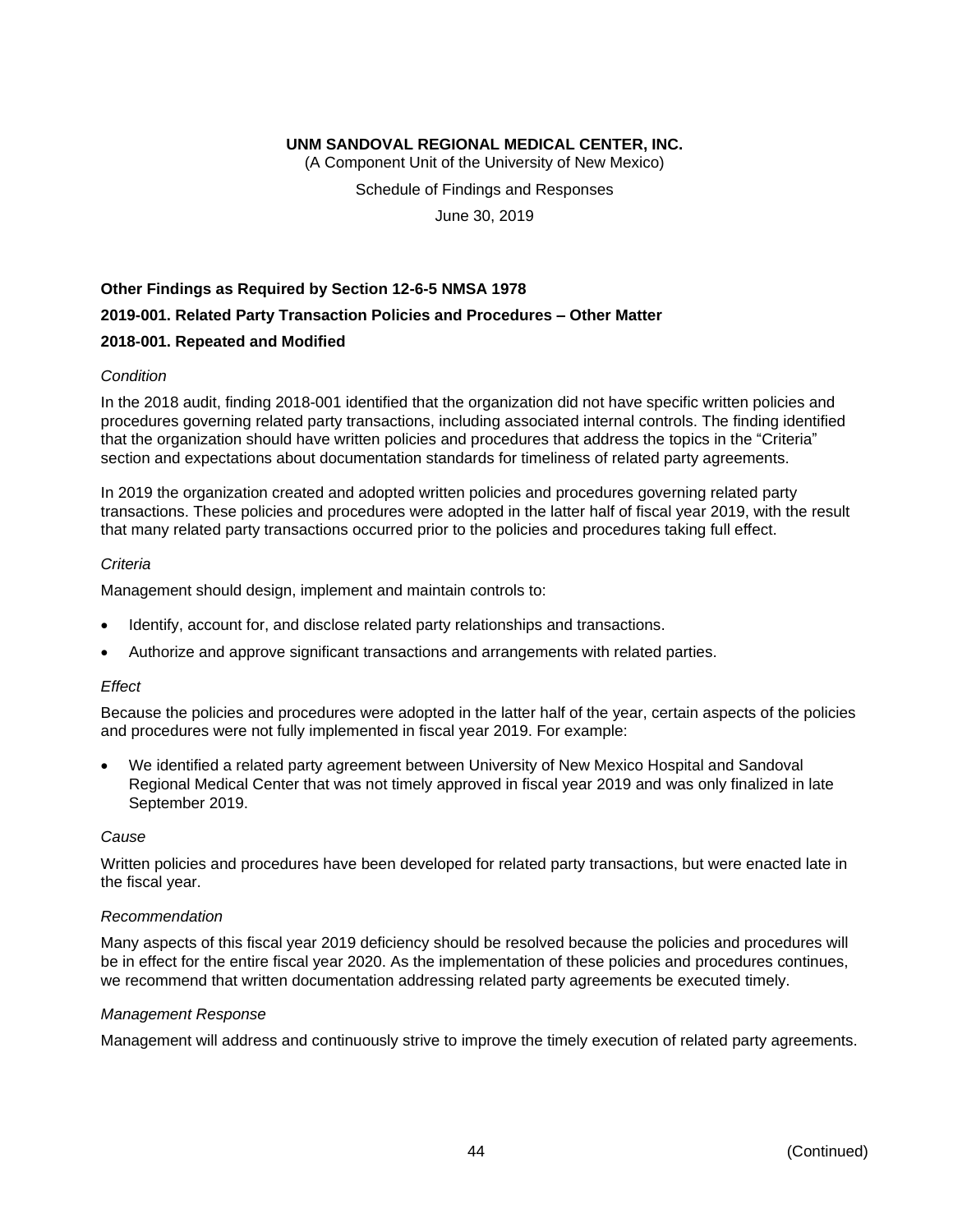(A Component Unit of the University of New Mexico)

Schedule of Findings and Responses

June 30, 2019

#### **2019-002. Charity Care – Other Matter**

#### *Condition*

Of the five charity care samples we tested during the fiscal year 2019 audit, we identified one patient charge adjustment that was incorrectly coded to charity care rather than to allowance for contractual adjustments.

#### *Criteria*

UNM Sandoval Regional Medical Center, Inc. (the Medical Center) provides care without charge or at amounts less than its established rates to patients who meet certain criteria under its financial assistance (charity care) policy. These amounts are deducted from gross patient revenue.

#### *Effect*

The Medical Center inappropriately classified the allowance for this patient charge as being related to charity care, which resulted in an overstatement of charity care.

#### *Cause*

The Medical Center did not perform sufficient review of the coding of deductions from gross patient revenue related to charity care to ensure the coding was correct.

#### *Recommendation*

We recommend that management educate employees about the Medical Center's financial assistance policies and implement controls to ensure that deductions from gross patient revenue coded to charity care are reviewed to ensure they are appropriate and consistent with patients' eligibility.

#### *Management Response*

One new employee misunderstood the charity write off transaction policy and inadvertently entered the adjustment code incorrectly for commercial payers. Four transactions out of several thousand transactions were impacted. All transactions, for the code in question, were reviewed and corrected for fiscal year 2019. The employee has been educated in further detail and now has a clear understanding of the charity care policy. In addition to education, the PFS Director will review charity adjustments on a quarterly basis to ensure accuracy.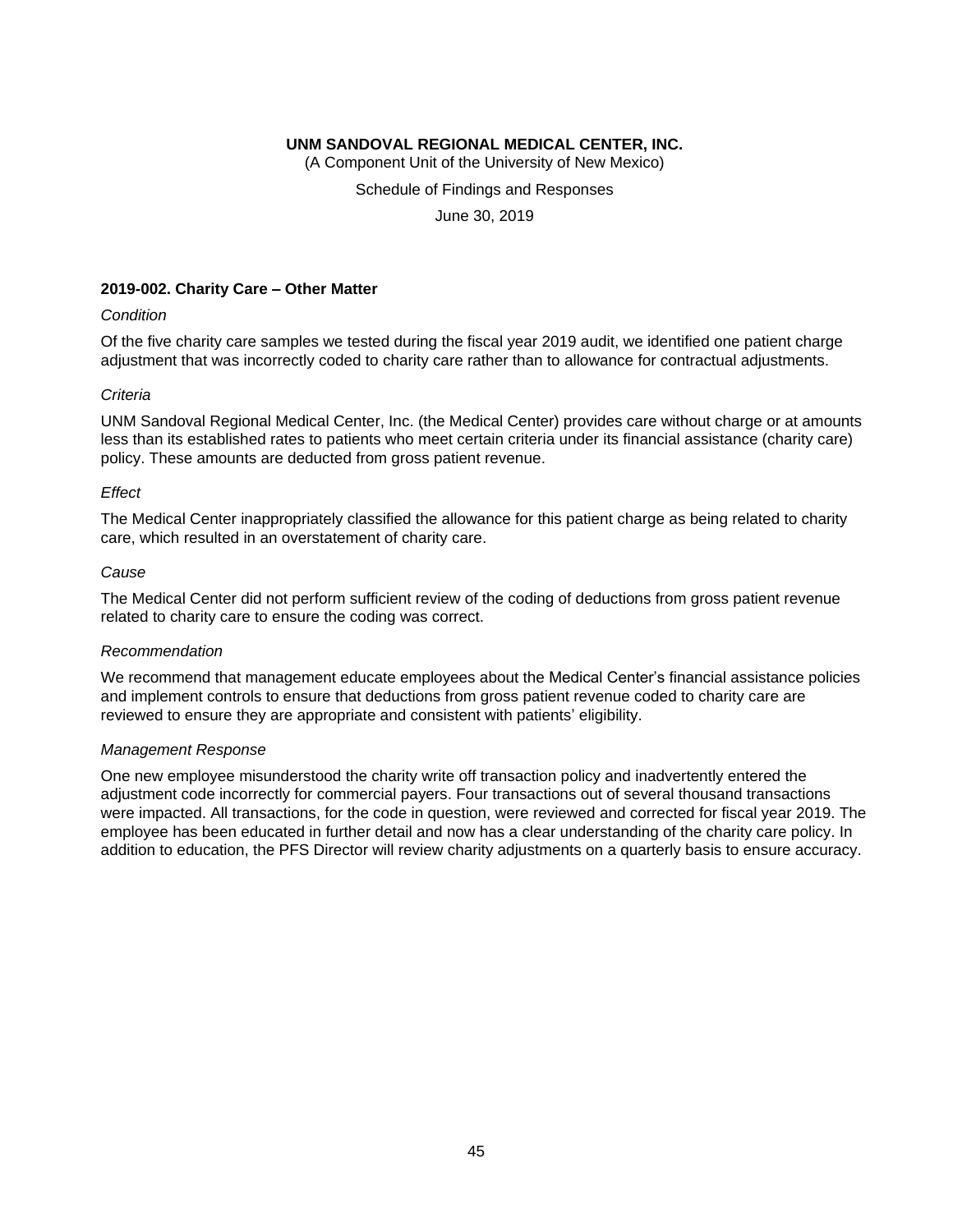(A Component Unit of the University of New Mexico)

Summary Schedule of Prior Audit Findings

June 30, 2019

**Finding 2018-001. Related Party Transaction Policies and Procedures – Significant Deficiency**

Current Status: Repeated and modified as finding 2019-001

**Finding 2018-002. User Access Review - Other Matter**

Current Status: Resolved